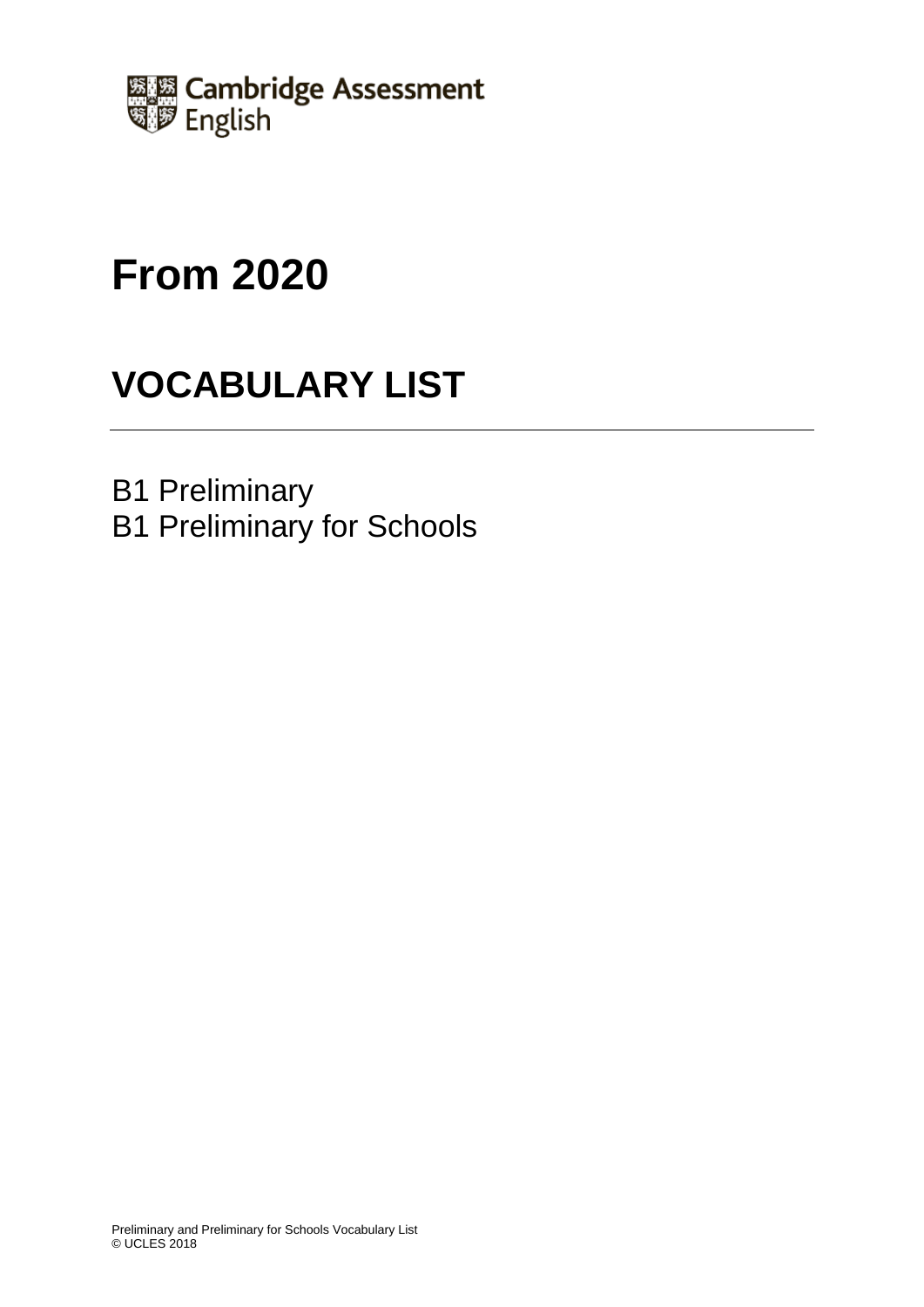### **Introduction to the Preliminary Vocabulary List**

The Preliminary Vocabulary List gives teachers a guide to the vocabulary needed when preparing students for the Preliminary and Preliminary for Schools examinations.

### **Background to the list**

The Preliminary Vocabulary List was originally developed by Cambridge Assessment in consultation with external consultants to guide item writers who produce materials for the Preliminary examination. It includes vocabulary from the Council of Europe's Threshold (1990) specification and other vocabulary which corpus evidence shows is high frequency.

The list covers vocabulary appropriate to the B1 level on the Common European Framework of Reference (CEFR) and includes receptive vocabulary (words that the candidate is expected to understand but which are not the focus of a question) and productive vocabulary (words that the candidate needs to know to answer a question).

The list does not provide an exhaustive list of all words which appear on the Preliminary and Preliminary for Schools question papers and candidates should not confine their study of vocabulary to the list alone.

### **How the list is updated**

The vocabulary of English changes over time, with words being added and other words falling into disuse. In order to maintain its currency, the Preliminary Vocabulary List is updated on a regular basis, with the decision to add or remove words being informed by reference to the **Cambridge Learner Corpus** and **English Profile Wordlists.**

The **Cambridge Learner Corpus** is a collection of over 44 million words of English, based upon evidence of language use by learners from all over the world and from which the **English Vocabulary Profile** has developed. The **English Vocabulary Profile** shows the most common words and phrases that learners of English need to know in British or American English. The meaning of each word or phrase in the wordlists has been assigned a level between A1 and B2 on the CEFR.

A preview version of the **English Vocabulary Profile** can be accessed by visiting the website: [http://www.englishprofile.org](http://www.englishprofile.org/)

### **Organisation of the list**

### **Word sets**

Some categories of words that a learner at this level might be expected to know, e.g. days of the week, are not included in the alphabetical list but are listed in Appendix 1. Although 'grammar words' (pronouns, modal verbs, etc.) are included, the Language Specification section of the Preliminary Handbook and Preliminary for Schools Handbook (available from from www.cambridgeenglish.org) should be consulted for a more complete listing.

### **Exemplification**

Example phrases and sentences showing how words might be used are given only where words with different meanings need to be constrained. For example, *heel* is followed by 'I can't walk in high heels' – this shows that *heel* is limited to the idea of shoes: candidates are not expected to know other meanings, such as the part of the body.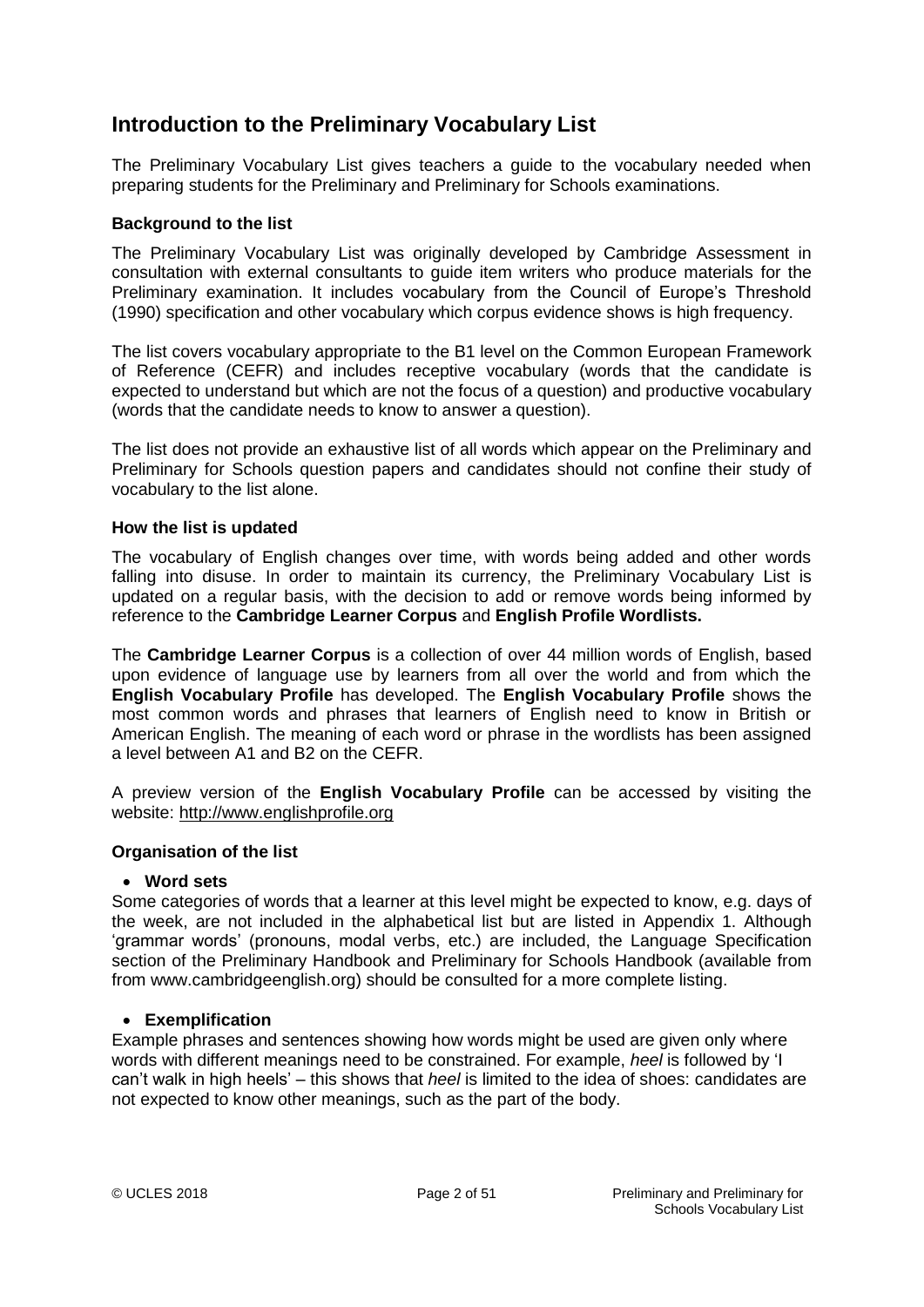#### **Multi-word verbs**

Multi-word verbs are not included in the list if they have a literal meaning and are composed of verbs and particles already in the list. Examples of 'literal' multi-word verbs are *come into*, *sit down*, as in 'Why not come into the kitchen and sit down?' If the meaning of the verb is not transparent, e.g. *find out, get along, give in,* then the verb is listed and an example of usage given.

#### **Topic lists**

In Appendix 2, words have been grouped together under common Preliminary and/or Preliminary for Schools themes, such as 'Food and Drink', 'House and Home' and 'Sport'. Not all the words in the Topic Lists headings appear on the wordlist.

#### **Unsuitable topics**

Cambridge Assessment English examinations must not contain anything that might offend or upset candidates, potentially affect their performance or distract them during the examination. A number of 'sensitive' topics are considered unsuitable for use in Preliminary and Preliminary for Schools, for example war and politics, and vocabulary relating to these is not included in the Preliminary Vocabulary List.

#### **Personal vocabulary**

The content of the Preliminary Vocabulary List is general in nature and is unlikely to cover completely the productive vocabulary that may be required by all candidates. Candidates should know the specific lexis they will need to describe themselves and their lives, for example hobbies, likes and dislikes.

#### **Abbreviations**

Abbreviations used in the Preliminary Vocabulary List are:

| abbrev | abbreviation or acronym | mv       | modal verb           |
|--------|-------------------------|----------|----------------------|
| adj    | adjective               | n        | noun                 |
| adv    | adverb                  | phr v    | phrasal verb         |
| av     | auxiliary verb          | pl       | plural               |
| Am Eng | American English        | prep     | preposition          |
| Br Eng | <b>British English</b>  | prep phr | prepositional phrase |
| conj   | conjunction             | pron     | pronoun              |
| det    | determiner              | sing     | singular             |
| exclam | exclamation             | v        | verb                 |

### **Summary of points to be noted**

- The list does not include every word that may appear on a Preliminary or Preliminary for Schools paper.
- The list covers receptive and productive vocabulary.
- The list is updated regularly.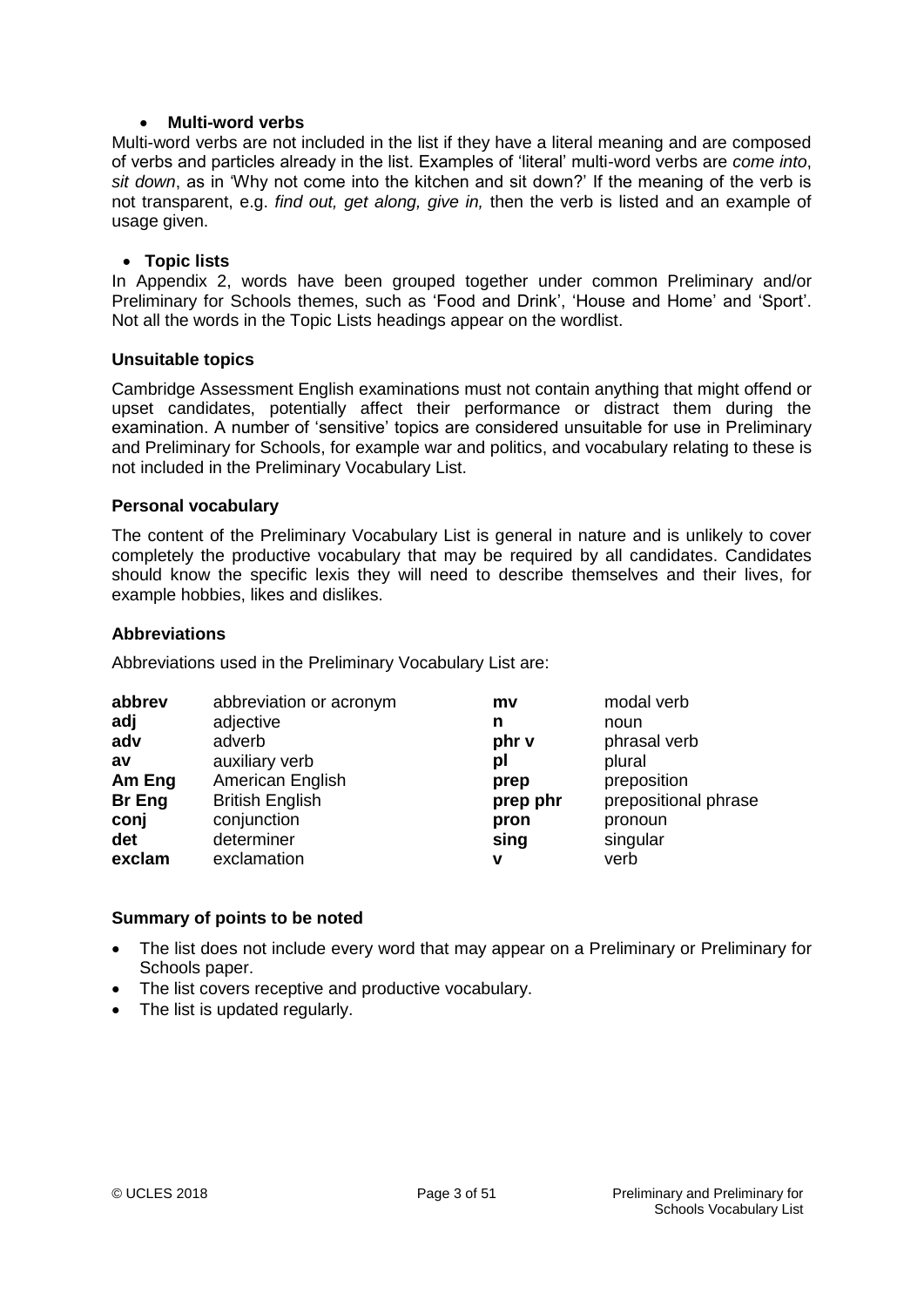**A** a/an **(det)** ability **(n)** able **(adj)** • be able to about **(adv & prep)** about 500 students **(adv)** The film is about a small boy. **(prep)** above **(adj, adv & prep)** abroad **(adv)** absent **(adj)** absolutely **(adv)** • The movie was absolutely awful. accent **(n)** • She has a beautiful French accent. accept **(v)** acceptable **(adj)** access **(n)** disabled access internet access accident **(n)** accommodation **(n)** accompany **(v)** according to **(prep phr)** account **(n)** accountant **(n)** accurate **(adj)** ache **(n)** achieve **(v)** achievement **(n)** across **(adv & prep)** act **(n & v)** • in the second act (of the play) **(n)**  to act in a play **(v)** Stop acting like a child. **(v)** action **(n)** active **(adj)** activity **(n)** actor **(n)** actress **(n)** actually **(adv)** • She seems a bit strict at first, but she's actually very nice. Are you actually going to take the job? ad (advertisement) **(n)** add **(v)** addition **(n)** • in addition address **(n)** admire **(v)** admission **(n)** • charges/cost/price admit **(v)** adult **(adj & n)**

advance **(n)** • book in advance advanced **(adj)** advantage **(n)** adventure **(n)** advert **(n)** advertise **(v)** advertisement **(n)** advice **(n)** advise **(v)** aeroplane **(n)** affect **(v)** afford **(v)** afraid **(adj)** after **(adv, conj & prep)** afternoon **(n)** afterwards **(adv)** again **(adv)** against **(prep)** age **(n)** aged **(adj)** agency **(n)** • a travel agency ages **(n pl)** • It took ages for the bus to arrive. ago **(adv)** agree **(v)** ahead **(adv)** aim **(n & v)** air **(n)** air conditioning **(n)** air force **(n)** airline **(n)** airport **(n)** alarm **(n)** alarm clock **(n)** album **(n)** alike **(adv)** alive **(adj)** all **(adj, adv, det & pron)** all right/alright **(adj, adv & exclam)** allow **(v)** almost **(adv)** alone **(adv & adj)** along **(adv & prep)** aloud **(adv)** alphabet **(n)** already **(adv)** also **(adv)** although **(conj)** altogether **(adv)** always **(adv)** a.m. **(adv)** amazed **(adj)** amazing **(adj)** ambition **(n)** ambulance **(n)**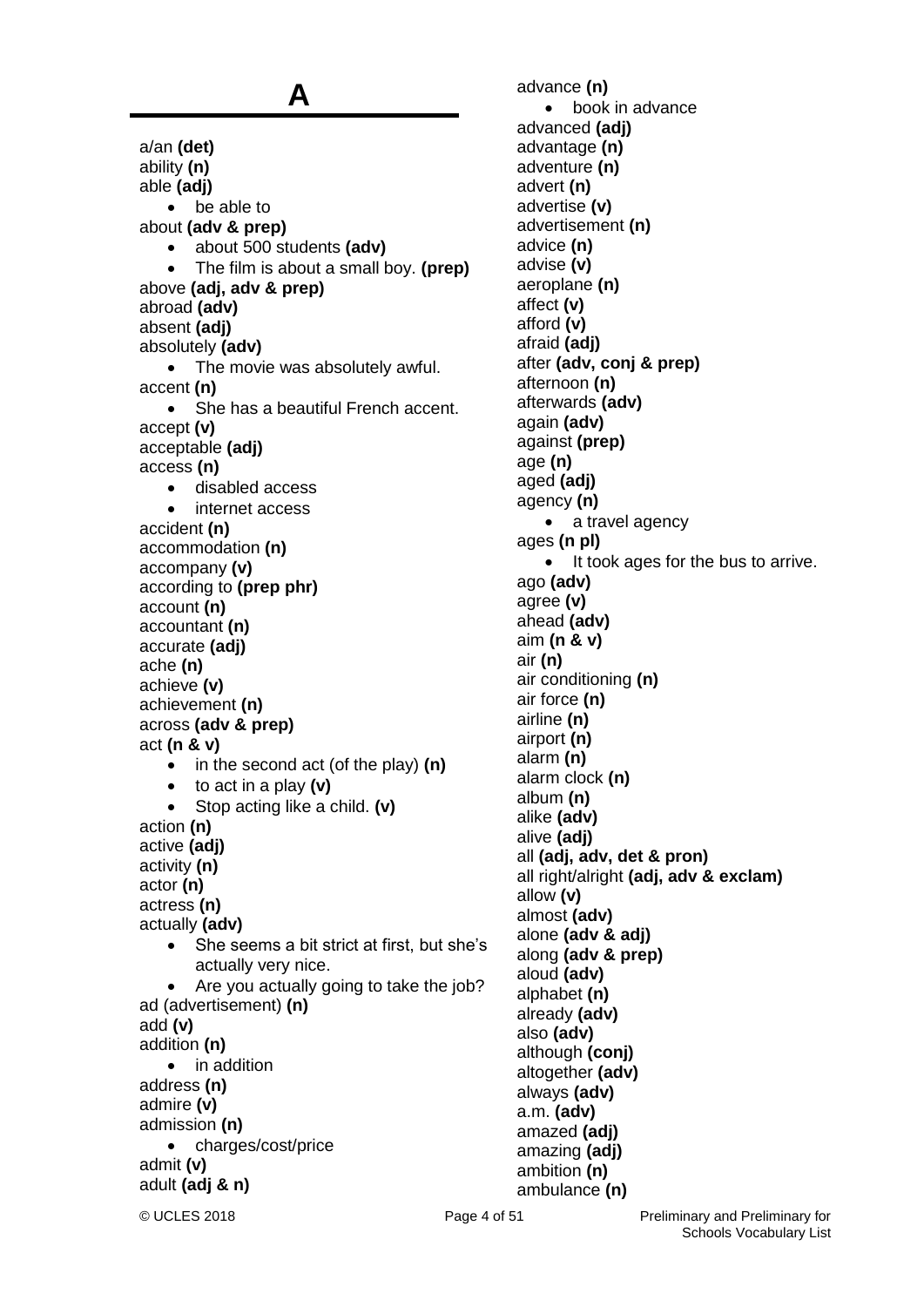among (amongst) **(prep)** amount **(n)** amusing **(adj)** an **(det)** ancient **(adj)** and **(conj)** angry **(adj)** animal **(n)** ankle **(n)** anniversary **(n)** announce **(v)** announcement **(n)** annoy **(v)** annual **(adj)** another **(det & pron)** answer **(n & v)** answerphone **(n)** ant **(n)** antique **(adj & n)** anxious **(adj)** any **(det & pron)** anybody **(pron)** anymore **(adv)** anyone **(pron)** anything **(pron)** anyway **(adv)** anywhere **(adv)** apart **(adv)** apart from **(adv)** apartment **(n)** apartment building **(n)** apologise **(v)** apology **(n)** app **(n)** • Download the app to your phone. appear **(v)** appearance **(n)** apple **(n)** application **(n)** • job application application form apply **(v)** appointment **(n)** approach **(v)** approve **(v)** approximately **(adv)** architect **(n)** architecture **(n)** area **(n)** argue **(v)** argument **(n)** arm **(n)** armchair **(n)** army **(n)** around **(adv & prep)** arrange **(v)** arrangement **(n)**

arrest **(v)** arrival **(n)** arrive **(v)** art **(n)** article **(n)** artist **(n)** as **(conj & prep)** ashamed **(adj)** ask **(v)** asleep **(adj)** as long as **(phr)** aspirin **(n)** assist **(v)** assistant **(n)** astronaut **(n)** as well (as) **(prep & adv)** at **(prep)** at / @ **(n)** • My email address is david@cambridgeesol.org at all **(prep phr)**  at first **(prep phr)** athlete **(n)** athletics **(n)** at last **(prep phr)** at least **(prep phr)** atmosphere **(n)** at once **(prep phr)** at present **(prep phr)** attach **(v)** attack **(n & v)** attempt **(v)** attend **(v)** attention **(n)** at the same time **(prep phr)** attitude **(n)** attract **(v)** attraction **(n)** attractive **(adj)** audience **(n)** aunt **(n)** author **(n)** autumn **(n) (Br Eng) (Am Eng:** fall**)** available **(adj)** average **(adj & n)** avoid **(v)** awake **(adj)** away **(adv)** awesome **(adj)** awful **(adj)**

### **B**

baby **(n)** babysit **(v)** babysitter **(n)**

© UCLES 2018 Page 5 of 51 Preliminary and Preliminary for Schools Vocabulary List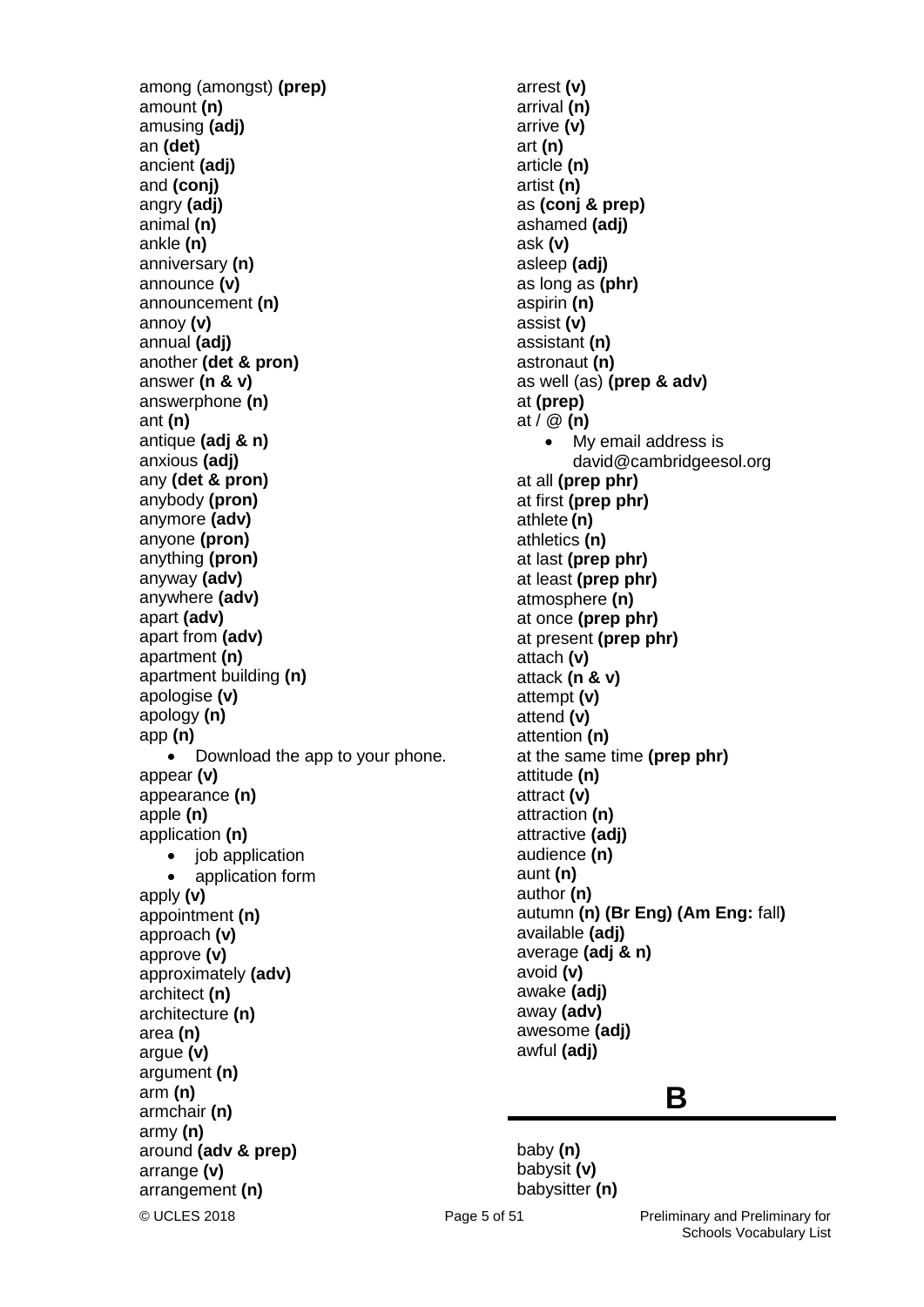back **(adv, adj & n)** background **(n)** backpack **(n)** backpacker **(n)** backpacking **(n)** backwards **(adv)** bad **(adj)** badly **(adv)** badminton **(n)** bag **(n)** baggage **(n)** bake **(v)** baker **(n)** balcony **(n)** bald **(adj)** ball **(n)** ballet **(n)** balloon **(n)** banana **(n)** band **(n)** bandage **(n)** bank **(n)** bank account **(n)** banking **(n)** bar **(n)** barbecue **(n & v)** barber **(n)** baseball **(n)** base on **(phr v)** basic **(adj)** basin **(n)** basket **(n)** basketball **(n)** bat **(n)** bath **(n & v)** bathing suit **(n)** bathroom **(n)** bathtub **(n)** battery **(n)** battle **(n)** bay **(n)** be **(av & v)** beach **(n)** bean **(n)** bear **(n)** beard **(n)** beat **(v)** beautiful **(adj)** beauty (**n)** because **(conj)** because of **(prep phr)** become **(v)** bed **(n)** bedroom **(n)** bee **(n)** beef **(n)** before **(prep, adv & conj)**

© UCLES 2018 Page 6 of 51 Preliminary and Preliminary for begin **(v)** beginner **(n)** beginning **(n)** behave **(v)** behaviour **(n)** behind **(prep & adv)** believe **(v)** bell **(n)** belong **(v)** below **(adv & prep)** belt **(n)** beneath **(prep)** benefit **(n & v)** be over **(phr v)** The game is over – you're too late! beside **(adv & prep)** besides **(prep)** best **(adj & adv)** bestseller **(n)** better **(adj & adv)** between **(prep & adv)** beyond **(prep & adv)** bicycle **(n)** big **(adj)** bike **(n)** bill **(n)** • electricity bill bin **(n)** biography **(n)** biology **(n)** bird **(n)** birth **(n)** birthday **(n)** biscuit **(n)** bit **(n)** bite **(v)** bitter **(adj)** black **(adj & n)** blackboard **(n)** blame **(v)** blank **(adj)** • a blank piece of paper blanket **(n)** bleed **(v)** blind **(adj)** block **(n)** • Shall we walk round the block? • block of flats blog **(n)** blogger **(n)** blond(e) **(adj)** blood **(n)** blouse **(n)** blow **(v)** blue **(adj & n)** board **(n & v)** board game **(n)**

Schools Vocabulary List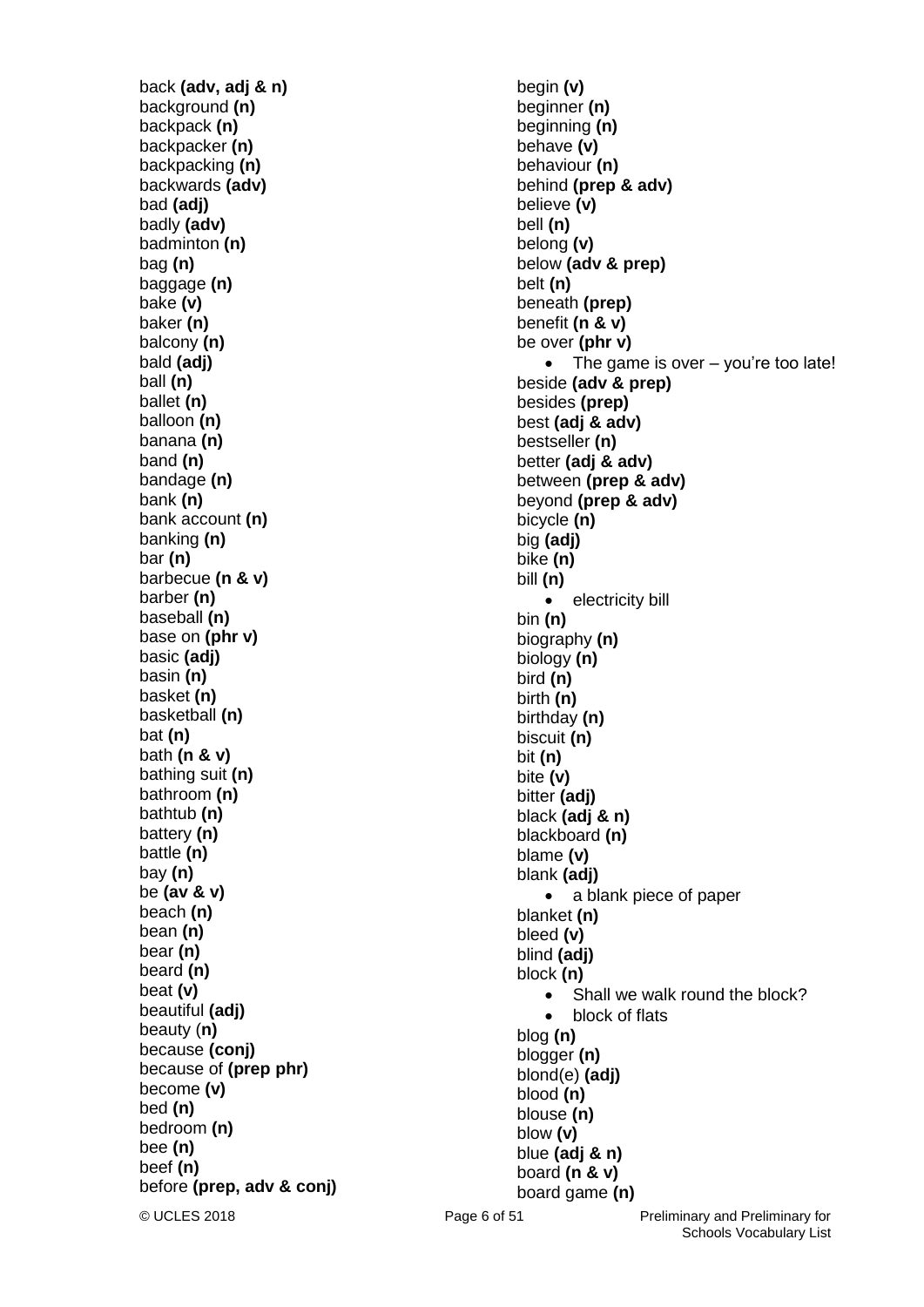boarding pass **(n)** boat **(n)** body **(n)** boil **(v)** boiled **(adj)** bold **(adj)** bomb **(n & v)** bone **(n)** book **(n & v)** bookcase **(n)** booking **(n)** • I have a booking for the 19th. booking office **(n)** bookshelf **(n)** bookshop **(n) (Br Eng) (Am Eng:** bookstore**)** bookstore **(n) (Am Eng) (Br Eng:** bookshop**)** boot **(n)** • a pair of boots the boot of the car **(Am Eng:** trunk**)** border **(n)** bored **(adj)** boring **(adj)** born **(adj)** borrow **(v)** boss **(n)** both **(pron & det)** bother **(v)** • Sorry to bother you, can you tell me the time? • My job's hard but that doesn't bother me. 'Sorry I'm late, I'll do it now.' 'Don't bother!' bottle **(n)** bottom **(adj & n)** bowl **(n)** box **(n)** boy **(n)** boyfriend **(n)** bracelet **(n)** brain **(n)** brake **(n & v)** branch **(n)** brand new **(adj)** brave **(adj)** bread **(n)** break **(n & v)** break down **(phr v)** • The car has broken down. breakfast **(n)** break in **(phr v)** • Someone broke in and stole the computer. break up **(phr v)** When does school break up?

The pop group has broken up.

breath **(n)** breathe **(v)** breeze **(n)** bride **(n)** bridge **(n)** brief **(adj)** bright **(adj)** brilliant **(adj)** bring **(v)**

bring up **(phr v)**

broad **(adj)** broccoli **(n)** brochure **(n)** broken **(adj)** brother **(n)** brown **(adj & n)** brush **(n & v)** bucket **(n)** bug **(n)** 

build **(v)** building **(n)** bulb **(n)**

bull **(n)** bunch **(n)**

burger **(n)** burn **(v)** burning **(adj)** bury **(v)** bus **(n)** business **(n)** businessman **(n)** businesswoman **(n)** bus station **(n)** bus stop **(n)** busy **(adj)**

• light bulb

but **(conj & prep)**

by accident **(prep phr)** by hand **(prep phr)** by mistake **(prep phr)** by name **(prep phr)** bye **(exclam)**

butcher **(n)** butter **(n)** butterfly **(n)** button **(n)** buy **(v)** buyer **(n)** by **(prep)**

• a bunch of flowers

• She was brought up in London.

• He found a bug in his bed.

a great bunch of friends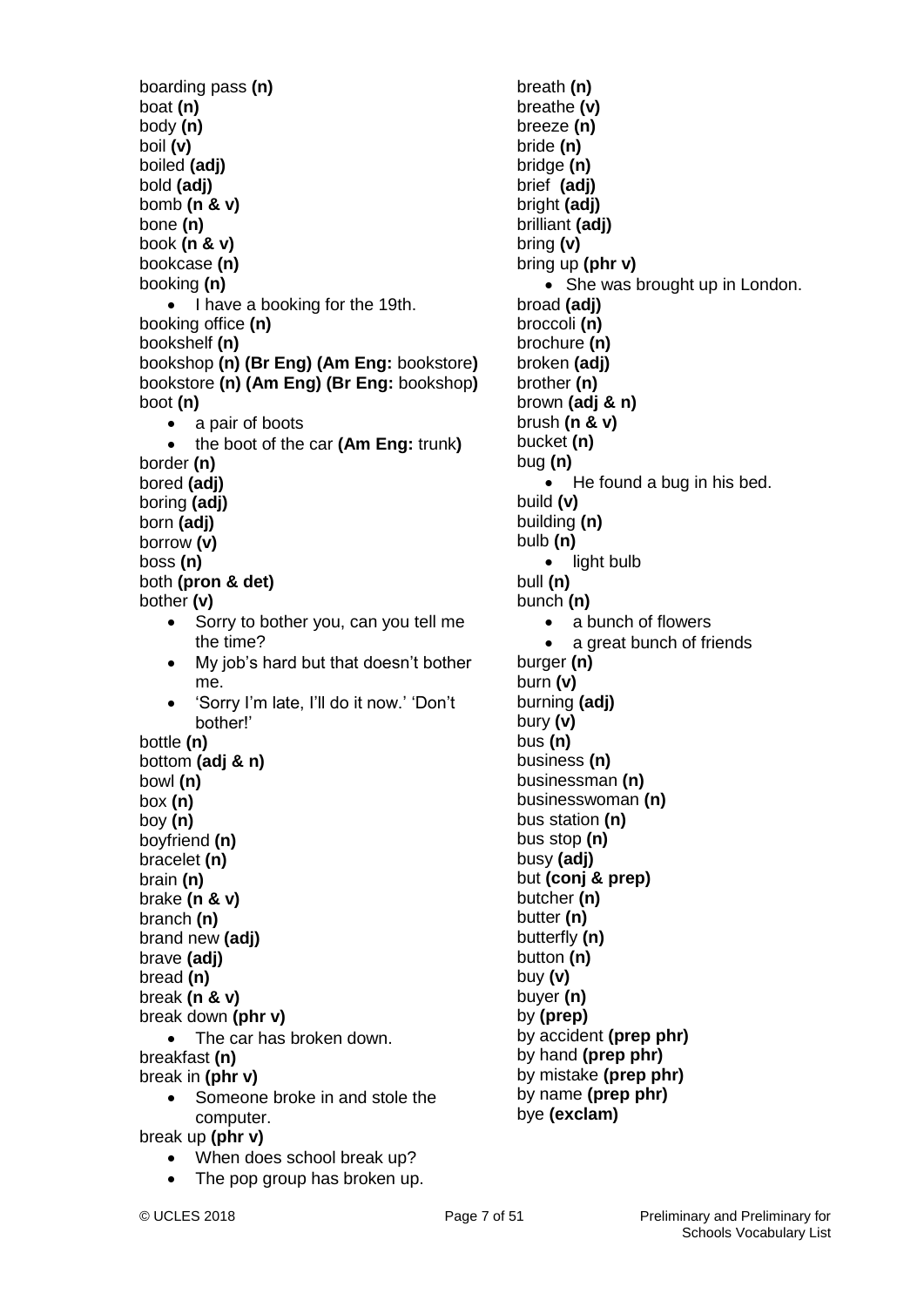### **C**

cab **(n)** cabbage **(n)** cabin **(n)** cabinet **(n)** cable **(n)** café/cafe **(n)** cafeteria **(n)** cage **(n)** cake **(n)** calculator **(n)** calendar **(n)** calf **(n)** call **(n & v)** call for **(phr v)** • I'll call for you at 7. call in **(phr v)** • She called in to see a friend. calm **(adj)** camel **(n)** camera **(n)** camp **(n & v)** camping **(n)** campsite **(n)** can **(n & mv)** canal **(n)** cancel **(v)** candidate **(n)** candle **(n)** candy **(n)** canteen **(n)** cap **(n)** capital **(adj & n)** • capital city • capital letter • the capital of Italy captain **(n)** car **(n)** card **(n)** • birthday card • credit card card game cardboard **(adj & n)** care **(n & v)** take care of someone **(n)** to care (about/for) someone / something **(v)** career **(n)** careful **(adj)** carefully **(ad)** careless **(adj)** car park **(n) (Br Eng) (Am Eng:** parking lot**)** carpet **(n)** carrot **(n)**

carry **(v)** carry on **(phr v)** He carried on walking despite the rain. carry out **(phr v)** • She carried out the plan according to the instructions. cartoon **(n)** case **(n)** Would you like me to carry your case? • I'll make an exception in this case. cash **(n)** cashpoint **(n)** castle **(n)** casual **(adj)** casual clothes cat **(n)** catch **(v)** cathedral **(n)** cattle **(n)** cave **(n)** CD **(n)** CD player **(n)** ceiling **(n)** celebrate **(v)** celebration **(n)** celebrity **(n)** cell phone **(n)** cent **(n)** centimetre (cm) **(n) (Br Eng) (Am Eng:**  centimeter**)** central **(adj)** central heating **(n)** centre/center **(n)** century **(n)** cereal **(n)** ceremony **(n)** certain **(adj)** certainly (not) **(adv)** certificate **(n)** chain **(n)** chair **(n)** challenge **(n & v)** challenging **(adj)** champion **(n)** championship **(n)** chance **(n)** change **(n & v)** changing room **(n)** channel **(n)** chapter **(n)** character **(n)** charge **(n & v)** charity **(n)** • She words for a charity. charming **(adj)** chat **(n & v)** • to chat online

© UCLES 2018 Page 8 of 51 Preliminary and Preliminary for Schools Vocabulary List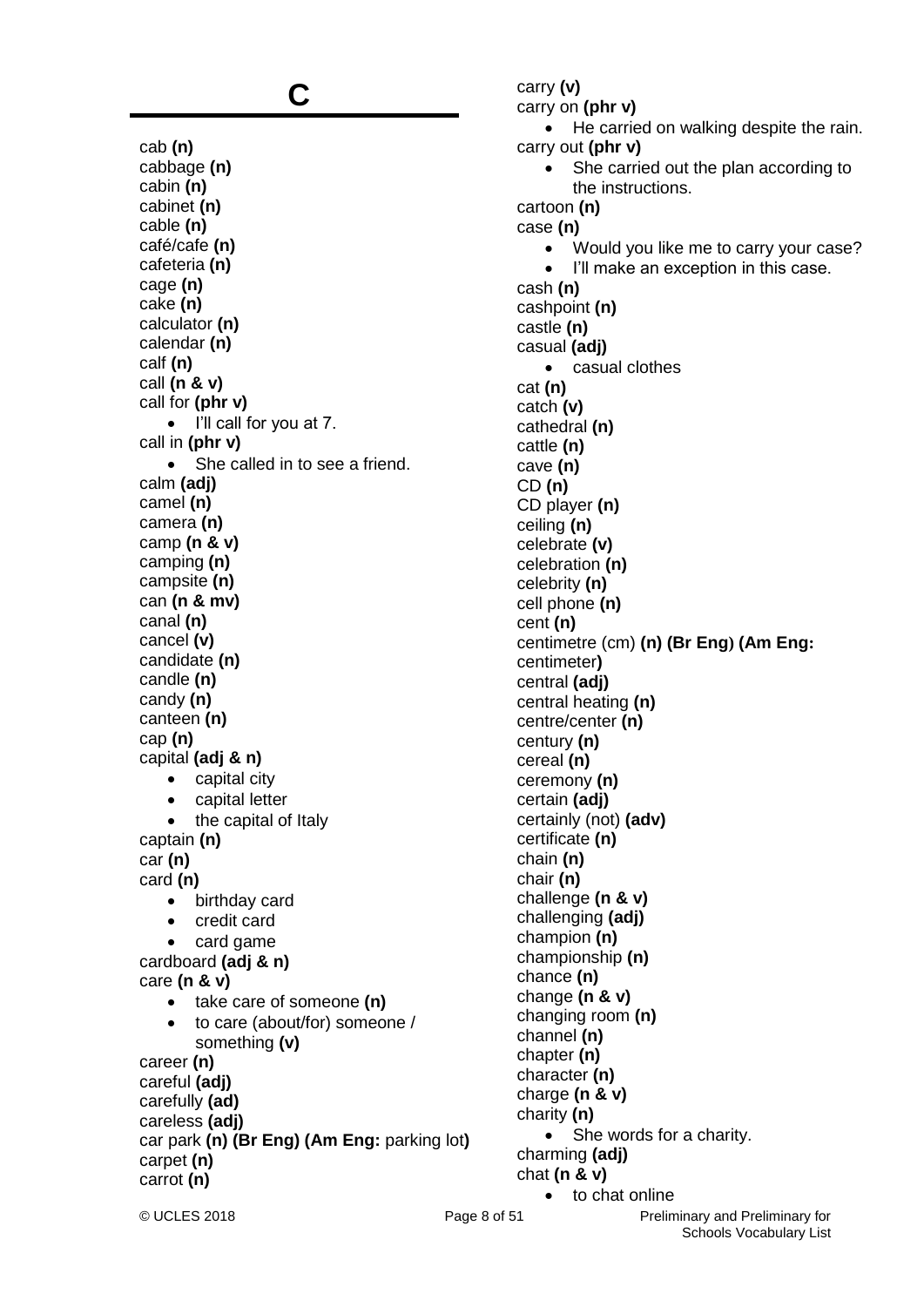chatroom **(n)** chat show **(n) (Br Eng) (Am Eng:** talk show**)** cheap **(adj)** cheat **(v)** check **(n & v)** check in **(phr v)** • They checked in to a hotel. check-in **(n)** Your keys are at the check-in desk. check out **(phr v)** He checked out of the hotel at the end of his stay. checkout **(n)** cheek **(n)** cheerful **(adj)** cheers! **(exclam)** cheese **(n)** chef **(n)** chemist **(n)** chemistry **(n)** cheque **(n)** chess **(n)** chest of drawers **(n)** chicken **(n)** child **(n)** childhood **(n)** chilli **(n)** chin **(n)** chip **(n)** I love fish and chips. chocolate **(n)** choice **(n)** choose **(v)** cinema **(n)** circle **(n)** circus **(n)** city **(n)** clap **(v)** class **(n)** • language class first class, second class classical **(adj)** • classical music classmate **(n)** classroom **(n)** clean **(adj & v)** cleaner **(n)** clear **(adj & v)** clearly **(adv)** clever **(adj)** click **(n & v)** cliff **(n)** climate **(n)** climb **(v)** climbing **(n)** clinic **(n)** clock **(n)**

© UCLES 2018 Page 9 of 51 Preliminary and Preliminary for close **(adj, adv & v)**  closed **(adj)** clothes **(n pl)** cloud **(n)** cloudy **(adj)** clown **(n)** club **(n)** • to join a club coach **(n)** coast **(n)** coat **(n)** coconut **(n)** cod **(n)** coffee **(n)** coin **(n)** cola **(n)** cold **(adj & n)** collar **(n)** colleague **(n)** collect **(v)** collection **(n)** college **(n)** colour **(n & v)** colourful **(adj)** comb **(n & v)** come **(v)** comedy **(n)** come on **(phr v)** • Come on or we'll miss the bus. comfort **(n)** comfortable **(adj)** comic **(adj & n)** comma **(n)** comment **(n)** • Please leave comments below. common **(adj)** • a common surname have something in common communicate **(v)** communication **(n)** company **(n)** compare **(v)** compete **(v)** competition **(n)** competitor **(n)** complain **(v)** complaint **(n)** complete **(adj & v)** complicated **(adj)** composition **(n)** computer **(n)** concentrate **(v)** concert **(n)** conclusion **(n)** condition **(n)** • in good condition conference **(n)**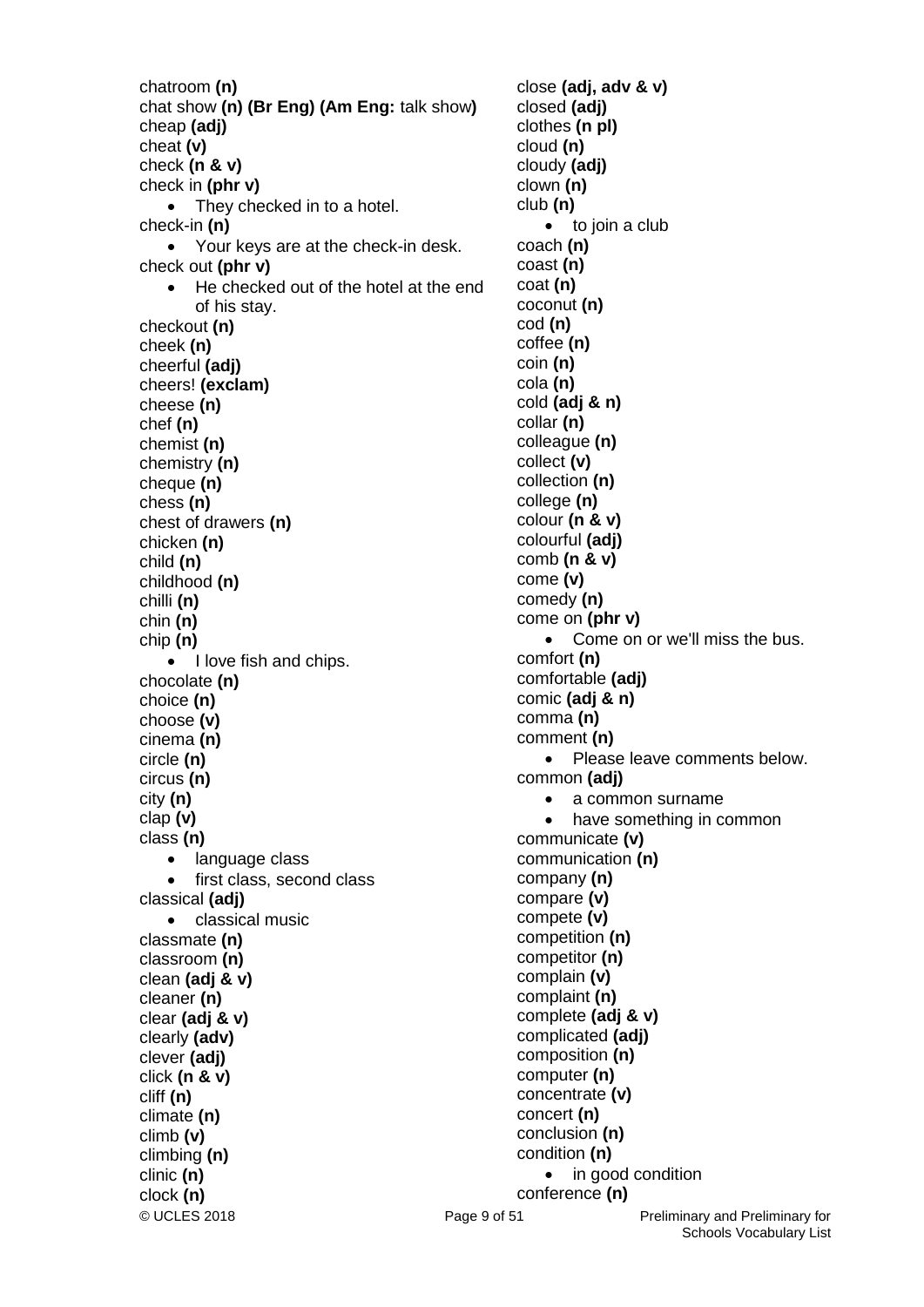confident **(adj)** confirm **(v)** confused **(adj)** confusing **(adj)** congratulations! **(exclam)** connect **(v)** connection **(n)** consider **(v)** consist **(v)** consonant **(n)** contact **(n & v)** contain **(v)** contents **(n)** contest **(n)** continent **(n)** continue **(v)** contract **(n)** control **(n & v)** • a remote control • Control your dog! convenient **(adj)** conversation **(n)** convince **(v)** cook **(n & v)** cooker **(n)** cookie **(n) (Am Eng) (Br Eng:** biscuit**)** cooking **(n)** cool **(adj, exclam & v)** copy **(n & v)** corn **(n)** corner **(n)** correct **(adj)** correction **(n)** cost **(n & v)** costume **(n)** • I forgot my swimming costume. national costume • a Halloween costume cosy **(adj)** cottage **(n)** cotton **(n)** cough **(n & v)** could **(mv)** count **(v)** country **(n)** countryside **(n)** couple **(n)** courage **(n)** course **(n)** • English course • main course of course **(exclam)** court **(n)** • law court tennis court cousin **(n)**

cover **(n & v)** cow **(n)** crash **(n & v)** crazy **(adj)** cream **(adj & n)** create **(v)** creative **(adj)** creature **(n)** credit **(n)** credit card **(n)** crew **(n)** • cabin crew cricket **(n)** crime **(n)** criminal **(n)** crop **(n)** cross **(n & v)** crossing **(n)** • pedestrian crossing cross out **(phr v)** Cross it out and write it again. crossroads **(n)** crowd **(n)** crowded **(adj)** cruel **(adj)** cruise **(n)** cry **(n & v)** cucumber **(n)** cultural **(adj)** culture **(n)** cup **(n)** cupboard **(n)** cure **(n & v)** curious **(adj)** curiously **(adv)** 'Why?' she asked him curiously. curly **(adj)** currency **(n)** curriculum **(n)** curry **(n)** curtain **(n)** cushion **(n)** custom **(n)** customer **(n)** customs **(n pl)** • I work as a customs officer. cut **(n & v)** cute **(adj)** cut up **(phr v)** • She cut up the cake into small pieces. CV (Curriculum Vitae) **(n)** cycle **(n & v)** cycling **(n)** cyclist **(n)**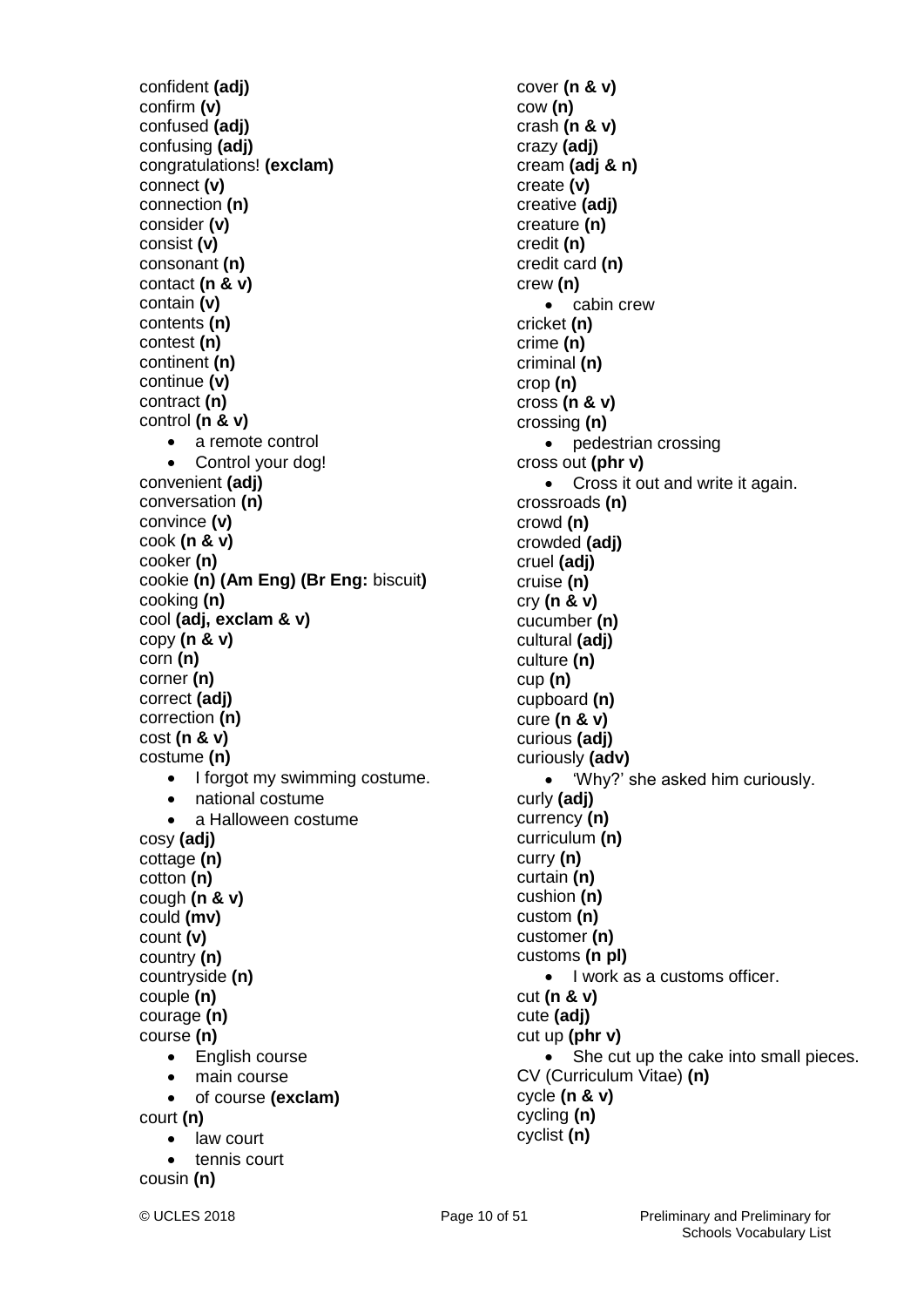### **D**

dad **(n)** daily **(adj & adv)** damage **(n & v)** damaged **(adj)** dance **(n & v)** dancer **(n)** dancing **(n)** danger **(n)** dangerous **(adj)** dark **(adj & n)** data **(n)** date **(n & v)** today's date **(n)** daughter **(n)** day **(n)** dead **(adj)** deaf **(adj)** deal **(v)** deal with (sth/sb) **(phr v)** • I've had some problems to deal with. I deal with many people in my job. dear **(adj & exclam)** too dear to buy **(adj)** Dear Sir **(adj)** Oh dear! **(exclam)** death **(n)** decide **(v)** decision **(n)** declare **(v)** decorate **(v)** decrease **(n & v)** deep **(adj & adv)** defeat **(n & v)** defence **(n)** defend **(v)** definitely **(adv)** degree **(n)** • 90 degrees a degree in maths delay **(n & v)** delete **(v)** delicious **(adj)** delighted **(adj)** deliver **(v)** delivery **(n)** demand **(n & v)** dentist **(n)** depart **(v)** department **(n)** department store **(n)** departure **(n)** depend (on/upon) **(v & phr v)** It depends on what you want to do.

deposit **(n)** • pay a deposit depressed **(adj)** depth **(n)** • the depth of the water describe **(v)** description **(n)** desert **(n)** deserve **(v)** design **(n & v)** designer **(n)** desk **(n)** despite **(prep)** dessert **(n)** destination **(n)** destroy **(v)** detail **(n)** detective **(n)** develop **(v)** development **(n)** diagram **(n)** dial **(v)** diary **(n)** dictionary **(n)** die **(v)** diet **(n)** difference **(n)** different **(adj)** difficult **(adj)** difficulty **(n)** dig **(v)** digital **(adj)** digital camera **(n)** dining room **(n)** dinner **(n)** dinosaur **(n)** diploma **(n)** direct **(adj & v)** direction **(n)** directly **(adv)** director **(n)** dirt **(n)** dirty **(adj)** disabled **(adj)** disadvantage **(n)** disagree **(v)** disappear **(v)** disappoint **(v)** disappointed **(adj)** disappointing **(adj)** disappointment **(n)** disc/disk **(n)** • hard disk disc jockey (DJ) **(n)** disco(theque) **(n)** discount **(n)** discover **(v)**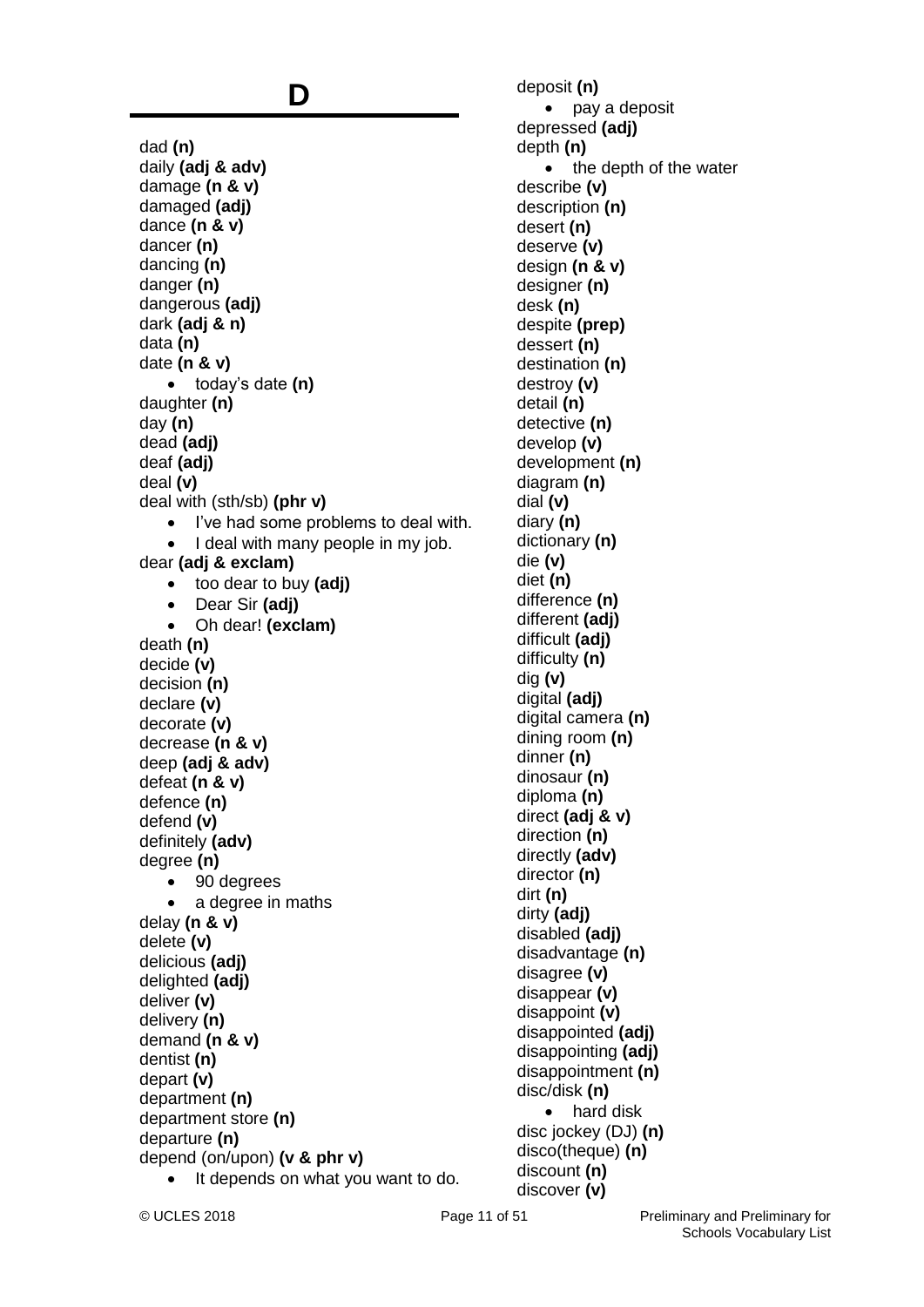© UCLES 2018 **Page 12 of 51** Preliminary and Preliminary for discovery **(n)** discuss **(v)** discussion **(n)** disease **(n)** disgusting **(adj)** dish **(n)** dishwasher **(n)** disk **(n)** dislike **(v)** display **(n & v)** distance **(n)** district **(n)** disturb **(v)** dive **(v)** diver **(n)** divide **(v)** diving **(n)** DJ (disc jockey) **(n)** do **(av & v)** doctor / Dr **(n)** document **(n)** documentary **(n)** dog **(n)** doll **(n)** dollar **(n)** dolphin **(n)** donkey **(n)** door **(n)** dot **(n)** Have you visited CambridgeESOL dot org? double **(adj & det)** doubt **(n & v)** I doubt that I'll get the job **(v)** down **(adv & prep)** download **(n & v)** downstairs **(adj & adv)** dozen **(det & n)** Dr **(n)** drag **(v)** Just drag and drop the file into the trash can. drama **(n)** draw **(v)** to draw a picture of someone or something • to draw the curtains • to draw near drawer **(n)** drawing **(n)** dream **(n & v)** dress **(n & v)** dressed **(adj)** • aet dressed drink **(n & v)** drive **(n & v)** driver **(n)**

driving licence **(n)** drop **(n & v)** drugstore **(n) (Am Eng) (Br Eng:** chemist**)** drum **(n)** dry **(adj & v)** duck **(n)** due **(adj)** • The next bus is due in five minutes. due to **(prep phr)** dull **(adj)** during **(prep)** dust **(n)** dustbin **(n) (Br Eng) (Am Eng:** trash can**)**  dusty **(adj)** duty **(n)** duty-free **(adj & n)** duvet **(n)** DVD **(n)** DVD player **(n)**

### **E**

each **(det & pron)** ear **(n)** earache **(n)** early **(adj & adv)** earn **(v)** earring **(n)** earth **(n)** east **(adj, adv & n)** eastern **(adj)** easily **(adv)** easy **(adj)** easygoing **(adj)** eat **(v)** economics **(n)** edge **(n)** education **(n)** effect **(n)** efficient **(adj)** effort **(n)** egg **(n)** either **(adv, det & pron)** elbow **(n)** elder (**adj)** elderly **(adj)** election **(n)** electric **(adj)** electrical **(adj)** electricity **(n)** electronic **(adj)** elementary **(adj)** • elementary level elephant **(n)** elevator **(n) (Am Eng) (Br Eng:** lift**)** else **(adv)**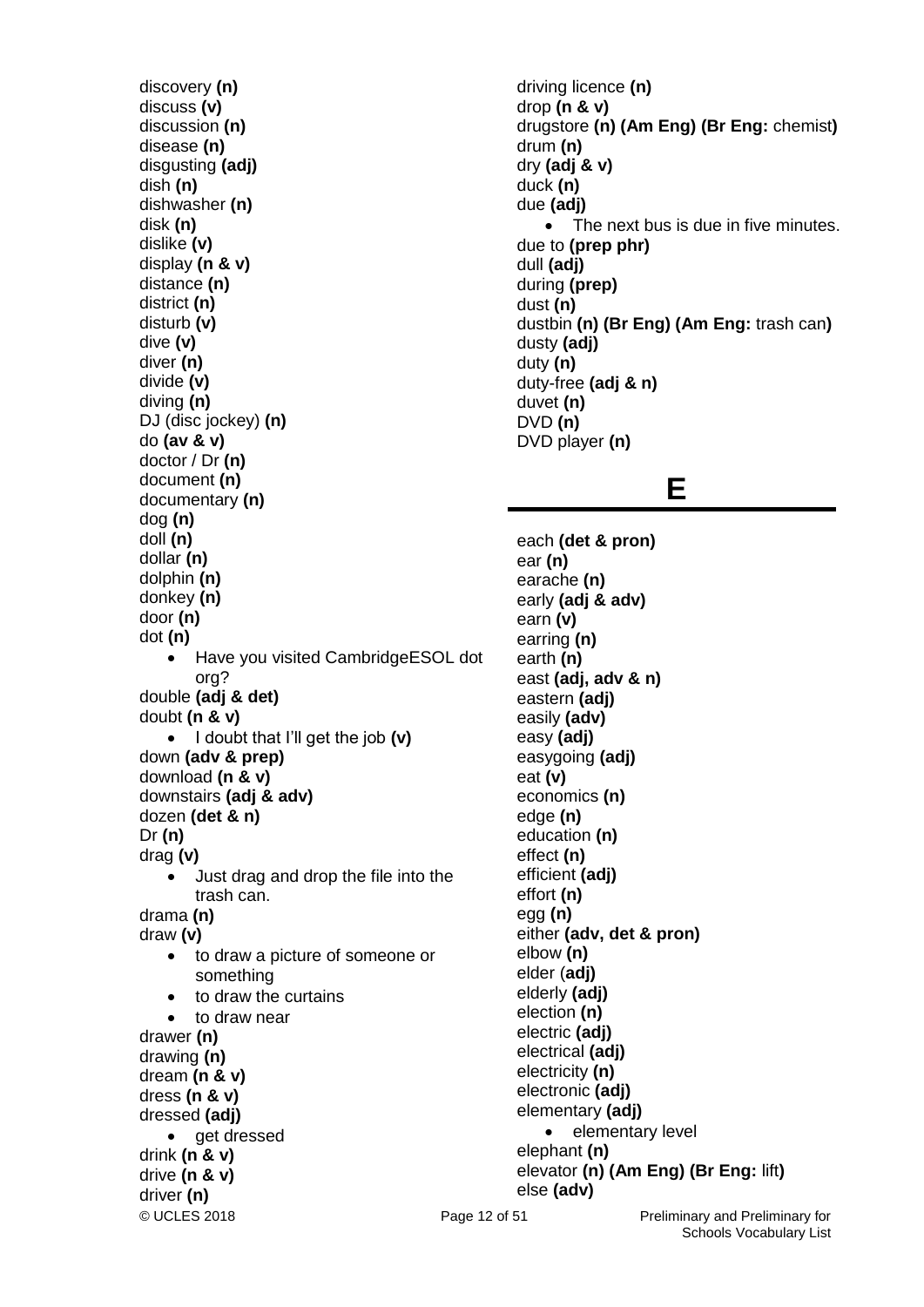email **(n & v)** embarrassed **(adj)** embarrassing **(adj)** embassy **(n)** emergency **(n)** employ **(v)** employee **(n)** employer **(n)** employment **(n)** empty **(adj)** encourage **(v)** end **(n & v)** ending **(n)** end up **(phr v)** He plans to end up working in Australia. enemy **(n)** energy **(n)** • Team sports take a lot of time and energy. In our house we try to save energy. engaged **(adj)** • to be engaged to someone • The phone was engaged. engine **(n)** engineer **(n)** engineering **(n)** enjoy **(v)** enjoyable **(adj)** enormous **(adj)** enough **(adv, det & pron)** enquire **(v)** enquiry **(n)** enter **(v)** entertain **(v)** entertainment **(n)** entrance **(n)** entry **(n)** envelope **(n)** environment **(n)** environmental **(adj)** equal **(adj)** equipment **(n)** eraser **(n) (Am Eng) (Br Eng:** rubber**)** escape **(v)** especially **(adv)** essay **(n)** essential **(adj)** euro **(n)**  even **(adv)** • He couldn't even do that. evening **(n)** event **(n)** even though **(conj)** ever **(adv)** every **(det)** everybody **(pron)**

everyone **(pron)** everything **(pron)** everywhere **(adv)** exact **(adj)** exactly **(adv)** examination/exam **(n)** examiner **(n)** example **(n)** excellent **(adj)** except **(prep, conj)** exchange **(n)** an exchange visit • in exchange for exchange **(v)** exchange rate **(n)** excited **(adj)** excitement **(n)**  exciting **(adj)** excuse **(n & v)** exercise **(n & v)** exhausted **(adj)** exhibition **(n)** exist **(v)** exit **(n)** expect **(v)** expedition **(n)** expensive **(adj)** experience **(n & v)** It was the worst pain I'd ever experienced. experienced **(adj)** experiment **(n)** expert **(n)** explain **(v)** explanation **(n)** explode **(v)** explore **(v)** explorer **(n)** • This book's about famous explorers. extra **(adj, adv & n)** extraordinary **(adj)** extremely **(adv)** extreme sport **(n)** eye **(n)**

### **F**

© UCLES 2018 **Page 13 of 51** Preliminary and Preliminary for face **(n)** • a sad look on his face face to face **(adv)** face-to-face **(adj)** facilities **(n pl)** • The hotel has excellent facilities. fact **(n)** factory **(n)** fail **(v)**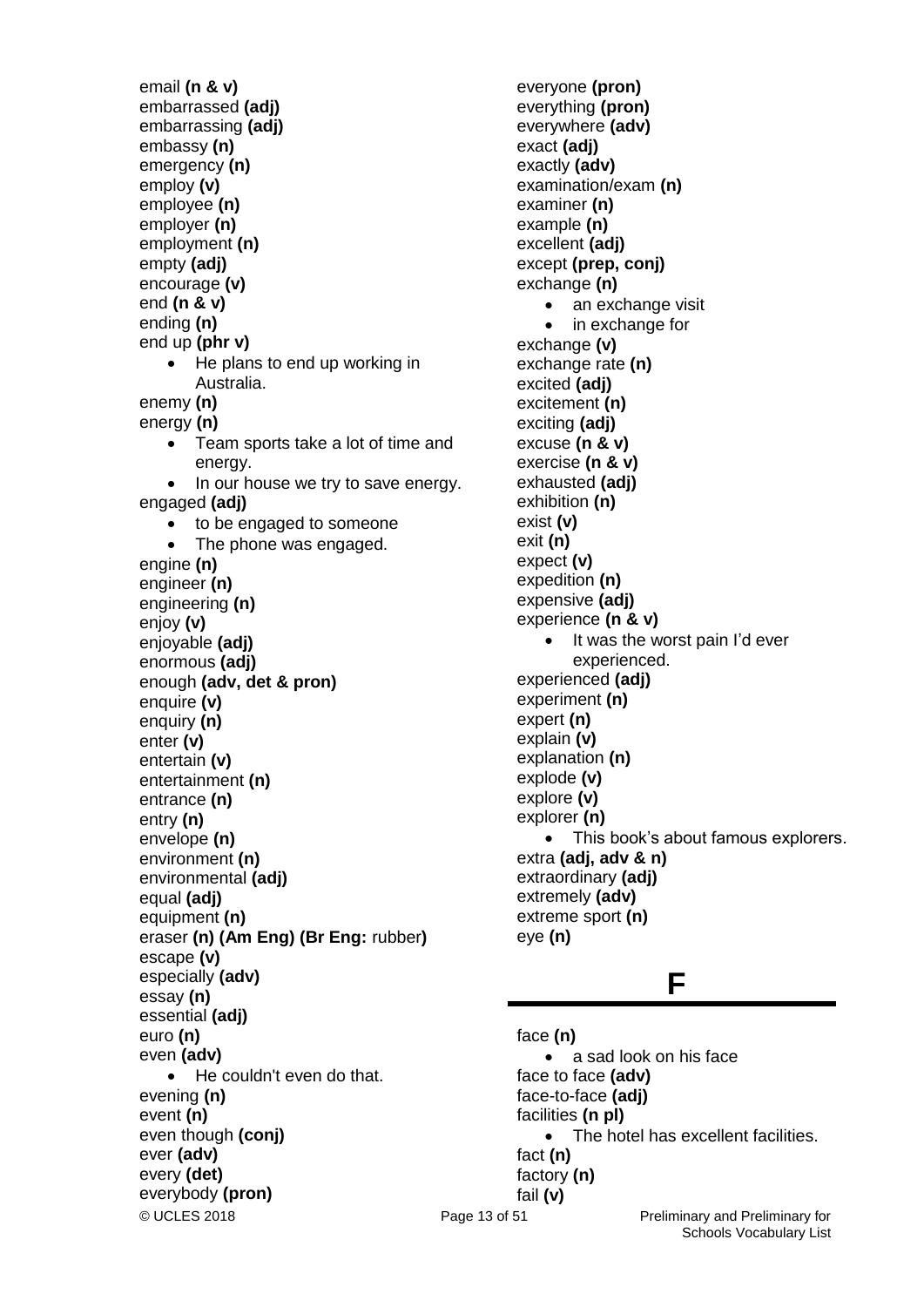fair **(adj & n)** fairly **(adv)** fall **(n & v)** in the fall **(n) (Am Eng) (Br Eng:**  autumn**)** a fall in the price **(n)** He fell and hurt his leg. **(v)** false **(adj)** familiar (with) **(adj)** family **(n)** famous **(adj)** fan **(n)** fancy **(v)** • Do you fancy going out tonight? fantastic **(adj)** far **(adv)** fare **(n)** • The return fare is £26. farm **(n)** farmer **(n)** farming **(n)** fashion **(n)** fashionable **(adj)** fast **(adj & adv)** fasten **(v)** fast food **(n)** fat **(adj)** father **(n)** fault **(n)** favour **(n)** favourite **(adj & n)** fax **(v)** fear **(n)** fee **(n)** feed **(v)** feel **(v)** feeling **(n)** feel like **(v)** • to feel like doing something female **(adj & n)** ferry **(n)** festival **(n)** fetch **(v)** fever **(n)** few **(adj, det & pron)** fiction **(n)** field **(n)** fight **(n & v)** figure **(n)** file **(n)** • Click here to open the file. • study files fill **(v)** fill in **(phr v)** You need to fill in a form. fill up **(phr v)**

• He filled up the car with petrol. film **(n & v)** film maker **(n)** film star final **(adj & n)** finally **(adv)** financial **(adj)** find **(v)** find out **(phr v)** • I must find out when he's arriving. fine **(adj & n)**  finger **(n)** finish **(n & v)** fire **(n)** firefighter **(n)** firework **(n)** • a firework display firm **(n)** • a good firm to work for first **(adj & adv)** first prize **(adj)** first of all **(adv)** first name **(n)** fish **(n & v)** fishing **(n)** fit **(adj & v)** • keep fit (adj) These shoes don't fit. **(v)** fitness **(n)** fix **(v)** flag **(n)** flat **(adj & n)** flavour **(n)** flight **(n)** float **(v)** flood **(n & v)** floor **(n)** flour **(n)** flow **(v)** flower **(n)** flu **(n)** flute **(n)** fly **(n & v)** focus (sth) on/upon sth/sb **(v)** fog **(n)** foggy **(adj)**  fold **(v)** folk **(adj & n)** follow **(v)** following **(adj)** fond **(adj)** • to be fond of something/someone food **(n)** fool **(n)** foot **(n)** football **(n)**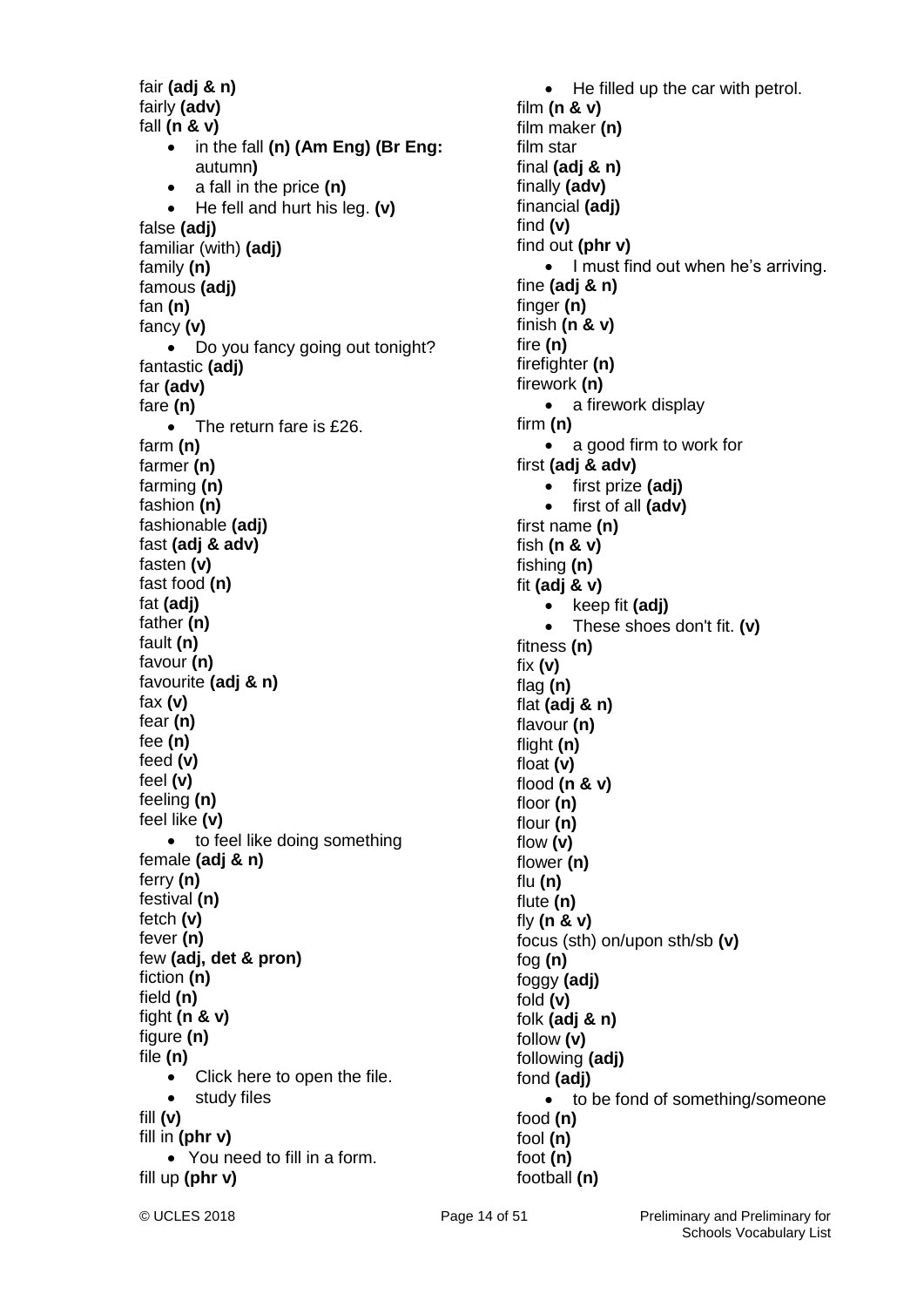footballer **(n)** for **(prep)** forbidden **(adj)** forecast **(n)** foreign (adi) foreigner (n) forest **(n)** forever **(adv)** forget **(v)** forgive **(v)** fork **(n)** form **(n)** former **(adj)** fortnight **(n)** fortunately **(adv)** forward(s) **(adv)** fountain **(n)** frame **(n)** free **(adj & adv)** freeze **(v)** freezer **(n)** freezing **(adj)** French fries **(n) (Am Eng) (Br Eng:** chips**)** frequent **(adj)** frequently **(adv)** fresh **(adj)** fridge **(n)** fried **(adj)** friend **(n)** friendly **(adj)** friendship **(n)** frighten **(v)** frightened **(adj)** frightening **(adj)** frog **(n)** from **(prep)** front **(adj & n)** frozen **(adj)** fruit **(n)** fry **(v)** frying pan **(n)** fuel **(n)** full **(adj)** full stop **(n)** full time **(adv)** full-time **(adj)** fully **(adv)** fun **(adj & n)** funny **(adj)** • a funny story (amusing) a funny thing happened (strange) fur **(n)** furniture **(n)** further **(adv & adj)** furthest **(adj)** future **(adj & n)**

### **G**

gain **(v)** • gain experience gallery **(n)** • an art gallery game **(n)** gap **(n)** garage **(n)** garden **(n)** garlic **(n)** gas **(n) (Am Eng) (Br Eng:** petrol**)** gas station **(n) (Am Eng) (Br Eng:** petrol station**)** gate **(n)** general **(adj)** generally **(adv)** • I generally get home about 7.00. generation **(n)** generous **(adj)** gentle **(adj)** geography **(n)** get **(v)** get along (with) **(phr v)** • How do you get along with Harry? get back **(phr v)** • When did you get back from New York? get down **(phr v)** Get down at once! Did you get all the notes down? get fit **(v)** get in **(phr v)** Can you get in through the window? get off **(phr v)** • We get off at the next stop. get on **(phr v)** • Get your coat on and then we can leave. • How are you getting on now? get on (with) **(phr v)** • She got on with her work. • I'm getting on well with French. Do you get on well with Sam? get rid of **(phr v)** Have you got rid of those old documents? get up **(phr v)** What time do you get up in the morning? giant **(adj)** gift **(n)** giraffe **(n)** girl **(n)**

girlfriend **(n)**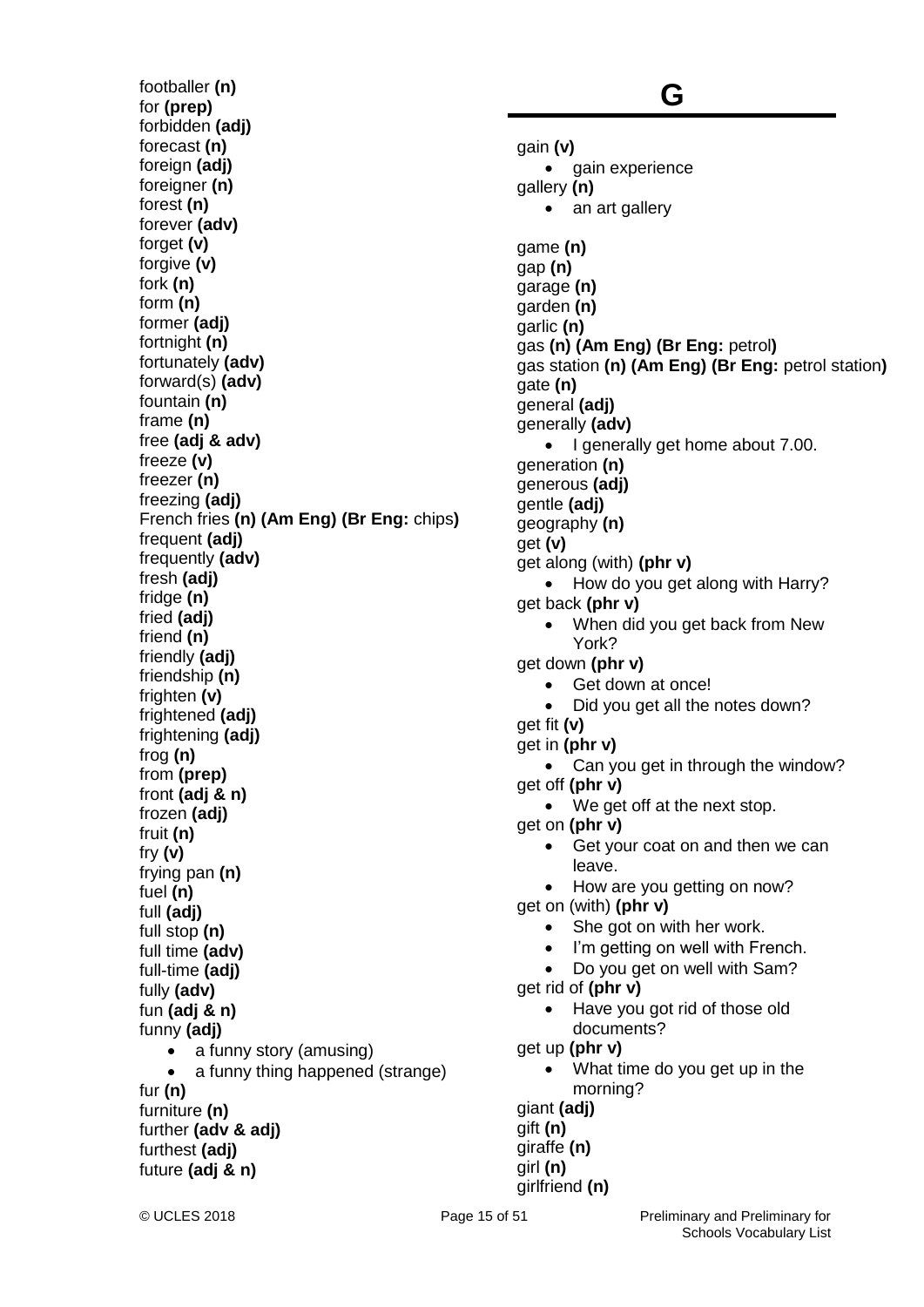give **(v)**

give back **(phr v)**

• Give me back this book on Tuesday, please.

give in **(phr v)**

- Have you given in your homework yet?
- Do you give in? Shall I tell you the answer now?

give out **(phr v)**

Will you give out these papers for me, please?

give up **(phr v)**

- Has David given up playing tennis? give way **(phr v)**
	- You must give way to traffic at a roundabout.

glad **(adj)**

- glance **(v)**
- glass **(n & adj)**
- glasses **(n pl)**
- global warming **(n)**
- glove **(n)**

go **(v & n)**

- Can I have a go?
- Go away!

goal **(n)** goalkeeper **(n)**

goat **(n)**

go for **(phr v)**

- He went for the job.
- The dog went for the man. gold **(adj & n)**

golden **(adj)**

golf **(n)**

good **(adj)**

- The film was very good.
- to be good at maths

good afternoon **(exclam)** goodbye **(exclam)** good evening **(exclam)**

good-looking **(adj)** good morning **(exclam)**

good night **(exclam)**

goods **(n pl)**

go off **(phr v)**

They went off to Australia.

• Suddenly the lights went off.

go on **(phr v)**

- The meeting went on until six o'clock.
- What's going on?

go out **(phr v)**

- Are you going out this evening?
- The fire has gone out.
- Is Barbara still going out with Thomas, or have they broken up?

gorgeous **(adj)**

gun **(n)** guy **(n)** gym **(n)**

gymnastics **(n)**

 Your tie doesn't go with your shirt. Your tie and shirt don't go together. grab **(v)** • He grabbed my bag and ran away. grade **(n)** graduation **(n)** gram(me) **(n)** grammar **(n)** grandchild **(n)** grand(d)ad **(n)**  granddaughter **(n)** grandfather **(n)** grandma **(n)** grandmother **(n)** grandpa **(n)** grandparent **(n)** grandson **(n)** granny **(n)** grant **(n)** • He was given a grant to study in Australia. **(n)** grape **(n)** graphics **(n pl)** grass **(n)** grateful **(adj)** great **(adj)** green **(adj & n)** greet **(v)** greeting **(n)** grey **(adj & n) (Br Eng) (Am Eng:** gray**)** grill **(n & v)** grilled **(adj)** grocery store **(n) (Am Eng)**  groom **(n)** ground **(n)** group **(n)** grow **(v)** grow up **(phr v)** • Children grow up fast. guard **(n)** guess **(n & v)** guest **(n)** guest-house **(n)** guide **(n & v)** guidebook **(n)** guilty **(adj)** guitar **(n)** guitarist **(n)** gum **(n)** • chewing gum

government **(n)**

go (with/together) **(phr v)**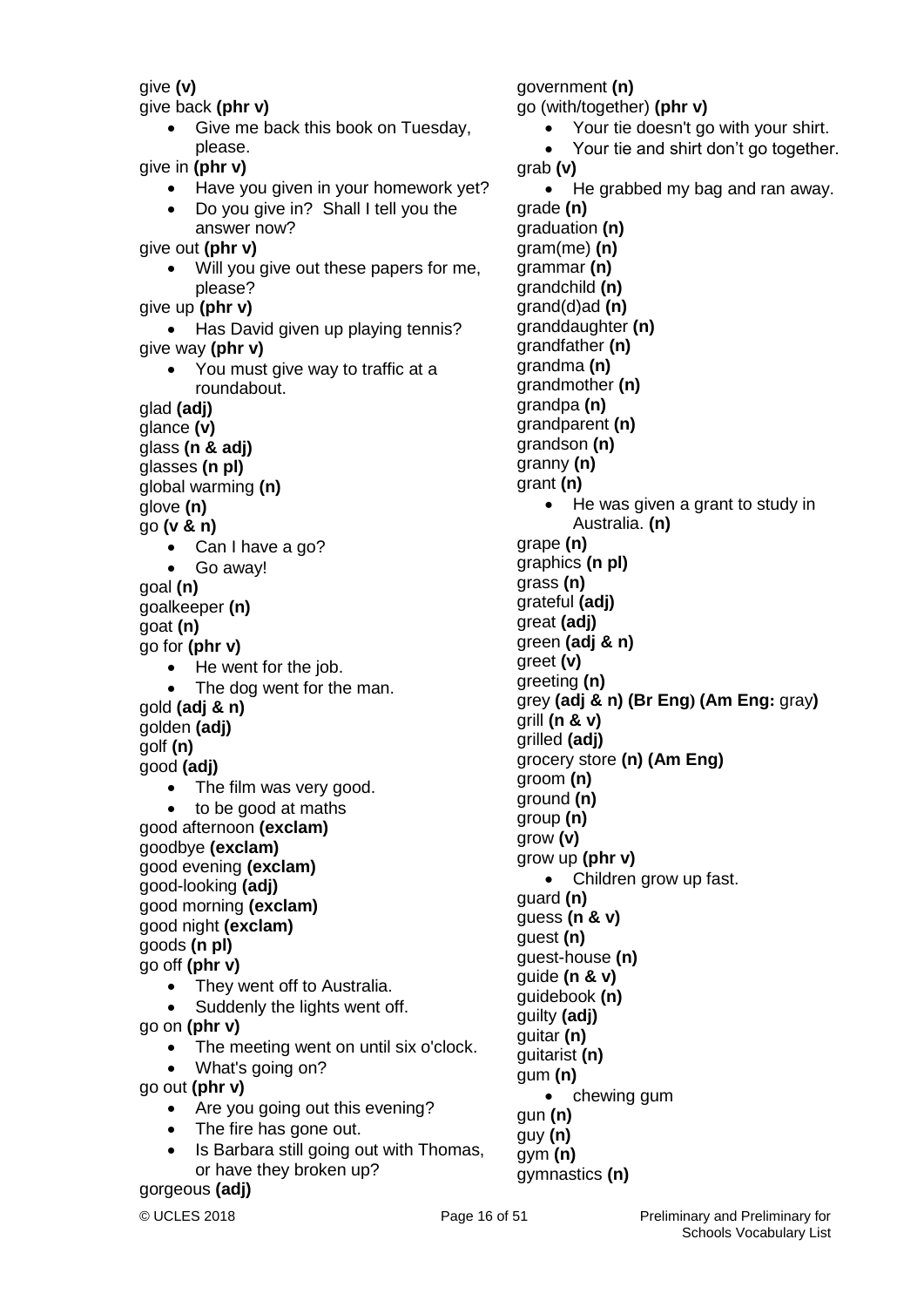### **H**

habit **(n)** hair **(n)** haircut **(n)** hairdresser **(n)** hairdryer **(n)** half **(adv, det, n & pron)** half-price **(adj)** hall **(n)** hand **(n & v)** handbag **(n)** hand-held **(adj)** hand in **(phr v)** • Please hand in the answer sheet when you've finished. handkerchief **(n)** handle **(v)** hand out **(phr v)** • Hand out the books please, Tom. handsome **(adj)** handwriting **(n)** hang **(v)** • to hang a picture hang out **(phr v)** • to hang out with friends hang up **(phr v)** • She hung up at the end of the phone call. happen **(v)** happy **(adj)** happily **(adv)** happiness **(n)** harbour **(n)** hard **(adj & adv)** hardly **(adv)** • hardly any time He could hardly wait. hardware **(n)** hat **(n)** hate **(v)** have **(av & v)** have got to **(mv)** have to **(mv)** he **(pron)** head **(n)** to hit one's head **(n)** the head of the company **(n)** the head of the school **(n)** headache **(n)** headline **(n)** headphones **(n)** headteacher **(n)** health **(n)** healthy **(adj)**

© UCLES 2018 **Page 17 of 51** Preliminary and Preliminary for hear **(v)** heart **(n)** heat **(n)** heater **(n)** heating **(n)** heavy **(adj)** heel **(n)**  $\bullet$  I can't walk in high heels. height **(n)** helicopter **(n)** hello **(exclam)** helmet **(n)** help **(n & v)** her **(det & pron)** herb **(n)** here **(adv)** hero **(n)** heroine **(n)** • The heroine of this story is a young schoolgirl. hers **(pron)** herself **(pron)** hey **(exclam)** hi **(exclam)** hidden **(adj)** hide **(v)** high **(adj & adv)** hike **(v)** hill **(n)** him **(pron)** himself **(pron)** hip hop **(n)** hire **(v & n)** to hire a boat **(v)** • for hire (n) his **(det & pron)** historic **(adj)** historical **(adj)** history **(n)** hit **(n & v)** The song was a great hit. **(n)** to hit the ball **(v)** hitchhike **(v)** hobby **(n)** hockey **(n)** hold **(v)** hold up **(phr v)** • He was held up in the heavy traffic for over two hours. hole **(n)** holiday **(n)** home **(adv & n)** homepage **(n)** homework **(n)** honest **(adj)** honestly **(adv)** • I honestly don't know where she is.

Schools Vocabulary List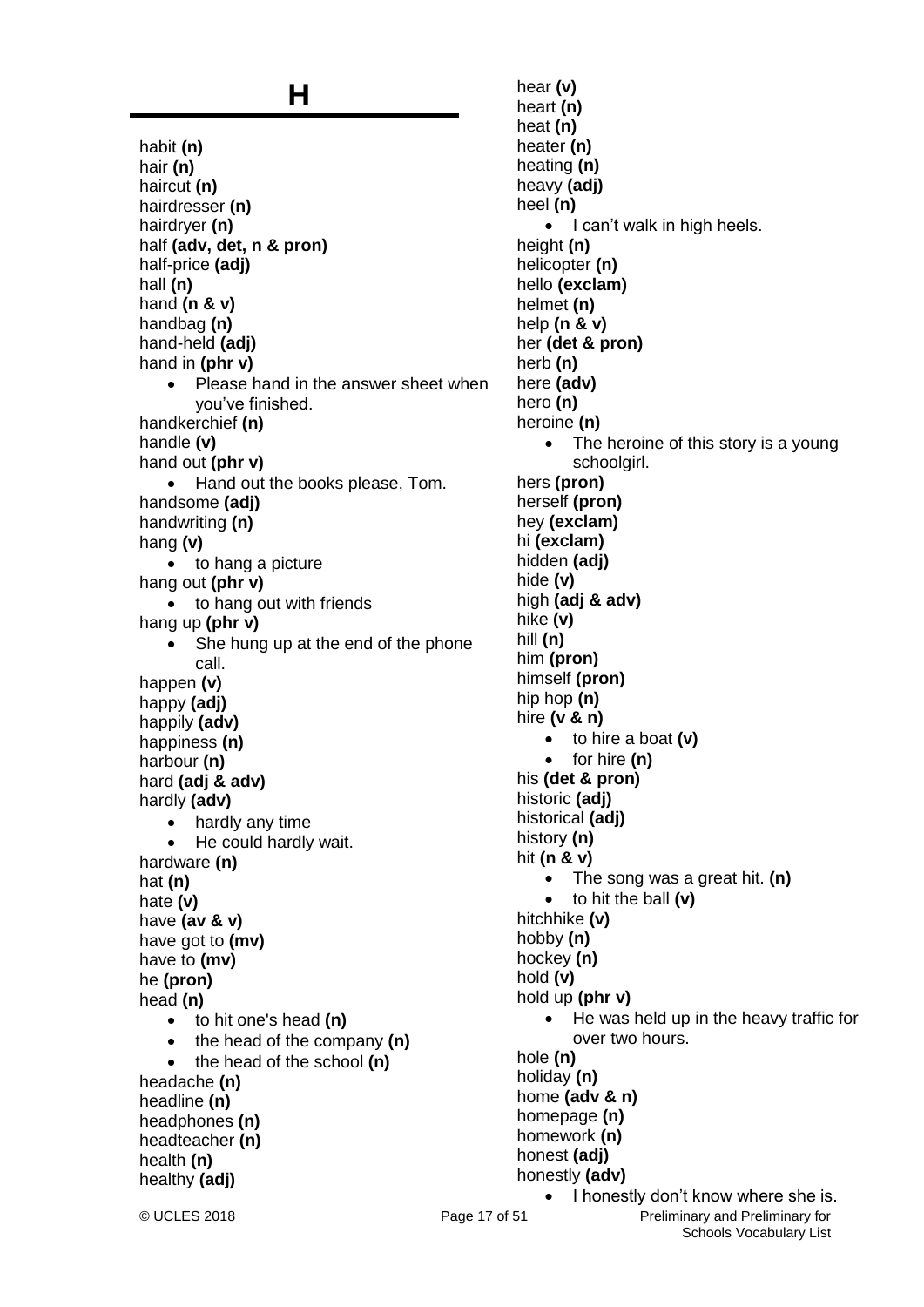honey **(n)** honeymoon **(n)** hope **(n & v)** hopeful **(adj)** hopefully **(adv)** • Hopefully the journey won't take long. hopeless **(adj)** • a hopeless situation horrible **(adj)** horror **(adj)** • a horror movie horse **(n)** hospital **(n)** hostel **(n)** hot **(adj)** hotel **(n)** hour **(n)** house **(n)** housewife **(n)** housework **(n)** how **(adv)** however **(adv)** how much **(adv)** hug **(n & v)** huge **(adj)** human **(adj & n)** humid **(adj)** hunger **(n)** hungry **(adj)** hunt **(v)** hurry **(n & v)** hurt **(adj & v)** husband **(n)** hut **(n)**

 **I**

I **(pron)** ice **(n)** ice cream **(n)** ice hockey **(n)** ice skates **(n)** ice skating **(n)** icy **(adj)** ID **(n)** ID card **(n)** idea **(n)** identification **(n)** identify **(v)** • Babies can identify their mothers. identity card (ID) **(n)** if **(conj)** ignore **(v)** ill **(adj)** illness **(n)** imagination **(n)**

© UCLES 2018 **Page 18 of 51** Preliminary and Preliminary for Schools Vocabulary List imagine **(v)** immediately **(adv)** immigration **(n)** importance **(n)** important **(adj)** impossible **(adj)** impressed (by/with) **(adj)** improve **(v)** improvement **(n)** in **(adv & prep)** in advance **(prep phr)** inch **(n)** include **(v)** including **(prep)** incorrect **(adj)** increase **(v)** incredible **(adj)** incredibly **(adv)** • The team played incredibly well. indeed **(adv)** independent **(adj)** individual **(adj)** indoor **(adj)** indoors **(adv)** industry **(n)** in fact **(prep phr)** influence **(n & v)** inform **(v)** information **(n)** in front of **(prep phr)** ingredient **(n)** • I always use fresh ingredients in half **(prep phr)** in ink **(prep phr)** iinitial **(n)** • His initials are J.B.H. injure **(v)** ink **(n)** in love **(prep phr)** in pencil **(prep phr)** in order **(prep phr)** in order to **(prep phr)** inquiry **(n)** insect **(n)** inside **(adv & prep)** insist **(v)** inspire **(v)** • She inspired him to become an actor. install **(v)** instance **(n)** • for instance instead (of) **(adv)** • There were no lemons so I got oranges instead. Can you come on Monday instead of Tuesday? instructions **(n pl)**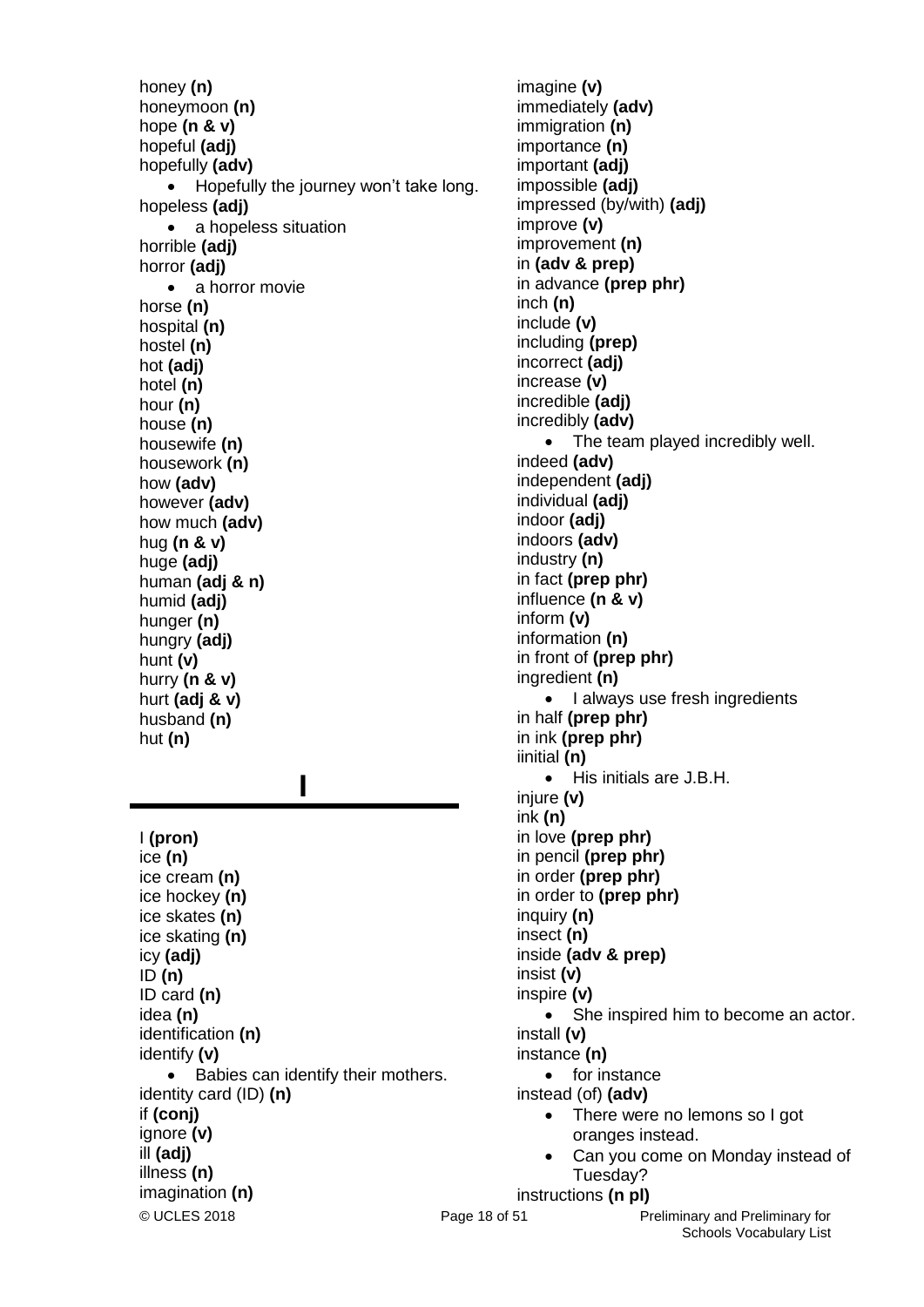instructor **(n)** instrument **(n)** musical instrument intelligent **(adj)** intend **(v)** • to intend to do something interest **(n & v)** interested **(adj)** interesting **(adj)** intermediate **(adj)** international **(adj)** internet **(n)** interrupt **(v)** interval **(n)** • an interval in a play interview **(n & v)** in the end **(prep phr)** in time **(prep phr)** into **(prep)** introduce **(v)** introduction **(n)** in two **(prep phr)** invent **(v)** invention **(n)** invitation **(n)** invite **(v)** involve **(v)** iron **(n & v)** ironing **(n)** island **(n)** issue **(n)** IT (Information Technology) **(n)** it **(pron)** item **(n)** its **(det)** itself **(pron)**

### **J**

© UCLES 2018 **Page 19 of 51** Preliminary and Preliminary for jacket **(n)** jail **(n) (Am Eng) (Br Eng:** prison**)** jam **(n)** • strawberry jam traffic jam jar **(n)** jazz **(n)** jealous **(adj)** jeans **(n pl)** jet **(n)** to go by jet (plane) jewellery **(n) (Br Eng) (Am Eng:** jewelry**)** job **(n)** jog **(v)** jogging **(n)** join **(v)** The rivers join there.

 to join the army  $\bullet$  to join (in) a game joke **(n & v)** journalist **(n)** journey **(n)** judge **(n & v)** jug **(n)** juice **(n)** jump **(n & v)** jumper **(n)** jungle **(n)** just **(adv)**

### **K**

kangaroo **(n)** keen **(adj)** • He's keen on cycling. to be keen to do something keep **(v)** keeper **(n)** keep in **(phr v)** • She kept the children in as it was so cold. keep on **(phr v)** • He kept on talking. keep up **(phr v)** • Keep up the good work! kettle **(n)** key **(n)**  $\bullet$  key to a lock • key to success keyboard **(n)** • computer keyboard keyboard music kick **(n & v)** kid **(n)** We're taking the kids camping. kill **(v)** kilogramme (kg) **(n) (Br Eng) (Am Eng:** kilogram**)** kilometre (km) **(n) (Br Eng) (Am Eng:**  kilometer**)** kind **(adj & n)** king **(n)** kiss **(n & v)** kit **(n)** kitchen **(n)** kite **(n)** kitten **(n)** knee **(n)** knife **(n)** knit **(v)** knock **(v)** knock down **(phr v)**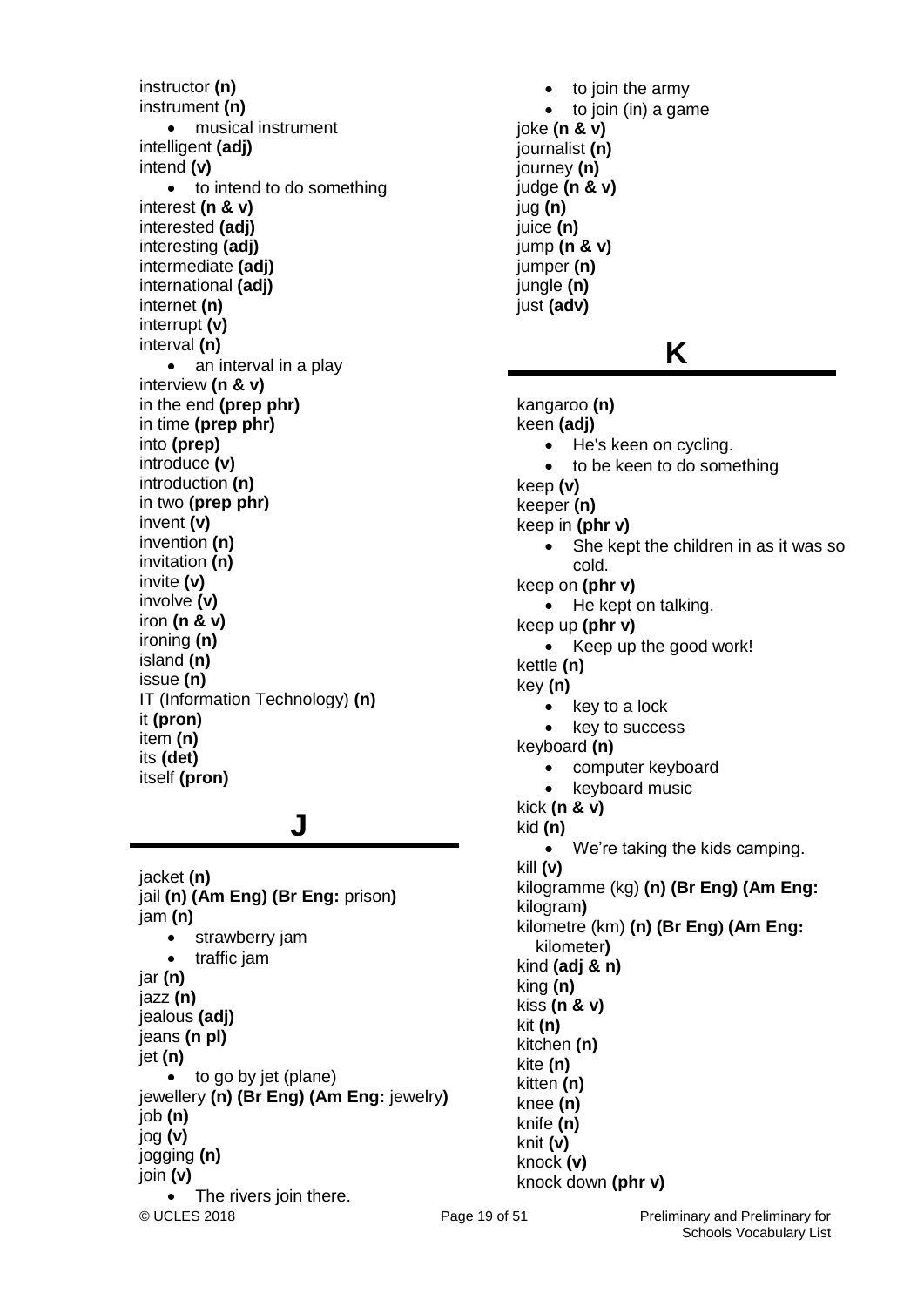• He was knocked down by a car. know **(v)** knowledge **(n)**

### **L**

© UCLES 2018 **Page 20 of 51** Preliminary and Preliminary for label **(n)** laboratory (lab) **(n)** lack **(n)** ladder **(n)** lady **(n)** lake **(n)** lamb **(n)** lamp **(n)** land **(n & v)** landscape **(n)** language **(n)** laptop (computer) **(n)** large **(adj)** last **(adj, adv, det & v)** late **(adj & adv)** lately **(adv)** later **(adj & adv)** latest **(adj)** laugh **(n & v)** law **(n)** lawyer **(n)** lay **(v)** • lav the table lazy **(adj)** lead **(v)** • to lead someone by the hand Where does this road lead? leader **(n)** leaf **(n)** league **(n)** learn **(v)** least **(adj & adv)** • the least amount (adj) at least **(adv)** leather **(n)** leave **(v)** lecture **(n)** left **(n, adj & adv)** left-hand **(adj)** leg **(n)** leisure **(n)** lemon **(n)** lemonade **(n)** lend **(v)** length **(n)** less **(adv, det & pron)** lesson **(n)** let **(v)** • Let her do it. Let me think.

 Let's go out tonight. letter **(n)** lettuce **(n)** level **(n)** library **(n)** licence **(n)** a driving/marriage/TV licence lie **(n & v)** lie down **(phr v)** life **(n)** lift **(n & v)** Can you give me a lift, please? **(n)** The lift is going up. **(n)** Please help me to lift this table. **(v)** light **(adj, n & v)** lighter **(n)** • a cigarette lighter lightning **(n)** like **(prep & v)** likely **(adj)** limit **(n & v)** limited **(adj)** • a limited choice line **(n)** • a line on a page • a clothes line a railway line link **(n)** • a link to a website lion **(n)** lip **(n)** liquid **(n)** list **(n)** listen **(v)** literature **(n)** litre **(n) (Br Eng) (Am Eng:** liter**)** litter **(n)** little **(adj, det & pron)** live **(v)** live **(adj)** • live music/sport lively **(adj)** living room **(n)**  load **(n)** loan **(n)** local **(adj)** locate **(v)** • The station is located in the city centre. location **(n)** lock **(n & v)** locker **(n)** logo **(n)** lonely **(adj)** long **(adj)** look **(n & v)** look after **(phr v)**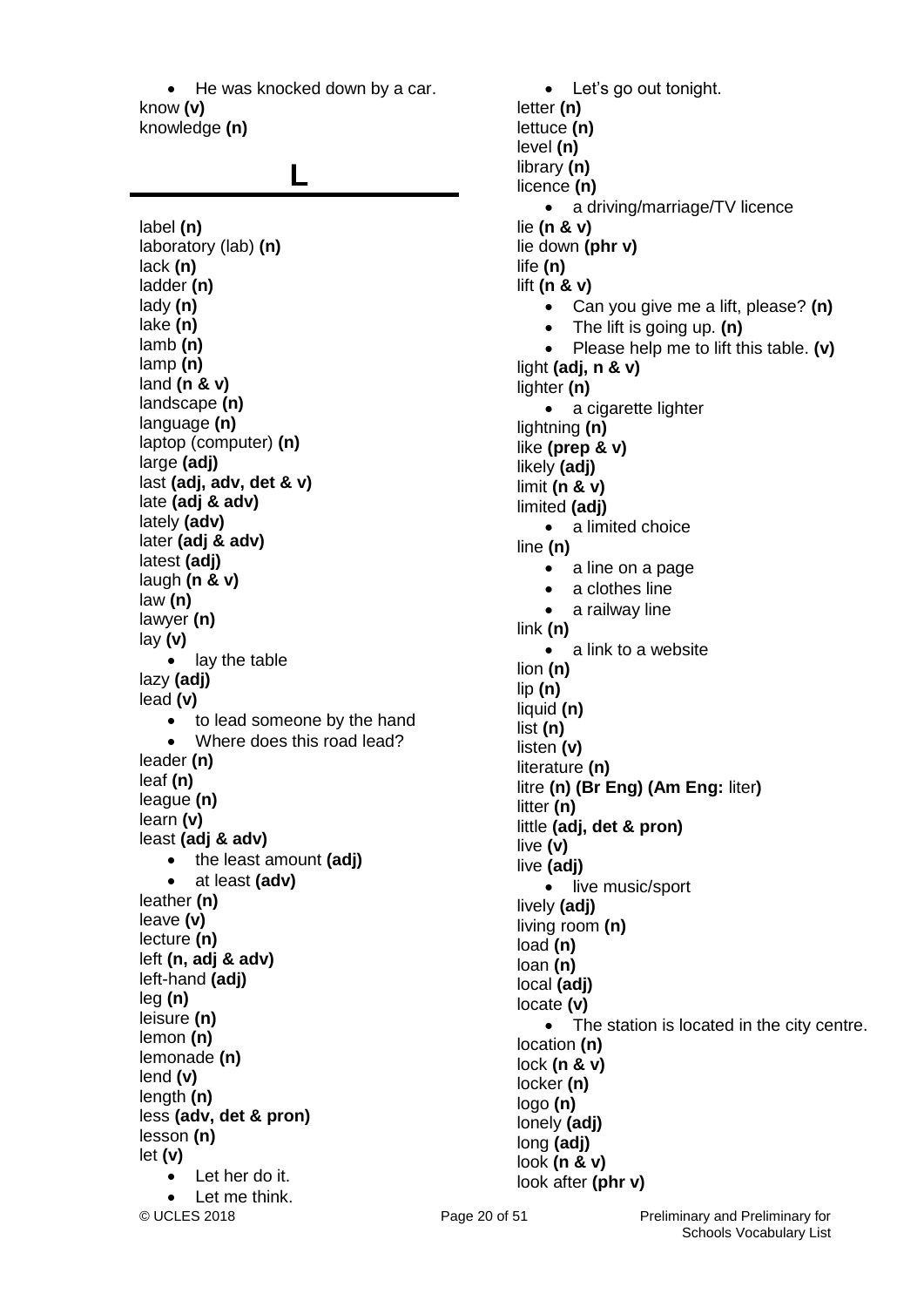I'm looking after my sister's house while she's on holiday? look at **(phr v)** look for **(phr v)** look forward to **(phr v)** • I'm looking forward to the party! look like **(v)** • She looks like her sister. look out **(phr v)** • Look out! look up **(phr v)** • Look up the meaning of the word in your dictionary. loose **(adj)** lorry **(n)** lose **(v)** lost **(adj)** lots / a lot **(n)** lottery **(n)** loud **(adj)** loudly **(adv)** love **(n & v)** lovely **(adj)** low **(adj)** luck **(n)** luckily **(adv)** lucky **(adj)** luggage **(n)** lunch **(n)** lunchtime **(n)** luxury **(n) M** machine **(n)**

mad **(adj)** Madam **(n)** made of/from/out of **(v)** • Her shirt is made of cotton. magazine **(n)** magic **(adj & n)** magnificent **(adj)** mail **(n & v)** main **(adj)** main course **(n)** make **(v)** make sure **(v)** make-up **(n)** male **(adj & n)** mall **(n)** • shopping mall man **(n)** manage **(v)** • to manage a business

• to manage to do something (succeed in) manager **(n)** mango **(n)** many **(det & pron)** map **(n)** mark **(n)** market **(n)** • to buy something from a market marriage **(n)** married **(adj)** marry **(v)** marvellous **(adj)** match **(n & v)** a box of matches **(n)** a tennis match **(n)** This tie matches your shirt. **(v)** mate **(n)** material **(n)** maths / mathematics **(n) (Br Eng) (Am Eng:** math**)** matter **(n & v)** • Is anything the matter? (n) • It doesn't matter. **(v)** maximum **(adj & n)** may **(mv)** maybe **(adv)** me **(pron)** meal **(n)** mean **(v)** • What do you mean? • What does it mean? meaning **(n)** meanwhile **(adv)** measure **(v)** meat **(n)** mechanic **(n)** medicine **(n)** medium **(adj)** meet **(v)** meeting **(n)** melon **(n)** member **(n)** membership **(n)** memory **(n)** • to have a good/poor memory • happy memories computer memory mend **(v)** mention **(v)** menu **(n)** mess **(n)** message **(n)** messy **(adj)** metal **(n)**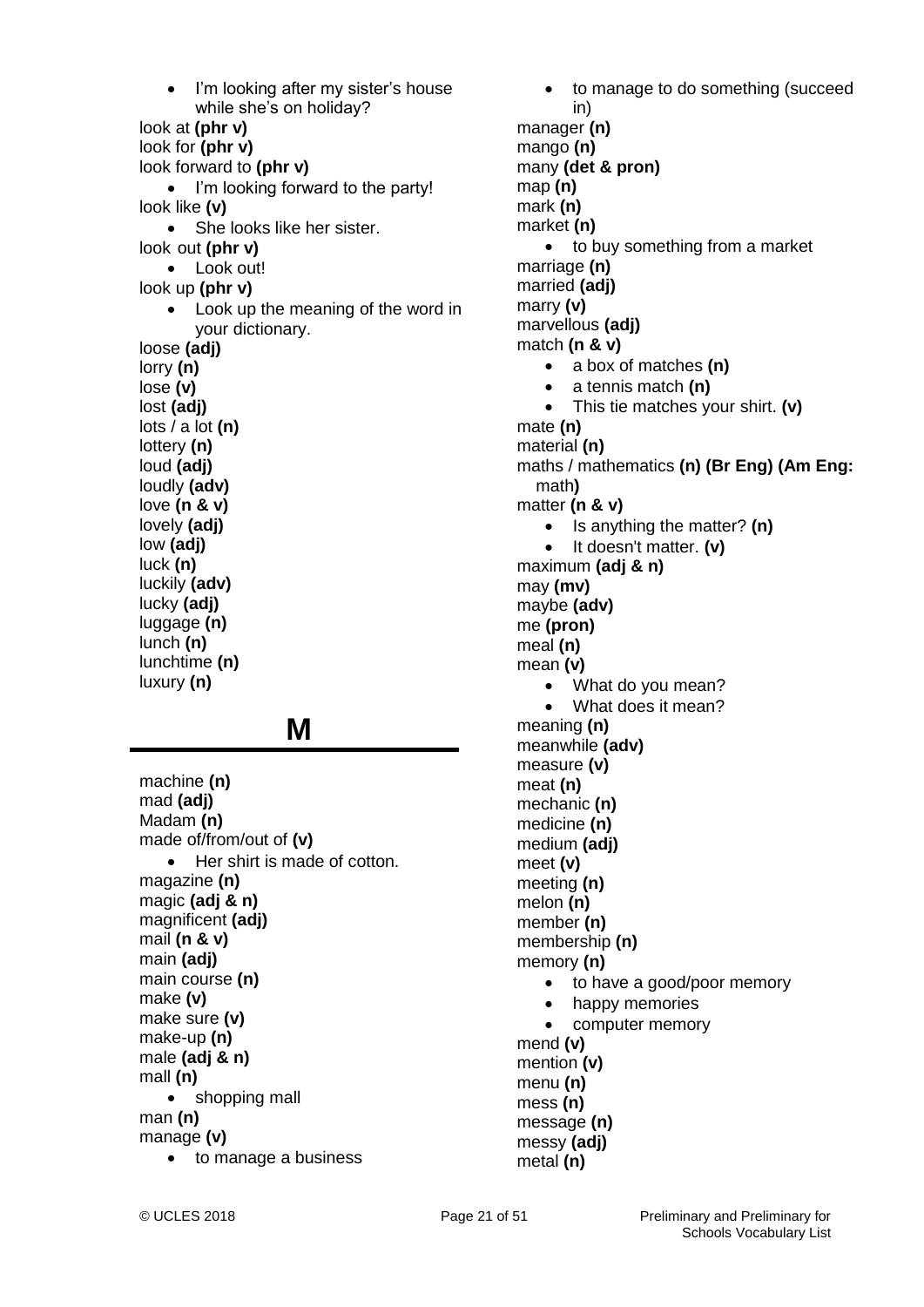© UCLES 2018 Page 22 of 51 Preliminary and Preliminary for method **(n)** • modern methods of teaching metre **(n) (Br Eng) (Am Eng:** meter**)** microwave **(n)** • a microwave oven midday **(n)** middle **(n)** middle-aged **(adj)** midnight **(n)** might **(mv)** mild **(adj)** mile **(n)** milk **(n)** millimetre (mm) **(n) (Br Eng) (Am Eng:**  millimeter**)** million **(n)** mind **(n & v)** • His mind was on other things. (n) Would you mind if I called tomorrow? **(v)** Mind your head! **(v)** Who's minding the baby for you? **(v)** Make your mind up, quickly! **(v)** mine **(pron)** mineral water **(n)** minimum **(adj & n)** minus **(prep)** minute **(n)** mirror **(n)** miserable **(adj)** miss **(v)** Miss **(n)** missing **(adj)** mistake **(n)** mix **(v & n)** mobile (phone) **(n)** model **(n)** • It's cheap because it's last year's model. **(n)** She's a fashion model. **(n)** modern **(adj)** moment **(n)** money **(n)** monkey **(n)** monster **(n)** month **(n)** monument **(n)** mood **(n)** moon **(n)** more **(adv, det & pron)** morning **(n)** mosquito **(n)** most **(adv, det & pron)** mother **(n)** motorbike **(n)** motorcycle **(n)** motor-racing **(n)**

motorway **(n)** mountain **(n)** mouse **(n)** moustache **(n)** mouth **(n)** move **(v)** movie **(n) (Am Eng) (Br Eng:** film**)** movie star **(n) (Am Eng) (Br Eng:**  film star**)** movie theater **(n) (Am Eng) (Br Eng:**  cinema**)** MP3 player **(n)** Mr **(n)** Mrs **(n)** Ms **(n)**  much **(adv, det & pron)** mug **(n)** mum **(n)** museum **(n)** mushroom **(n)** music **(n)** musical **(adj)** musician **(n)** must **(mv)** multiply **(v)** my **(det)** myself **(pron)** mystery **(n)**

### **N**

name **(n & v)** narrow **(adj)** nasty **(adj)** national **(adj)** nationality **(n)** natural **(adj)** nature **(n)** • nature studies navy blue **(adj)** near **(adv, prep & adj)** nearby **(adj & adv)** nearly **(adv)** neat **(adj)** necessary **(adj)** neck **(n)** necklace **(n)** need **(v)** negative **(adj)** neighbour **(n)** neighbourhood **(n)** neither **(adv, det, pron)** She's not tall, and neither am I. Neither child was hurt.

> • They gave us two keys and neither worked.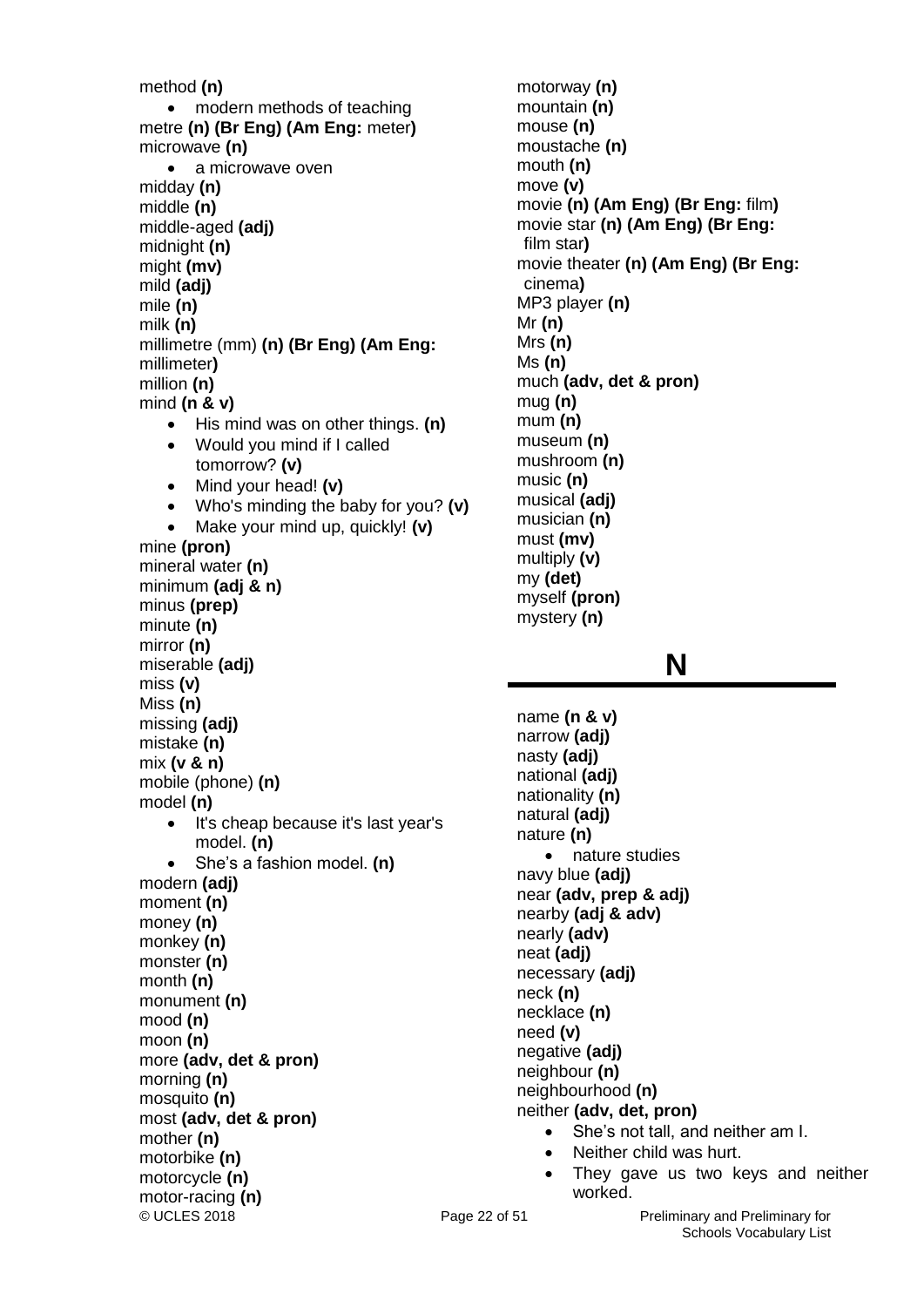nephew **(n)** nervous **(adj)** • a nervous person • to feel nervous net **(n)** network **(n)** never **(adv)** new **(adj)** news **(n)** newspaper **(n)** next **(adj & adv)** next to **(prep)** nice **(adj)** niece **(n)** night **(n)** nightclub **(n)** nightlife **(n)** nightmare **(n)** no **(adv, det & pron)** nobody **(pron)** noise **(n)** noisy **(adj)** none **(pron)** noon **(n)** no one **(pron)** normal **(adj)** normally **(adv)** north **(adj, adv & n)** northeast **(adj & n)** northern **(adj)** northwest **(adj & n)** nose **(n)** not **(adv)** note **(n & v)** to write a note **(n)** a ten-pound note **(n)** Please note. **(v)** notebook **(n)** notepaper **(n)** nothing **(pron)** notice **(n & v)** to read a notice **(n)** until further notice **(n)** Did you notice anything wrong? **(v)** noticeboard **(n)** novel **(n)** now **(adv)** nowadays **(adv)** nowhere **(adv)** number **(n)** • numbers 5 to 7 a large number of cars What's your (phone) number? nurse **(n)**

### **O**

object **(n)** obvious **(adj)** obviously **(adv)** occasion **(n)** occasionally **(adv)** occupation **(n)** ocean **(n)** o'clock **(adv)** of **(prep)** of course **(adv)** off **(adv & prep)** It fell off the table. **(prep)** The meeting is off. **(adv)** I've got the afternoon off. **(adv)** offer **(n & v)** office **(n)** officer **(n)** often **(adv)** oh **(exclam)** oh dear! **(exclam)** oil **(n)** OK / O.K. / okay **(adj & exclam)** old **(adj)** old-fashioned **(adj)** olive **(n)** omelette **(n)** on **(adv & prep)** on board **(prep phr)** on business **(prep phr)** once **(adv)** • once a year • I once saw him dancing. one **(det & pron)** on fire **(prep phr)** on foot **(prep phr)** on holiday **(prep phr)** onion **(n)** online **(adv & adj)** to book/buy something online **(adv)** an online printer **(adj)** only **(adj & adv)** on purpose **(prep phr)** on request **(prep phr)** on sale **(prep phr)** on time **(prep phr)** onto **(prep)** open **(adj & v)** opening hours **(n pl)** opera **(n)** operate **(v)** operation **(n)** opinion **(n)** opportunity **(n)**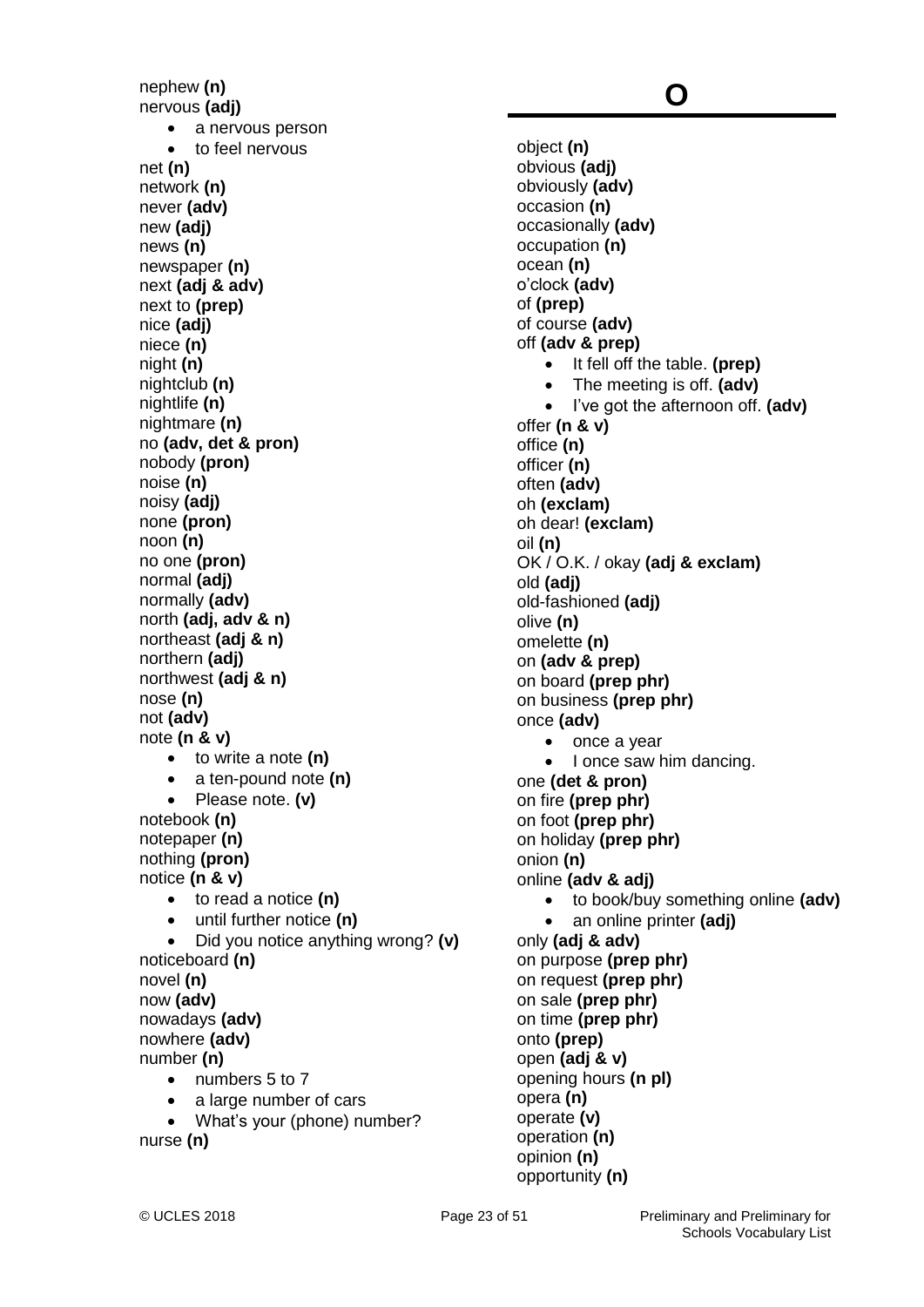opposite **(adj, n, prep & adv)** option **(n)** or **(conj)** orange **(adj & n)** orchestra **(n)** order **(conj, n & v)** • in order to **(conj)**  to put something in order **(n)** to order a meal **(v)** ordinary **(adj)** organisation **(n)** organise **(v)** original **(adj)** other **(adj, pron & det)** otherwise **(adv)** ought **(mv)** our **(det)** ours **(pron)** ourselves **(pron)** out **(adv)** outdoor **(adj)** outdoors **(adv)** out of **(prep)** out of date **(prep phr)** out of order **(prep phr)** out of work **(prep phr)** outside **(adv, adj & prep)** oven **(n)** over **(adv & prep)** I'm going over the road. **(prep)** over 40 people (more than) **(adv)** to be over (finished) **(adv)** Several birds were flying over the roof of the school. **(prep)** overnight **(adj & adv)** owe **(v)** own **(adj, pron & v)** my own pen **(adj)** on my own **(pron)** to own a car **(v)** owner **(n) P** pack **(v)** to pack a case **(v)** packet **(n)** page **(n)** pain **(n)** painful **(adj)** paint **(n & v)** painter **(n)**

pale **(adj)** • pale blue pan **(n)** pants **(n) (Am Eng) (Br Eng:** trousers**)** paper **(n)** • a sheet of paper a (news)paper paragraph **(n)** parcel **(n)** pardon **(exclam)** • Pardon? parent **(n)** park **(n & v)** a public park **(n)** to park a car **(v)** parking **(n)** parking lot **(n) (Am Eng) (Br Eng:** car park**)** parrot **(n)** part **(n)** a part of something **(n)** partly **(adv)** particular **(adj)** I love this CD - in particular the last song. particularly **(adv)** partner **(n)** part time **(adv)** part-time **(adj)** party **(n)** • a birthday party a political party pass **(n & v)** • Several cars passed. to pass the sugar to pass an examination passenger **(n)** passport **(n)** password **(n)** past **(adj, n & prep)** • the past few weeks (adj) in the past **(n)** It's half past one. **(prep)** pasta **(n)** path **(n)** patient **(adj & n)** to be patient **(adj)** a hospital patient **(n)** pattern **(n)** pause **(v)** pavement **(n)** pay **(n & v)** PC (personal computer) **(n)** pea **(n)** peace **(n)** peaceful **(adj)** peach **(n)**

painting **(n)** pair **(n)** palace **(n)**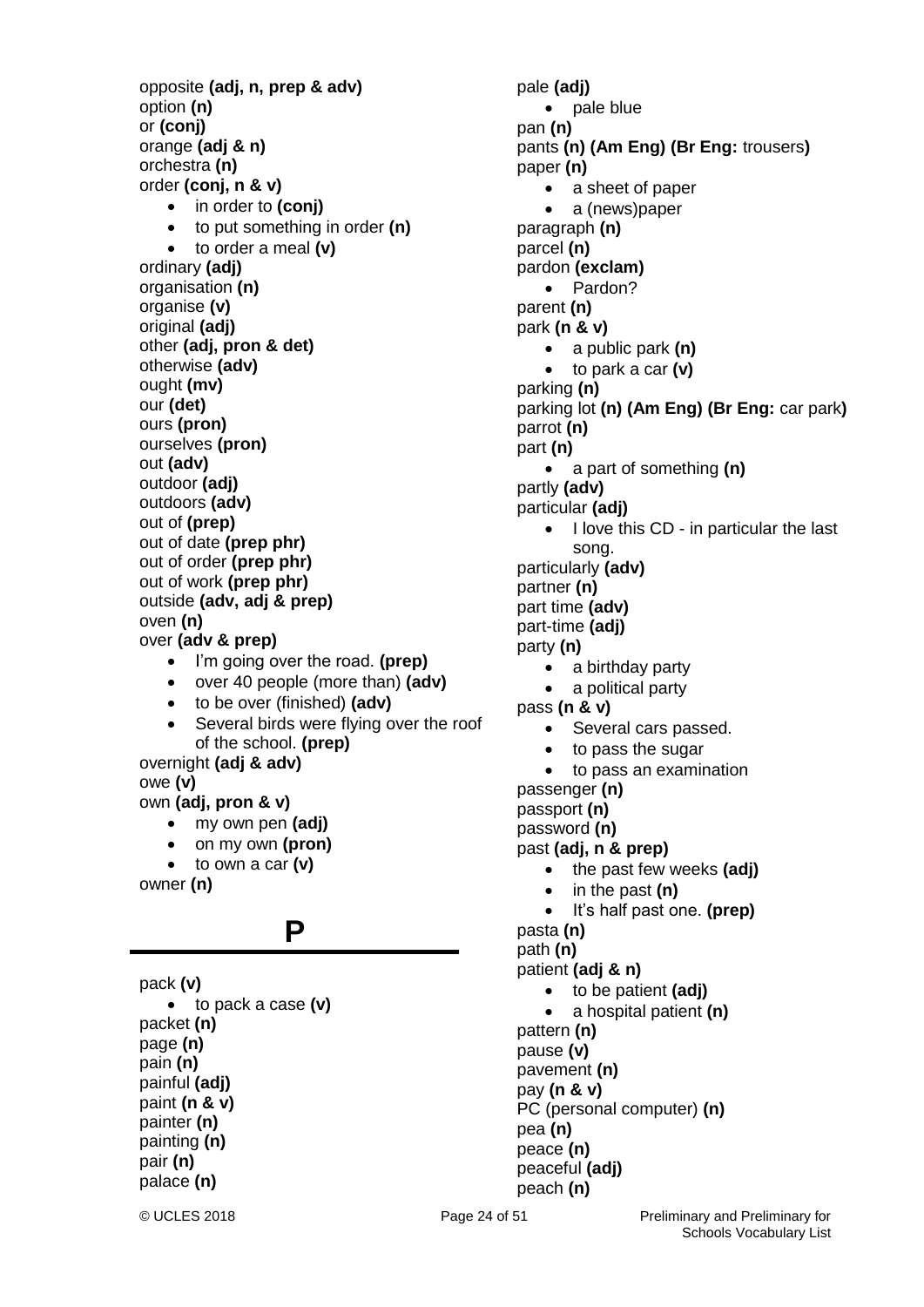peak **(n)** peanut **(n)** pear **(n)** pedestrian **(n)** peel **(v)** pen **(n)** pence **(n pl)** pencil **(n)** pencil case **(n)** penfriend **(n)** penguin **(n)** penny **(n)** people **(n pl)** pepper **(n)** • to pass the pepper (spice) red peppers (vegetable) per **(prep)** percent **(adv)** perfect **(adj)** perfectly **(adv)** perform **(v)** performance **(n)** performer **(n)** perfume **(n)** perhaps **(adv)** period **(n)** permanent **(adj)** permission **(n)** permit **(v)** Dogs are not permitted here. permitted **(adj)** person **(n)** personal **(adj)** personally **(adv)** persuade **(v)** pet **(n)** petrol **(n) (Br Eng) (Am Eng:** gas**)** petrol station **(n) (Br Eng) (Am Eng:** gas station**)** pharmacy **(n)** phone **(n & v)** photo **(n)** photocopy **(n)** photograph **(n & v)** photographer **(n)** photography **(n)** phrase **(n)** physics **(n)** piano **(n)** pick **(v)** pick up **(phr v)**  $\bullet$  I picked up a pencil. I'll pick up my sister from the station. picnic **(n)** picture **(n)** pie **(n)** piece **(n)**

© UCLES 2018 **Page 25 of 51** Preliminary and Preliminary for Schools Vocabulary List • a piece of cheese to break into small pieces a piece of furniture/advice pig **(n)** pile **(n)** pill **(n)** pillow **(n)** pilot **(n)** pin **(n & v)** pineapple **(n)** pink **(adj & n)** pipe **(n)** pirate **(n)** pitch **(n)** • football pitch pity **(n)**  $\bullet$  It's a pity you couldn't come to the party – it was great. pizza **(n)** place **(n)** a safe place **(n)** I've lost my place in the book. **(n)** third place in a race **(n)** London is a big place. **(n)** plain **(adj)**  $\bullet$  It's plain to me. (clear) a plain T-shirt (no design) plan **(n & v)** a street plan **(n)** a plan to do something **(n)** plane **(n)**  planet **(n)** plant **(n & v)** plastic **(adj & n)** plate **(n)** platform **(n)** play **(n & v)** a play at the theatre **(n)** children playing **(v)** to play football **(v)** to play the guitar **(v)** to play a DVD **(v)** to play the part of someone (act) **(v)** player **(n)** playground **(n)** pleasant **(adj)** please **(exclam & v)** Come in, please. **(exclam)** to please someone **(v)** pleased **(adj)** pleasure **(n)** plenty **(pron)** plug **(n)** a plug for the bath an electrical plug plus **(prep & conj)**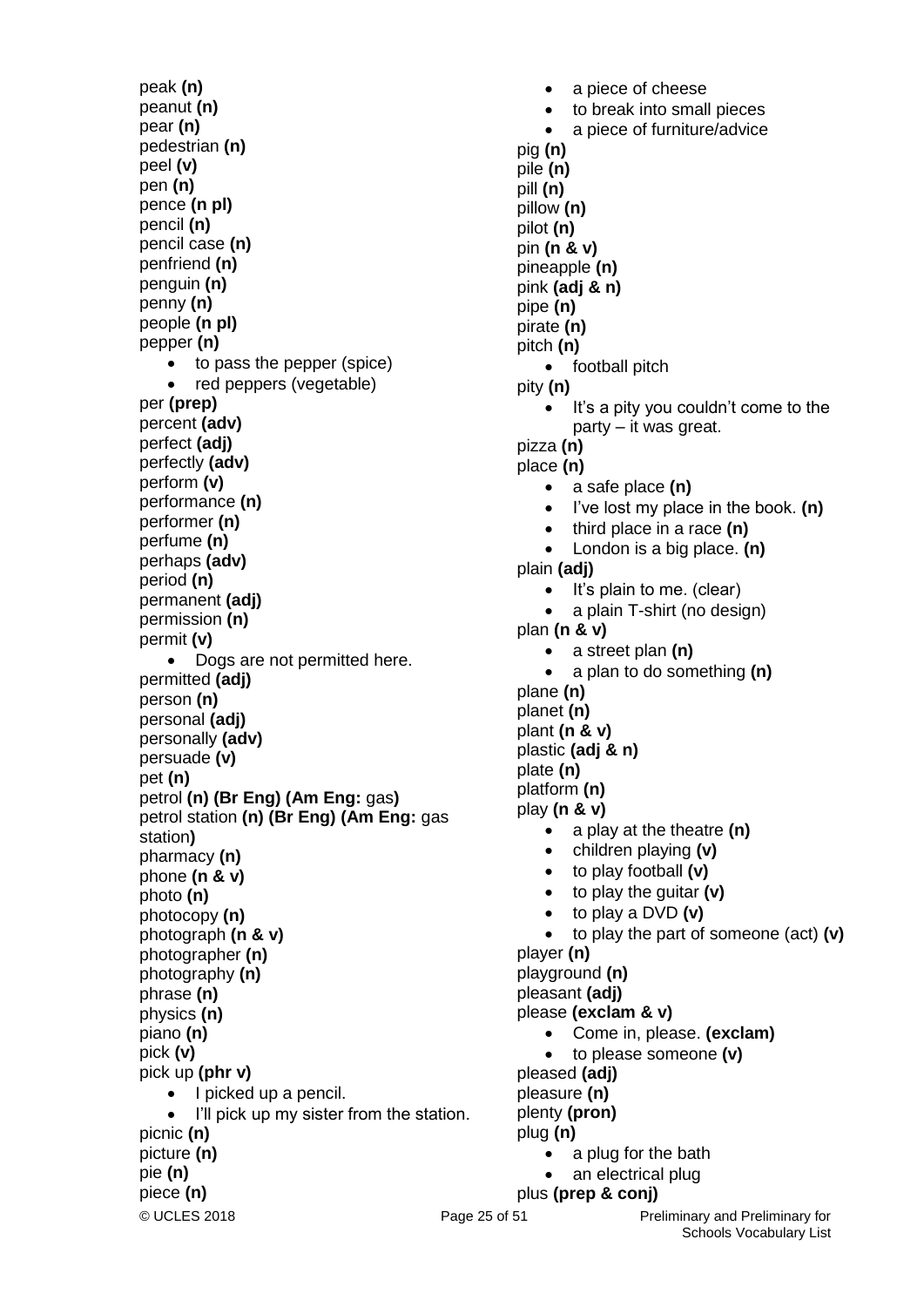© UCLES 2018 **Page 26 of 51** Preliminary and Preliminary for p.m. **(adv)** pocket **(n)** pocket money **(n)** podcast **(n)** poem **(n)** poet **(n)** poetry **(n)** point **(n & v)** to point at something **(v)** The pencil has no point on it. **(n)** police **(n)** policeman **(n)** police officer **(n)** police station **(n)** polite **(adj)** political **(adj)**  politician **(n)**  politics **(n)** pollution **(n)**  pool **(n)** • a swimming-pool poor **(adj)** • She is very poor. (financial)  $\bullet$  the poor man (sympathy) pop **(n)** pop song/music/star/group popular **(adj)** population **(n)** port **(n)** position **(n)** positive **(adj)** possibility **(n)** possible **(adj)** possibly **(adv)** post **(n & v)** to post a letter **(v)** to send it by post **(n)** postcard **(n)** poster **(n)** postman **(n)** post office **(n)** postpone **(v)** pot **(n)** potato **(n)** pound (£) **(n)** pour **(v)** powder **(n)** power **(n)** powerful **(adj)** practice **(n) (Br Eng) (Am Eng:** practise**)** practise **(v)**  pray **(v)** prayer **(n)** predict **(v)** prefer **(v)** pregnant **(adj)** preparation **(n)**

prepare **(v)** prepared **(adj)** prescription **(n)** medicine on a prescription present **(adj & n & v)** to be present **(adj)** at the present time **(adj)** That will be all for the present. **(n)** I got some lovely birthday presents. **(n)** • The winners were presented with prizes. **(v)** She presents the late-night news. **(v)** presentation **(n)** presenter **(n)** • a sports presenter president **(n)** press **(v)** • to press a button to press a suit pretty **(adj & adv)** prevent **(v)** previous **(adj)** previously **(adv)** price **(n)** primary school **(n)** prince **(n)** princess **(n)** principal **(adj)** print **(v)** to print a document printer **(n)** prison **(n)** prisoner **(n)** private **(adj)** prize **(n)** probably **(adv)** problem **(n)** produce **(v)** product **(n)** production **(n)** film/music production She wants to work in television production. profession **(n)** professional **(n)** professor **(n)** program(me) **(n)** TV programme computer program progress **(n)** prohibited **(adj)** project **(n)** • school/work project promise **(n & v)** to promise to do something **(v)** to keep a promise **(n)**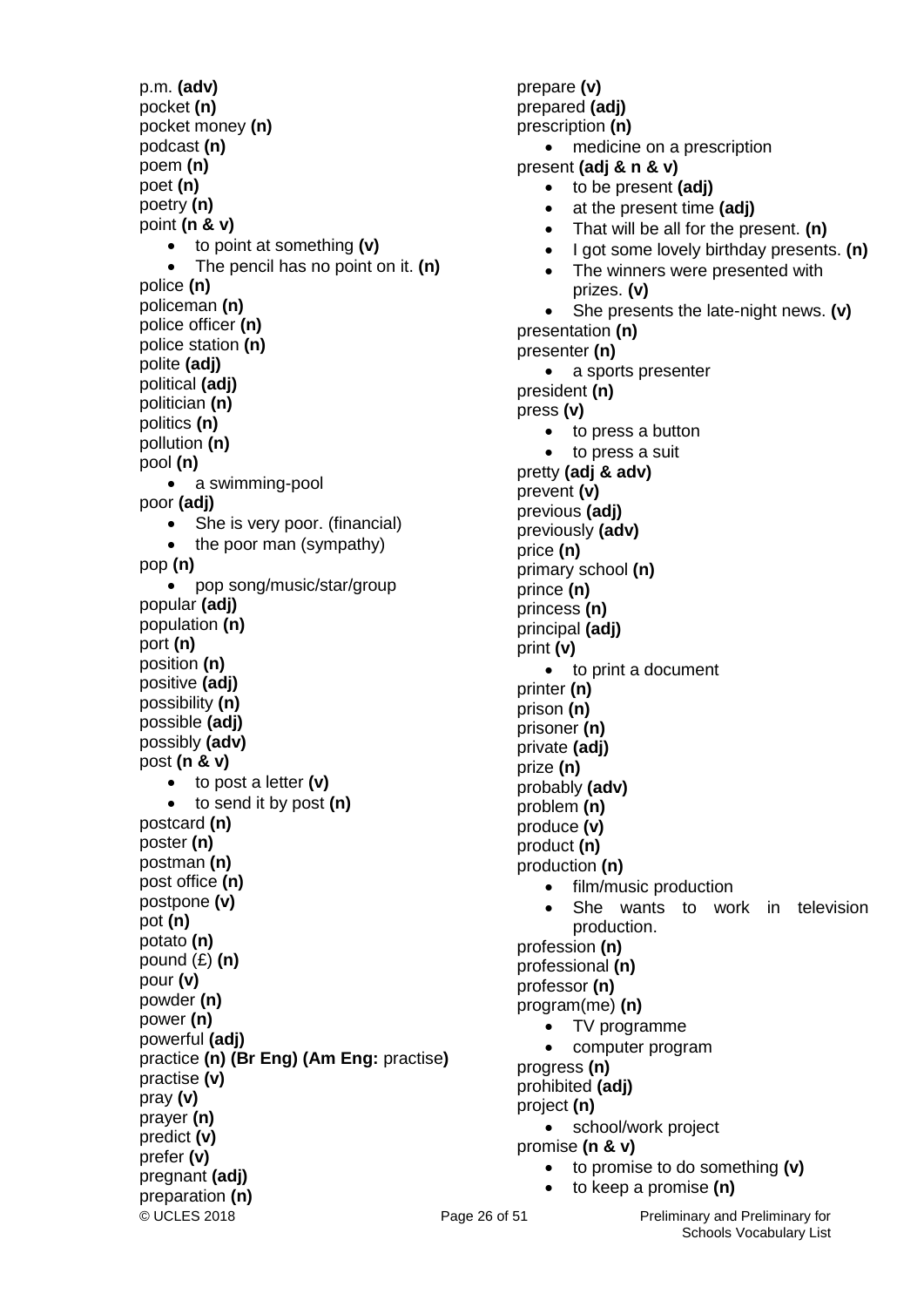promote **(v)** pronounce **(v)** • to pronounce a word correctly pronunciation **(n)** proper **(adj)** property **(n)** protect **(v)** proud **(adj)** prove **(v)** provide **(v)** public **(adj & n)** public opinion **(adj)** to make something public **(adj)** to be open to the public **(n)** public transport **(n)** publish **(v)** pull **(v)** pullover **(n)** pump **(n)** • petrol/bike pump punish **(v)** pupil **(n)** puppy **(n)** pure **(adj)** purple **(adj & n)** purpose **(n)** • He did it on purpose. (deliberately) purse **(n)** push **(n & v)** put **(v)** put away **(phr v)** • He put the book away. put down **(phr v)** • She put her name down for the trip. put off **(phr v)** • The meeting was put off until the following week. put on **(phr v)** • He put on a suit. • Can you put on the light? • He didn't want to put on weight. put out **(phr v)** • The fire was quickly put out. put through **(phr v)** • Can you put me through to the manager, please? put up **(phr v)** • The company had to put up its prices. puzzle **(n)** pyjamas **(n pl) Q** qualification **(n)**

quality **(n)** quantity **(n)** quarter **(n)** queen **(n)** question **(n)** • to ask a question • the question being discussed (subject) questionnaire **(n)** queue **(n)** quick **(adj)** quickly **(adv)** quiet **(adj)** quietly **(adv)** quit **(v)**  quite **(adv)** • Are you quite sure? • quite old quiz **(n)**

**R** rabbit **(n)** race **(n & v)** to win a race **(n)** to race against fast runners (compete) **(v)** to race home quickly (run) **(v)** racket **(n)** • tennis racket radio **(n)** rail **(n)** • to go by rail railway **(n)** rain **(n & v)** raincoat **(n)** rainforest **(n)** raise **(v)** • to raise your arm • to raise prices range **(n)** rap **(n)** • rap artist rare **(adj)** rarely **(adv)** rather **(adv)** • She's rather tall for her age. I'd rather go to the cinema than the theatre. Shall we stay in tonight, rather than go out? raw **(adj)** • raw meat reach **(v)**

- react **(v)**
	- He reacted quickly to the news.

qualified **(adj)**

© UCLES 2018 **Page 27 of 51** Preliminary and Preliminary for Schools Vocabulary List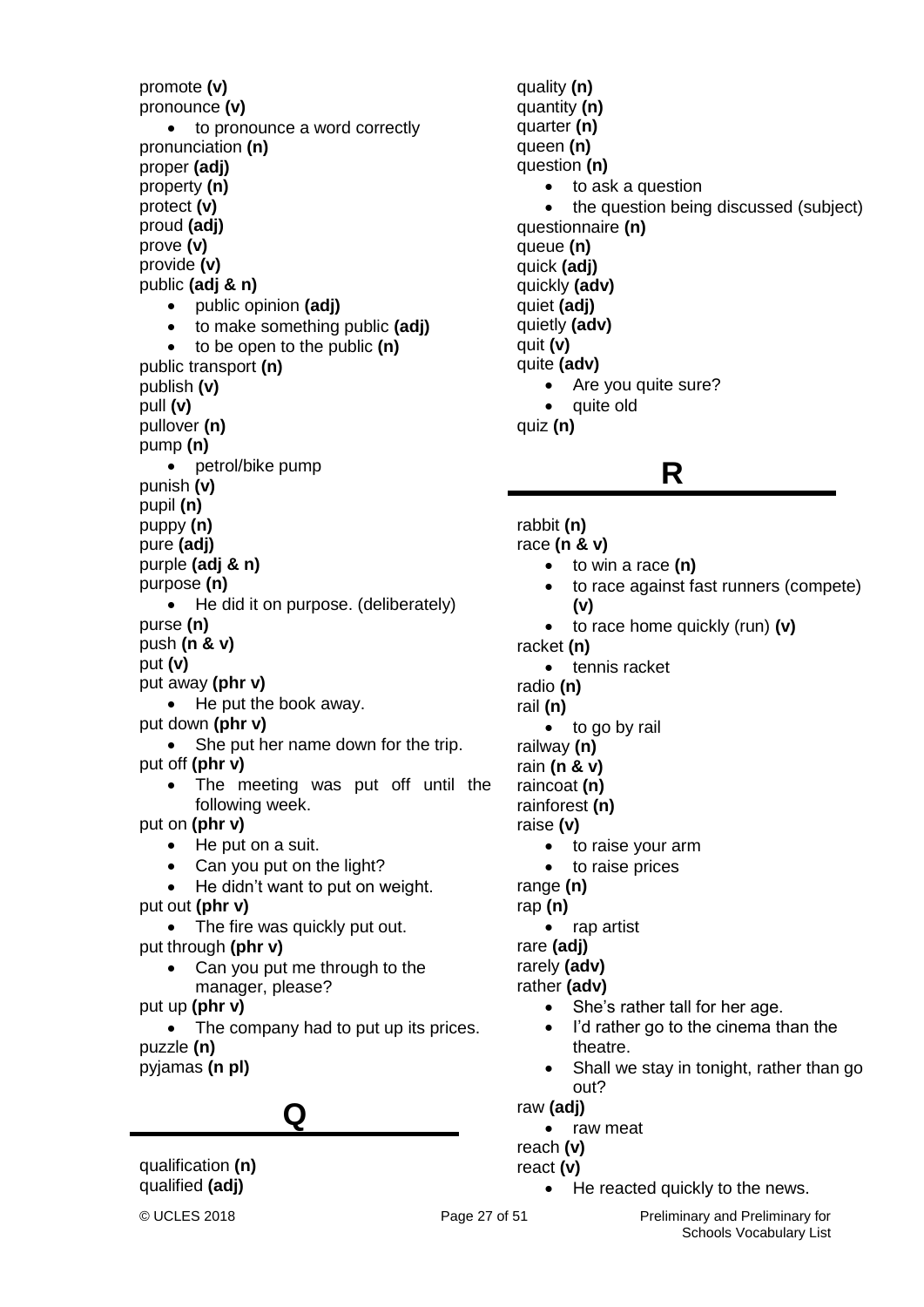read **(v)** reader **(n)** reading **(n)** ready **(adj)** real **(adj)** realise **(v)** • He realised it was true. realistic **(adj)** reality **(n)** really **(adv)** reason **(n)** reasonable **(adj)** reasonably **(adv)** rebuild **(v)** receipt **(n)** receive **(v)** recent **(adj)** reception **(n)** receptionist **(n)** recipe **(n)** recognise **(v)** recommend **(v)** • to recommend someone/something record **(n & v)** to keep a record **(n)** to break a record **(n)** to record a song **(v)** recording **(n)** recover **(v)** • to recover from an illness recycle **(v)** • I don't recycle as much as I should. recycled **(adj)** recycling **(n)** red **(adj)** reduce **(v)** refreshments **(n pl)** refrigerator **(n)** refund **(n)** refuse **(v)** regarding **(prep)** regards **(n)** region **(n)** register **(v)** He registered with a new doctor. **(v)** registration **(n)** regret **(n & v)** regular **(adj)** relation **(n)** • to visit a relation relationship **(n)** relative **(n)** • a relative came to stav relax **(v)** relaxation **(n)** relaxed **(adj)**

reliable **(adj)** relieved **(adj)** religion **(n)** rely (on) **(v)** remain **(v)** remember **(v)** remind **(v)** remote control **(n)** remove **(v)** rent **(n & v)** repair **(n & v)** repeat **(v)** replace **(v)** reply **(n & v)** report **(n & v)** reporter **(n)** request **(n & v)** require **(v)** rescue **(n & v)** research **(n & v)** reservation **(n)** reserve **(n & v)** She was a reserve for the team. **(n)** to reserve a seat **(v)** resort **(n)** respect **(n & v)** responsible **(adj)** rest **(n & v)** a rest from work **(n)** • the rest of them (n) The doctor told her to rest. **(v)** restaurant **(n)** result **(n)** retire **(v)** return **(n & v)** to return home **(v)** a return (ticket) **(n)** review **(n)** revise **(v)** revision **(n)** reward **(n)** rice **(n)** rich **(adj)** ride **(n & v)** rider **(n)** right **(adj, adv & n)** • the right time (correct) (adj) • the right person for the job (suitable) **(adj)** my right foot **(adj)** Everything will be all right. **(adj)** Go right there. (directly) **(adv)** Fill it right to the top. (completely) **(adv)** the right to vote **(n)** right-hand **(adj)**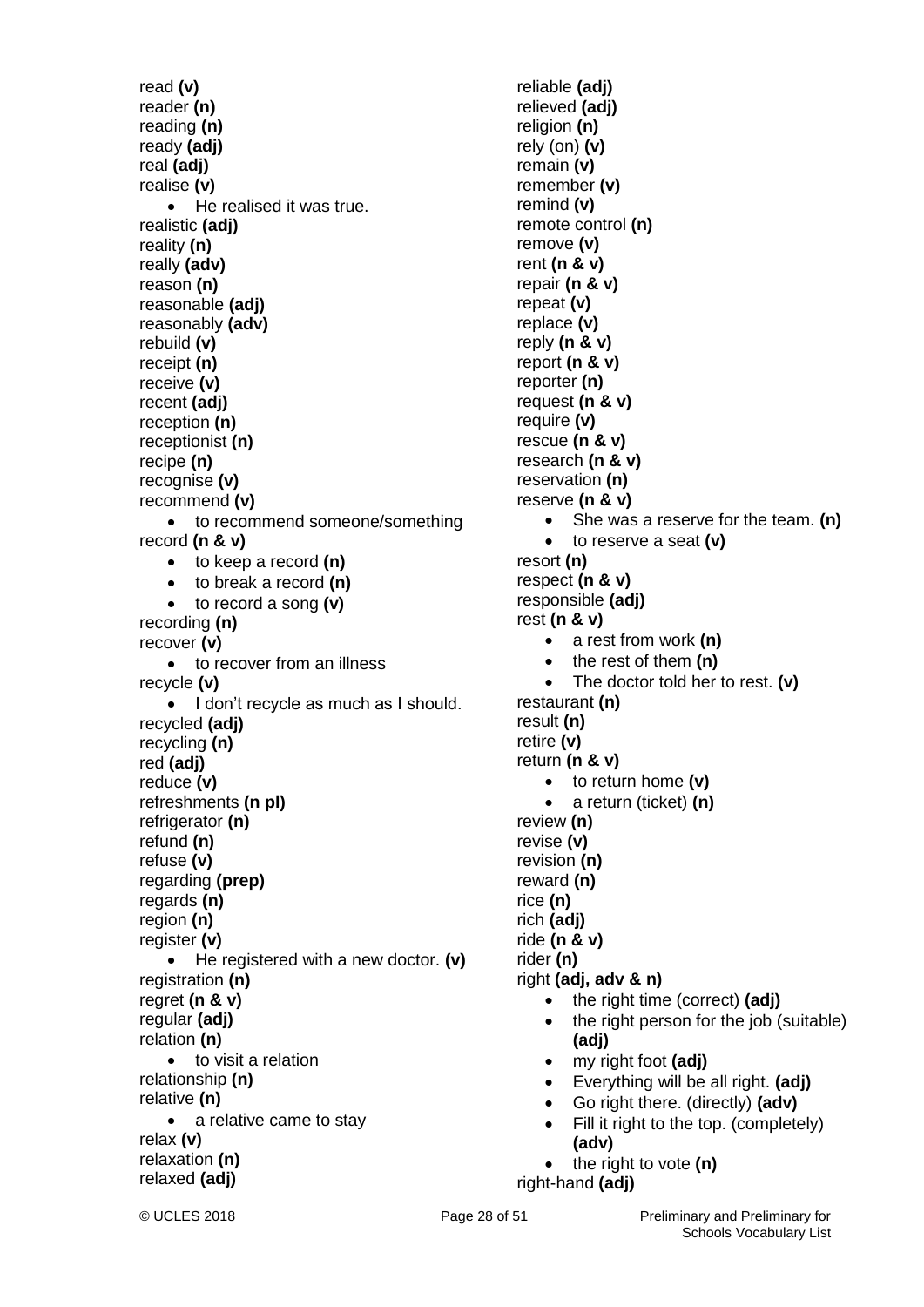ring **(n & v)** stand in a ring **(n)** a wedding ring **(n)** Give me a ring tomorrow. (phone) **(n)** Suddenly the bell rang. **(v)** ring back **(phr v)** ring up **(phr v)** • to telephone somebody rise **(v)** • The sun rises in the east. Prices are rising. river **(n)** road **(n)** roast **(adj & v)** rob **(v)** robot **(n)** rock **(n)** rock (music) **(n)** a hard piece of rock **(n)** rocket **(n)** • They sent a rocket into space. role **(n)** roll **(n)** a roll of film **(n)** a bread roll **(n)** romance **(n)** romantic **(adj)** roof **(n)** room **(n)** • the sitting room There's lots of room in here. rope **(n)** rose **(n)** rough **(adj)** • a rough road • a rough idea • rough work round **(adj, adv & prep)** a round object **(adj)** • the wrong way round (adv) to sit round a table **(prep)** roundabout **(n)** route **(n)** routine **(n)** row **(n)** • a row of seats rubber **(n)** • a rubber (eraser) rubbish **(n)** rude **(adj)** rug **(n)** rugby **(n)** ruin **(n)** rule **(n & v)** • the rules of grammar (n) to rule a country **(v)**

ruler **(n)** • draw a line using a ruler run **(v)** to run in a race to run a business runner **(n)** running **(n)** run out **(phr v)** He ran out of time and didn't finish. **S** sad **(adj)** safe **(adj)** to be safe from harm safely **(adv)** sail **(n & v)** sailing **(n)** salad **(n)** salary **(n)** sale **(n)** salesman/saleswoman **(n)** salmon **(n)** salt **(n)** same **(adj, pron & adv)** at the same time **(adj)** • Your watch is the same as mine. **(pron)**  You should treat everyone the same. **(adv)** sand **(n)** sandal **(n)** sandwich **(n)** satisfactory **(adj)** satisfied **(adj)** sauce **(n)** saucepan **(n)** saucer **(n)**

- sausage **(n)** save **(v)**
	- to save someone
	- to save money
	- to save time

say **(v)**

- to say something to someone
- I really can't say. (give an opinion) scared **(adj)**

scarf **(n)** scary **(adj)** scene **(n)**

scenery **(n)** school **(n)** schoolchild **(n)** science **(n)** science fiction **(n)**

© UCLES 2018 **Page 29 of 51** Preliminary and Preliminary for Schools Vocabulary List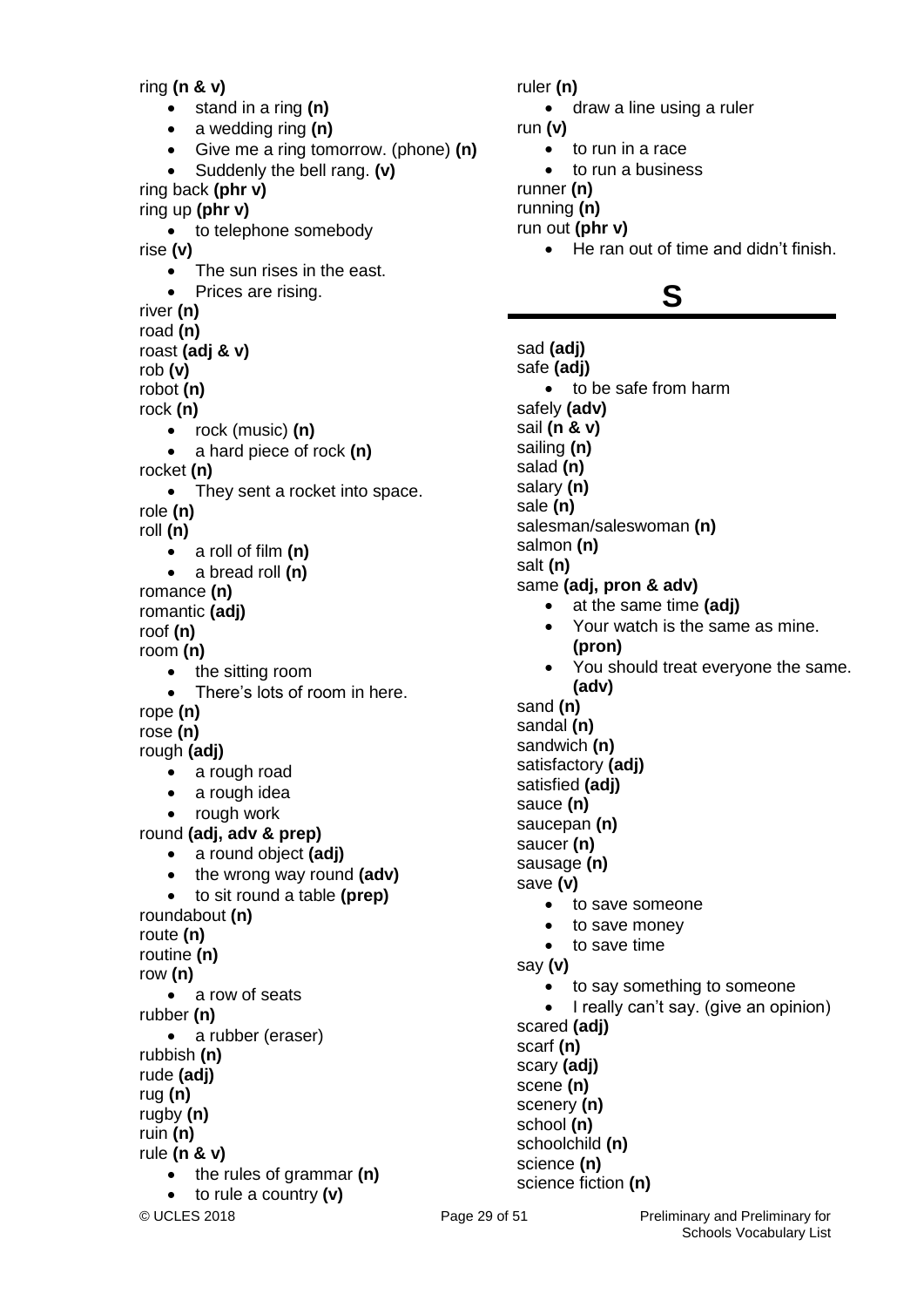© UCLES 2018 **Page 30 of 51** Preliminary and Preliminary for scientific **(adj)** scientist **(n)** scissors **(n pl)** scooter **(n)** score **(n & v)** The score was 3-0. **(n)** to score a goal **(v)** scream **(n & v)** screen **(n)** sculpture **(n)** sea **(n)** search **(n & v)** seaside **(n)** season **(n)** seat **(n)** seat belt **(n)** second **(adv, det & n)** • She came second and won silver. **(adv)** • This is the second time you've been late. **(det)** sixty seconds in a minute **(n)** secondary **(adj)** • secondary school second-hand **(adj & adv)** secret **(adj & n)** secretary **(n)** section **(n)** security **(n)** see **(v)** • to see something (with the eyes) • to see the joke (understand) • to see someone about a problem (consult) seem **(v)** select **(v)** selfie **(n)** • take a selfie selfish **(adj)** self-service **(adj)** sell **(v)** send **(v)** sense **(n)** sensible **(adj)** sentence **(n)** words in a sentence separate **(adj)** series **(n)** • a TV series serious **(adj)** • a serious person • a serious illness seriously **(adv)** serve **(v)** • to serve in a shop server **(n)**

• a file server service **(n)** • a bus service customer service session **(n)**  $\bullet$  in a school, gym set **(n & v)** set off **(phr v)** • She set off early for work. set out **(phr v)** • They set out on the long journey. set up **(phr v)** • Her mother helped her to set up in business. several **(det & pron)** sew **(v)** sex **(n)** • the male/female sex shade **(n)** • to sit in the shade shadow **(n)** shake **(v)** shall **(mv)** shame **(n)** shampoo **(n)** shape **(n)** share **(v)** shark **(n)** sharp **(adj)** • a sharp knife • a sharp corner • a sharp picture shave **(v)** she **(pron)** sheep **(n)** sheet **(n)** • sheets on a bed • a sheet of paper • information sheet shelf **(n)** shine **(v)** shiny **(adj)** ship **(n)** shirt **(n)** shock **(n)** to suffer from shock **(n)** shocked **(adj)** shocking **(adj)** shoe **(n)** shoot **(v)** • to shoot at the goal shop **(n & v)**  shop assistant **(n)**  shopping **(n)** • Let's go shopping tomorow shore **(n)**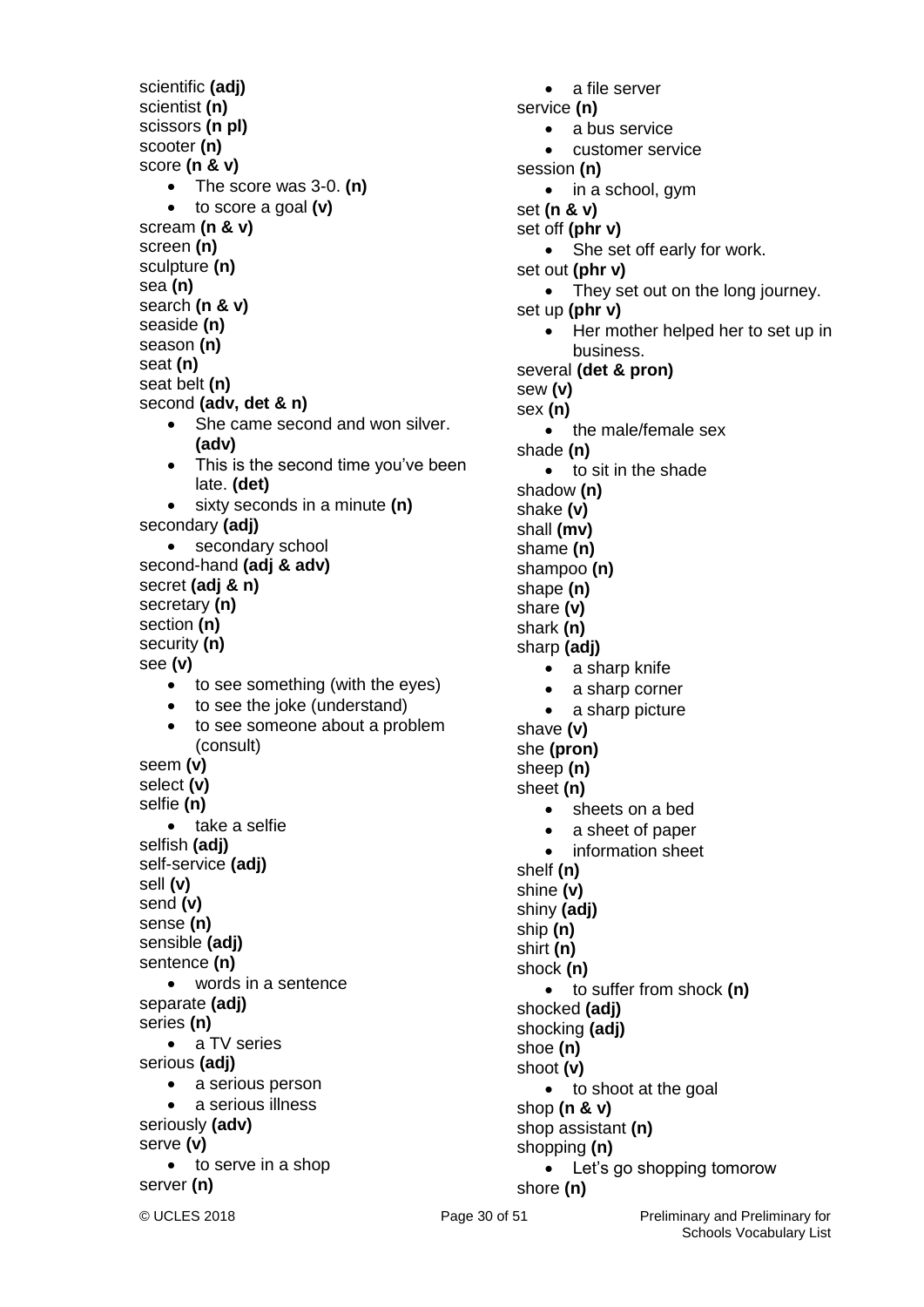© UCLES 2018 **Page 31 of 51** Preliminary and Preliminary for short **(adj)** shortly **(adv)** shorts **(n pl)** • a pair of shorts should **(mv)** shoulder **(n)**  shout **(n & v)**  show **(n & v)** a film show **(n)** Show it to me. **(v)** The picture shows a village. **(v)** • It shows that they care. **(v)** shower **(n)** • a shower of rain • to have a shower shut **(adj & v)** shy **(adj)** sick **(adj)** side **(n)** sight **(n)** • Her sight is better with glasses. • in sight, out of sight sightseeing **(n)** sign **(n & v)** a road sign **(n)** to sign a document **(v)** no sign of life **(n)** signs of winter **(n)** signal **(n & v)** signature **(n)** signpost **(n)** sign up **(v)** • sign up for an online course silence **(n)** silent **(adj)** silk **(adj & n)** silly **(adj)** silver **(adj & n)** similar **(adj)** simple **(adj)** since **(conj & prep)** sincerely **(adv)** • Yours sincerely sing **(v)** singer **(n)** singing **(n)** single **(n & adj)** a single (ticket) to Manchester **(n)** to be single (unmarried) **(adj)** a single room **(adj)** sink **(n & v)** a kitchen sink **(n)** The ship began to sink. **(v)** sir **(n)** Yes, sir! sister **(n)**

sit **(v)** sit down **(phr v)** site **(n)** sitting room **(n)** situated **(adj)** situation **(n)** size **(n)** skate **(n & v)** skateboard **(n & v)** skateboarding **(n)** skating **(n)** ski **(n & v)** skiing **(n)** skill **(n)** skin **(n)** skirt **(n)** sky **(n)** sleep **(n & v)** • I usually go to sleep at 11pm. sleeve **(n)** slice **(n)** slightly **(adv)** slim **(adj)** slip **(v)** • to slip on the ice slow **(adj)** slowly **(adv)** small **(adj)** smart **(adj)** a smart idea **(Am Eng)** • smart clothes smartphone **(n)** smell **(n & v)** smile **(n & v)** smoke **(n & v)** smoking **(n)** smooth **(adj)** • a smooth surface (level) a smooth ride in the new car (comfortable) snack **(n)** snake **(n)** snow **(n & v)** snowboard **(n & v)** snowboarding **(n)** so **(adv & conj)** soap **(n)** soap opera **(n)** soccer **(n)** sociable **(adj)** social **(adj)** social media **(n)** society **(n)** sock **(n)** sofa **(n)** soft **(adj)** • a soft material

Schools Vocabulary List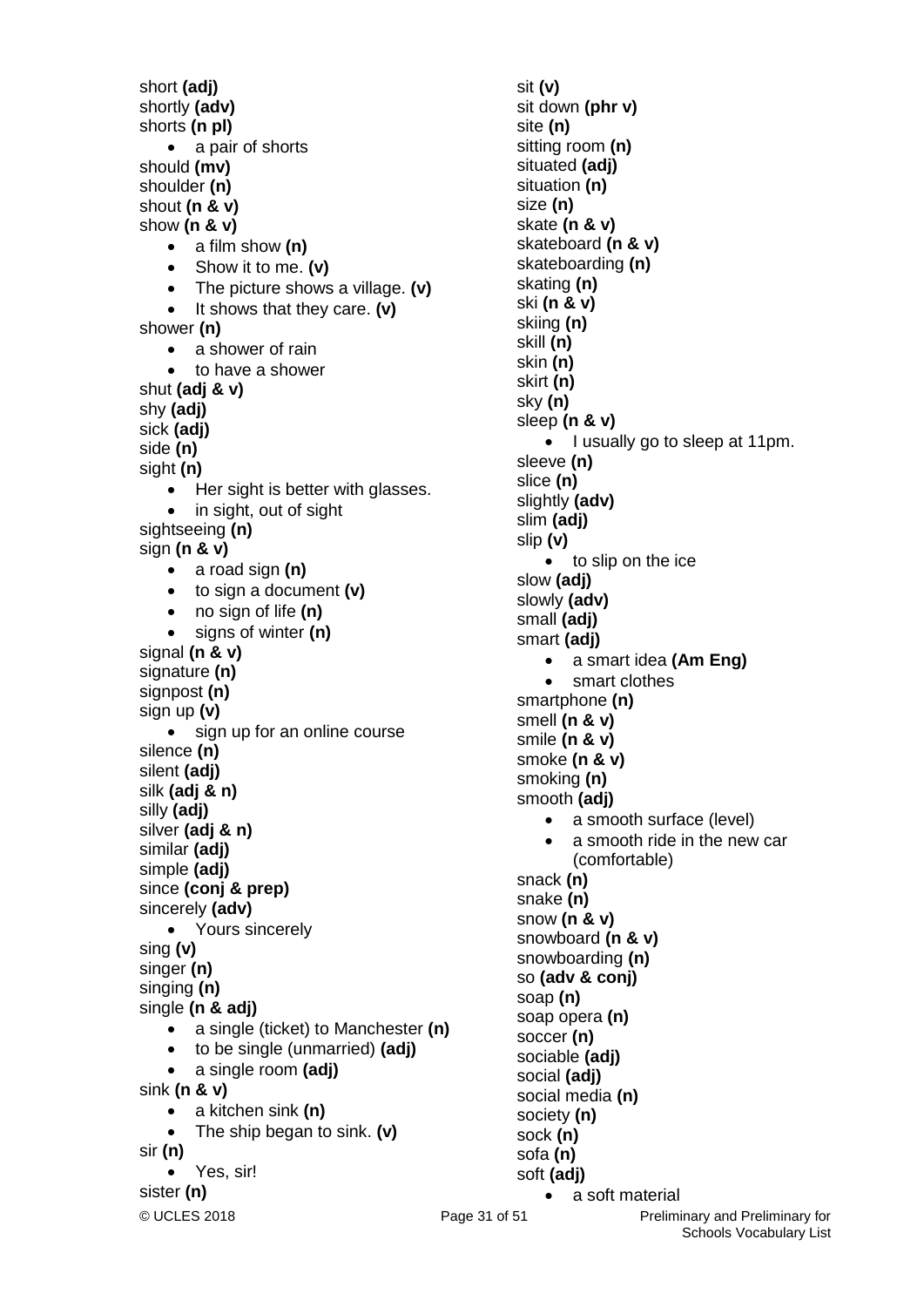• a soft drink software **(n)** soldier **(n)** solution **(n)** solve **(n)** some **(det & pron)** somebody **(pron)** somehow **(adv)** someone **(pron)** something **(pron)** sometimes **(adv)** somewhere **(adv)** son **(n)** song **(n)** soon **(adv)** • I'll come soon. as soon as I can sore **(adj)** sorry **(adj)** sort **(n)** • the same sort so-so **(adj)** soul **(n)** sound **(n & v)** • the sound of music (n) It sounds like/as if…**(v)** soundtrack **(n)** The film's soundtrack has music by Adele. soup **(n)** sour **(adj)** a sour taste south **(adj & adv, n)** southeast **(adj & n)** southern **(adj)** southwest **(adj & n)** souvenir **(n)** space **(n)** • a parking space • write in the spaces • not enough space • outer space spaceship **(n)** spare **(adj & v)** spare cash, spare time **(adj)** to spare the time **(v)** sparkling **(adj)** • Sparkling water, please. speak **(v)** speaker **(n)** special **(adj)** species **(n)** spectacular **(adj)** speech **(n)** speed **(n)** spell **(v)**

spelling **(n)** spend **(v)** • to spend money/time spice **(n)** spicy **(adj)** spill **(v)** spinach **(n)** spite **(n)** • in spite of split up **(phr v)** She's just split up with her boyfriend. spoil **(v)** spoon **(n)** sport **(n)** sports centre **(n)** spot **(n)** spy **(n)** square **(adj & n)** a square room **(adj)** a market square **(n)** squash **(n)** stadium **(n)** staff **(n)** stage **(n)** • to perform on a stage stairs **(n pl)** stall **(n)** • market stall stamp **(n)** • a postage stamp stand **(v)** star **(n)** stars in the sky **(n)** a film star **(n)** start **(n & v)** a good start **(n)** to start a race **(v)** station **(n)** • a bus/fire/radio station statue **(n)** stay **(n & v)** to stay to dinner **(v)** to stay with friends **(v)** to stay looking young **(v)** a two-night stay **(n)** stay behind **(phr v)** She stayed behind after the lesson to speak to the teacher. steak **(n)** steal **(v)** steep **(adj)** step **(n)** • two steps forward to climb the steps step forward/back(wards)/out **(v)** step over/in/on/out of (sth) **(v)**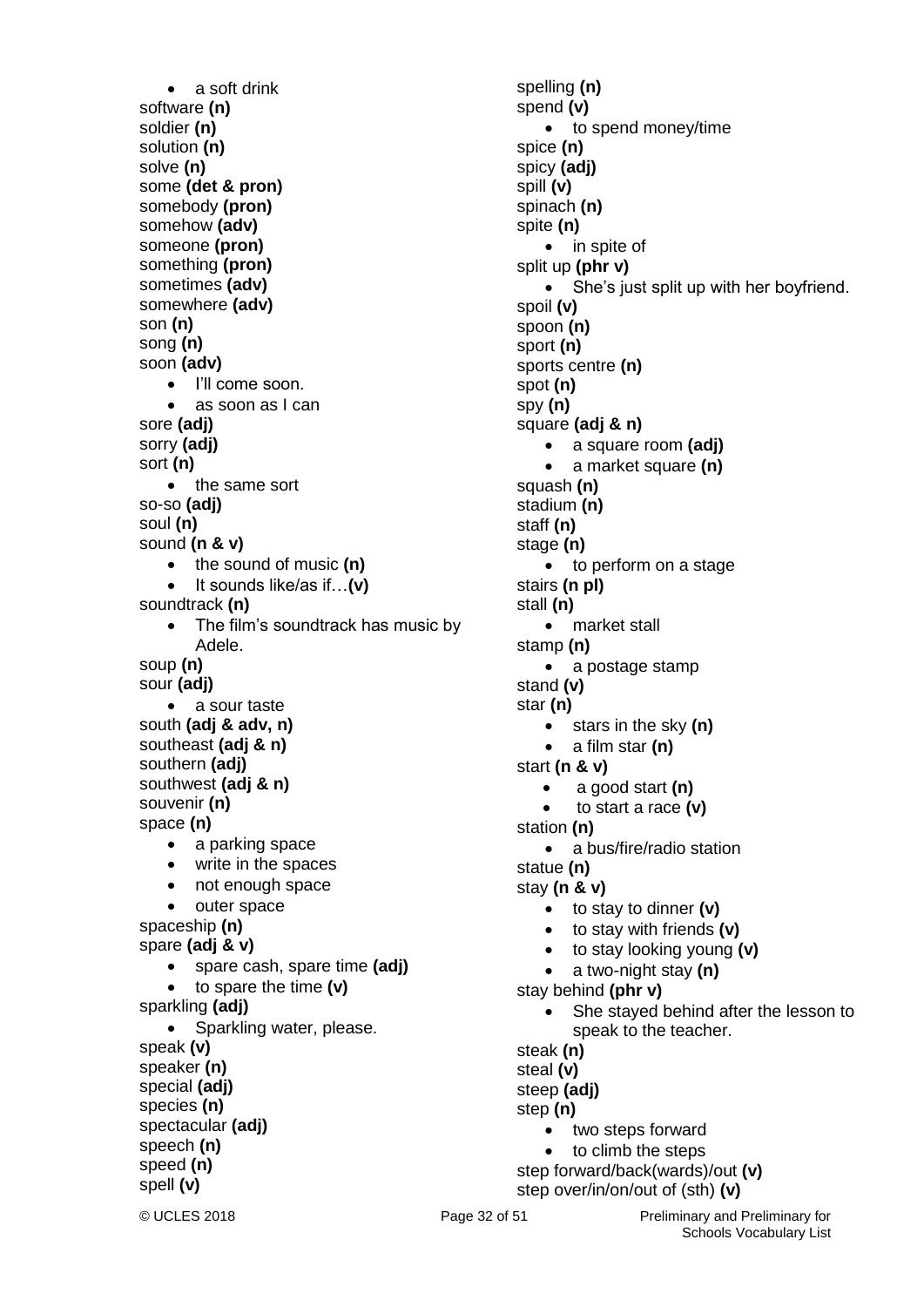© UCLES 2018 **Page 33 of 51** Preliminary and Preliminary for stick **(n & v)** a walking stick **(n)** to stick two things together **(v)** sticky **(adj)** still **(adj & adv)** I prefer still to sparkling water. **(adj)** Sit still! **(adv)** She's still here. **(adv)** stir **(v)** stomach **(n)** stomach ache **(n)** stone **(n)** • a large stone • a stone bridge stop **(n & v)** a bus stop **(n)** The car stopped. **(v)** • It's stopped raining. (v) • The rain stopped me from going out. **(v)** store **(n)** a department store **(n)** storm **(n)** story **(n)** straight **(adj & adv)** to go straight on **(adv)** a straight road **(adj)** strange **(adj)** stranger **(n)** strawberry **(n)** stream **(n)** street **(n)** stress **(n)** • He didn't want the stress of a new job. stressed **(adj)** stressful **(adj)** strict **(adj)** strike **(n & v)** to go on strike **(n)** to strike something **(v)** stripe **(n)** strong **(adj)** student **(n)** studio **(n)** TV/artist's/recording studio studies **(n pl)** study **(n & v)** to study physics **(v)** to study the map **(v)** Social Studies **(n)** stuff **(n)** stupid **(adj)** style **(n)** stylish **(adj)** subject **(n)** • the subject of a discussion such **(det)** suffer **(v)** sugar **(n)** sum **(n)** sun **(n)** sunset **(n)** supper **(n)** supply **(v)** surf **(v)** surfing **(n)** surprised **(adj)** suprising **(adj)** surround **(v)**

 the subject of a sentence • a school subject subtract **(v)** subway **(n) (Am Eng) (Br Eng:** underground**)** succeed **(v)** success **(n)** successful **(adj)** sudden **(adj)** suddenly **(adv)** suggest **(v)** suggestion **(n)** suit **(n & v)** • to wear a suit The colour red suits you. • Which time suits you? suitable **(adj)** suitcase **(n)** sunbathe **(v)** sunglasses **(n pl)** sunny **(adj)** sunrise **(n)** sunshine **(n)** superhero **(n)** supermarket **(n)** • Fran supplied the sandwiches for the party. support **(n & v)** • She gave me a lot of support during my exams. **(n)** to support a weight **(v)** to support a team **(v)** supporter **(n)** suppose **(v)** • I suppose it's true. You aren't supposed to drive fast. • It's supposed to be a good film. sure **(adj & adv)** I'm sure you're right. **(adj)** to make sure **(adv)** surfboard **(n)** surname **(n)** surprise **(n & v)**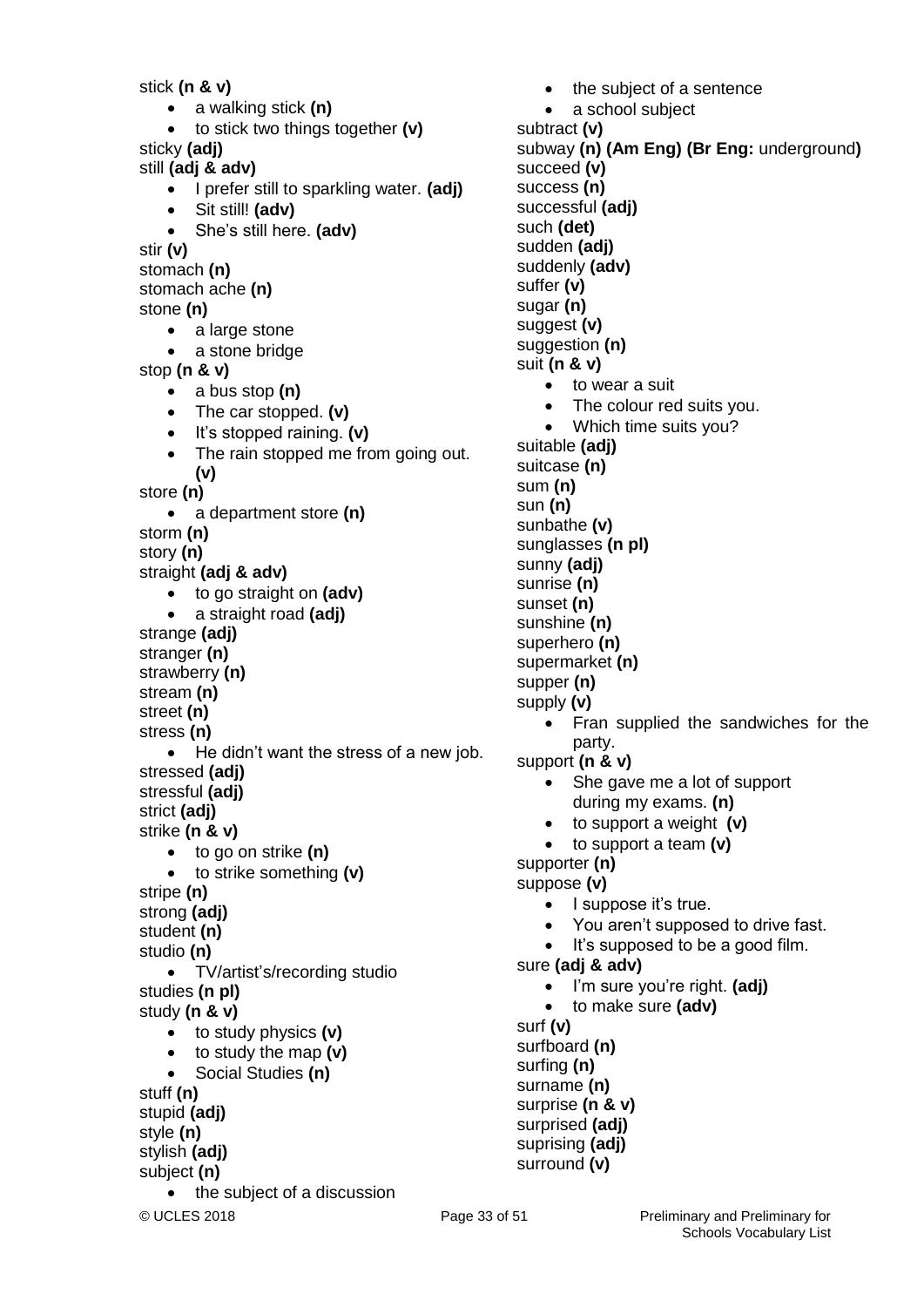© UCLES 2018 **Page 34 of 51** Preliminary and Preliminary for sweater **(n)** sweatshirt **(n)** sweet **(adj & n)** sweet food **(adj)** a sweet face **(adj)** a sweet smell **(adj)** to eat a sweet **(n)** swim **(n & v)** swimmer **(n)** swimming **(n)** swimming costume **(n) (Br Eng) (Am Eng:**  bathing suit**)** swimming pool **(n)** swimsuit **(n)** switch **(n & v)** light switch **(n)** to switch on a machine **(v)** system **(n) T** table **(n)** table-cloth **(n)** tablet **(n)** table tennis **(n)** take **(v)** • to take someone's hand to take someone's things (steal/ borrow)  $\bullet$  to take a photo • to take a long time • to take a holiday takeaway **(n)** take away **(v)** • Take 15 away from 78. take care of **(v)** • take care of someone. take off **(phr v)** • Do you want to take off your coat? • The plane takes off at 6. take part (in) **(v)** • Everybody took part in the meeting. take place **(v)** • The meeting took place at six. take up **(phr v)** • He decided to take up a new hobby. talent **(n)** talented **(adj)** talk **(n & v)** talk show **(n) (Am Eng) (Br Eng:** chat show**)** tall **(adj)** tap **(n)** a cold-water tap **(n)**

The cottage is surrounded by beautiful

countryside.

taste **(n & v)** to have good taste **(n)** to taste food **(v)** • It tastes good. (v) tasty **(adj)** tax **(n)** taxi **(n)** tea **(n)** teach **(v)** teacher **(n)** teaching **(n)** team **(n)** tear **(n & v)** Tears ran down her cheeks. **(n)** to tear a piece of paper **(v)** technique **(n)** technology **(n)** teenager **(n)** telephone **(n & v)** television (TV) **(n)** tell **(v)** • to tell a story • to tell someone something • to tell someone to do something You can't always tell. temperature **(n)** • to have a temperature • air temperature temporary **(adj)** tennis **(n)** tense **(n)** tent **(n)** term **(n)** terrible **(adj)** terribly **(adv)** terrific **(adj)** terrified **(adj)** test **(n & v)** text **(n & v)** textbook **(n)** text message **(n)** than **(conj & prep)** thank **(v)** thanks **(exclam)** thank you **(exclam)** that **(conj, det & pron)** the **(det)** theatre **(n) (Br Eng) (Am Eng:** theater**)** their **(det)** theirs **(pron)** them **(pron)** themselves **(pron)** then **(adv)** there **(adv)** therefore **(adv)** these **(det & pron)**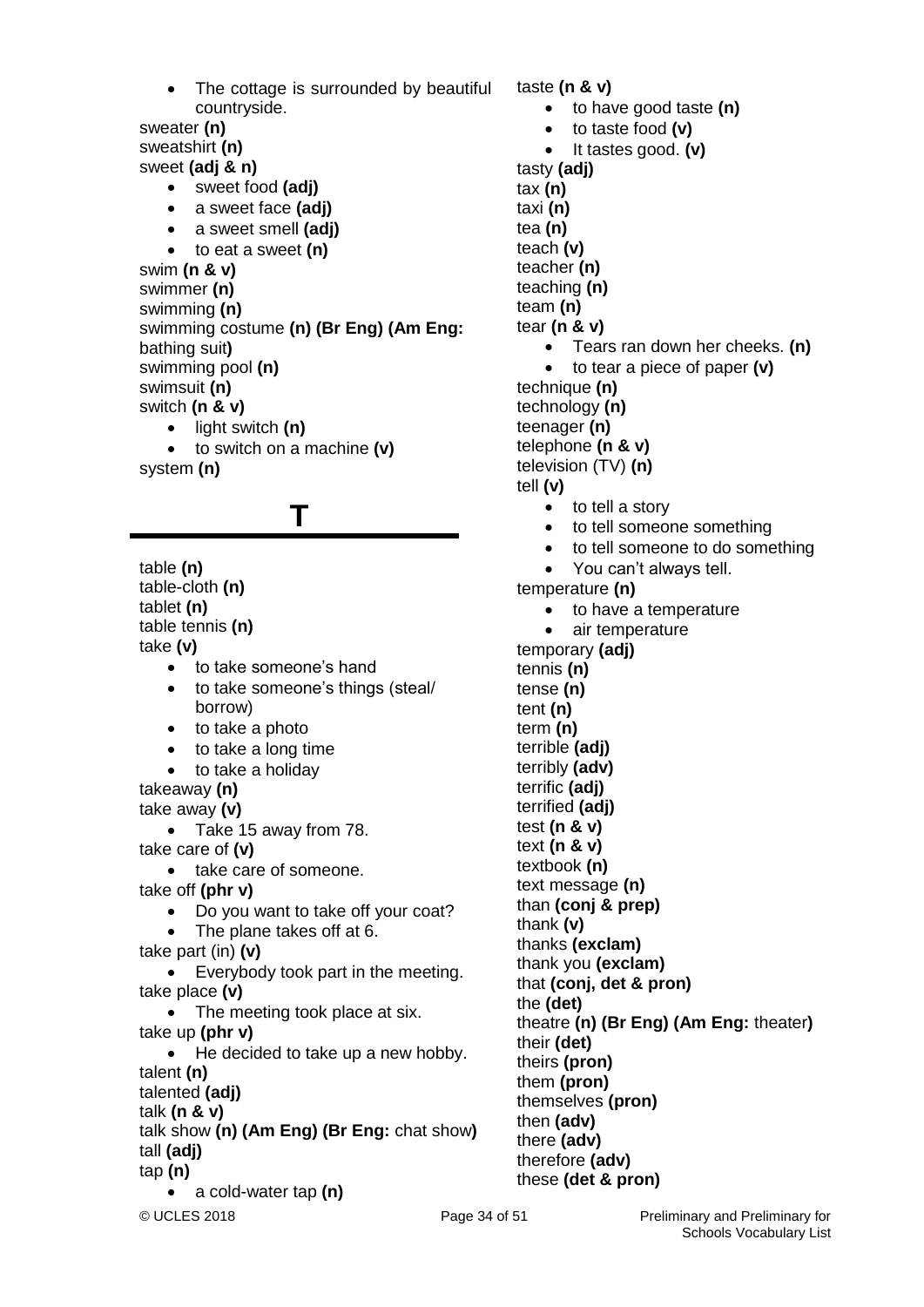© UCLES 2018 **Page 35 of 51** Preliminary and Preliminary for they **(pron)** thick **(adj)** thief **(n)** thin **(adj)** thing **(n)** think **(v)** • to think about something  $\bullet$  I think he's left. What did you think of the film?  $\bullet$  I think I'll go. • I'm thinking of going. thirsty **(adj)** this **(det & pron)** those **(det & pron)** though **(conj)** thought **(n)** • to have thoughts about something • to be deep in thought thriller **(n)** throat **(n)** through **(prep)** throw **(v)** throw away **(phr v)** • He threw away the old TV. thumb **(n)** thunder **(n)** thunderstorm **(n)** tick **(n & v)** ticket **(n)** tidy **(adj & v)** tidy up **(phr v)** • Please tidy up when you've finished. tie **(n & v)** a shirt and tie **(n)** to tie with string **(v)** tiger **(n)** tight **(adj)** • tight shoes tights **(n pl)** • a pair of tights till **(conj & prep)** to wait till the end **(prep)** till he comes **(conj)** time **(n & v)** What time is it? **(n)** • It took a long time. (n) • the last time (n) • Is it time yet? (n) Four times five is twenty. **(v)** timetable **(n)** tin **(n)** a tin of peas made of tin tiny **(adj)** tip **(n)** the tip of the pencil

• a tip for the waitress tired **(adj)** tiring **(adj)** tissue **(n)** title **(n)** to **(prep)** toast **(n)** • toast for breakfast today **(adv & n)** toe **(n)** together **(adv)** toilet **(n)** tomato **(n)** tomorrow **(adv & n)** tongue **(n)** tonight **(adv & n)** too **(adv)** • I've been there, too.  $\bullet$  It's too heavy to lift. tooth/teeth **(n)** toothache **(n)** toothbrush **(n)** toothpaste **(n)** top **(adj & n)** top of the class **(adj)** at the top of his voice **(n)** topic **(n)** torch **(n)** total **(adj & n)** totally **(adv)** touch **(v)** tour **(n & v)** tour guide **(n)** tourism **(n)** tourist **(n)** tourist information centre **(n)** tournament **(n)** toward(s) **(prep)** towel **(n)** tower **(n)** town **(n)** toy **(n)** track **(n)** • a race track tracksuit **(n)** trade **(n)** traditional **(adj)** traffic **(n)** traffic jam **(n)** traffic light(s) **(n)** train **(n & v)** to travel by train **(n)** to train in a skill **(v)** trainer **(n)** • a pair of trainers

a personal trainer

Schools Vocabulary List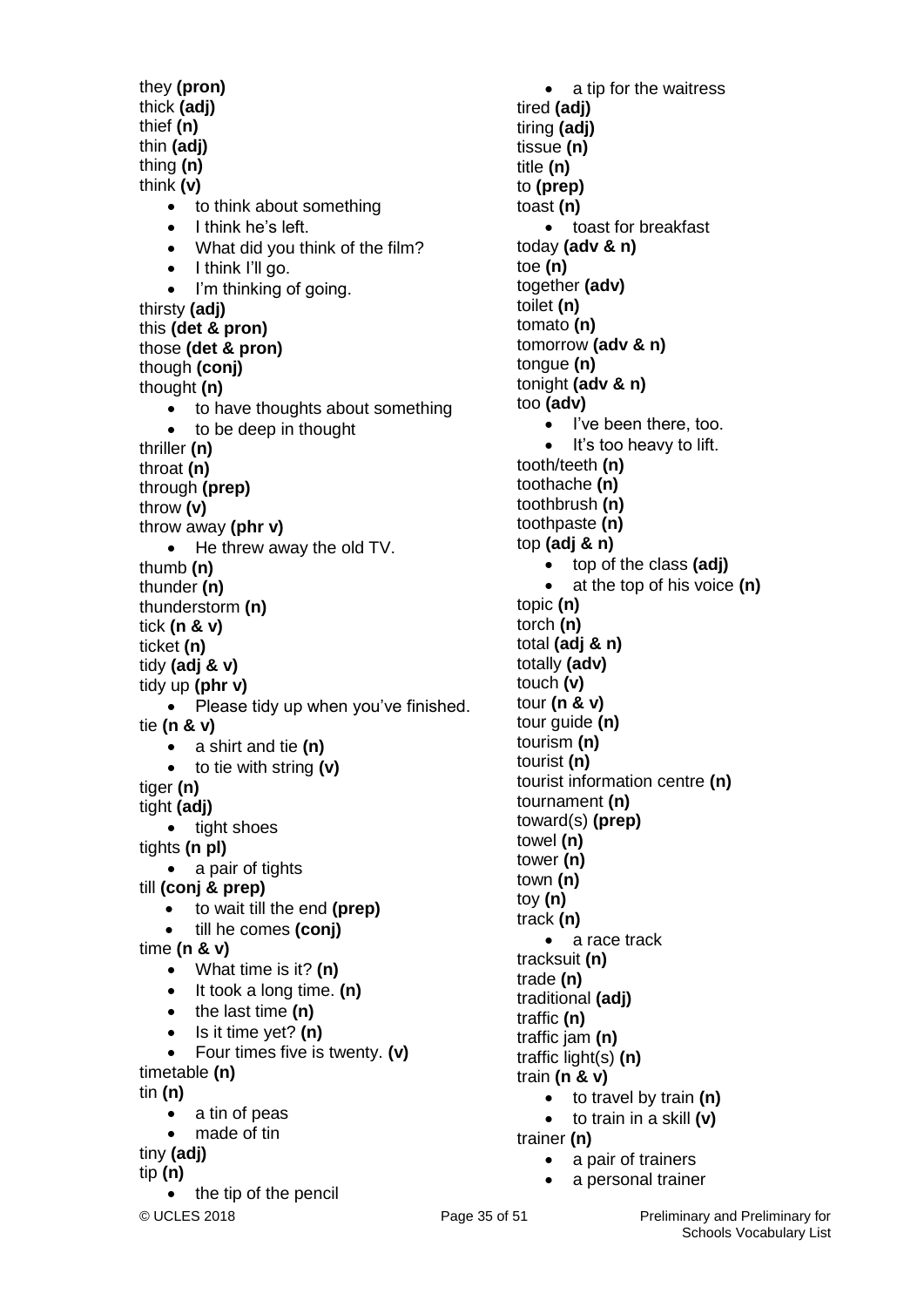training **(n)** tram **(n)** transfer **(v)** translate **(v)** translation **(n)** transport **(n)** trash can **(n) (Am Eng) (Br Eng:** rubbish bin**)** travel **(v)** travel agent **(n)** tree **(n)** trend **(n)** trick **(n)** trip **(n)** • a weekend trip trouble **(n)** trousers **(n pl)** truck **(Am Eng) (Br Eng:** lorry**)** trunk **(n) (Am Eng) (Br Eng:** boot**)**  $\bullet$  the trunk of a car true **(adj)**  $\bullet$  Is it true? a true friend trumpet **(n)** trust **(v)** • to trust someone truth **(n)** try **(v)** • to try to do something • to try (out) something try on **(phr v)** • to try on shoes T-shirt **(n)** tube **(n)** • a tube of toothpaste tuna **(n)** tune **(n)** tunnel **(n)** turkey **(n)** turn **(n & v)** to turn your head **(v)** to turn the page **(v)**  $\bullet$  It's my turn.  $(n)$  The wheels began to turn. **(v)** turn down **(phr v)** • Could you turn down the music? turning **(n)** • the first turning on the left turn into **(phr v)** • The water had turned into ice. turn off **(phr v)** • She turned off the engine. turn on **(phr v)** • Can you turn on the TV? turn up **(phr v)**  $\bullet$  Turn up the radio  $-1$  can hardly hear it. twice **(adv)**

twin **(n)** type **(n & v)** a type of person **(n)**  to type a letter **(v)** typical **(adj)** typically **(adv)** tyre **(n)**

### **U**

ugly **(adj)** umbrella **(n)** unable **(adj)** unbelievable **(adj)** uncle **(n)** uncomfortable **(adj)** under **(prep)** under the bed  $\bullet$  under £10.00 underground **(adj & n)** underground trains **(adj)** to travel by underground **(n)** underline **(v)** underneath **(prep)** underpants **(n)** understand **(v)** underwear **(n)** undress **(v)** unemployed **(adj)** unemployment **(n)** unexpected **(adj)** unfair **(adj)** unfit **(adj)** unforgettable **(adj)** unfortunately **(adv)** unfriendly **(adj)** unhappy **(n)** unhealthy **(adj)** uniform **(n)** union **(n)** unit **(n)** unkind **(adj)** unknown **(adj)** unimportant **(adj)** uninterested **(adj)** uninteresting **(adj)** universe **(n)** university **(n)** unless **(conj)** unlikely **(adj)** unlucky **(adj)** unnecessary **(adj)** unpack **(v)** unpleasant **(adj)**

untidy **(adj)**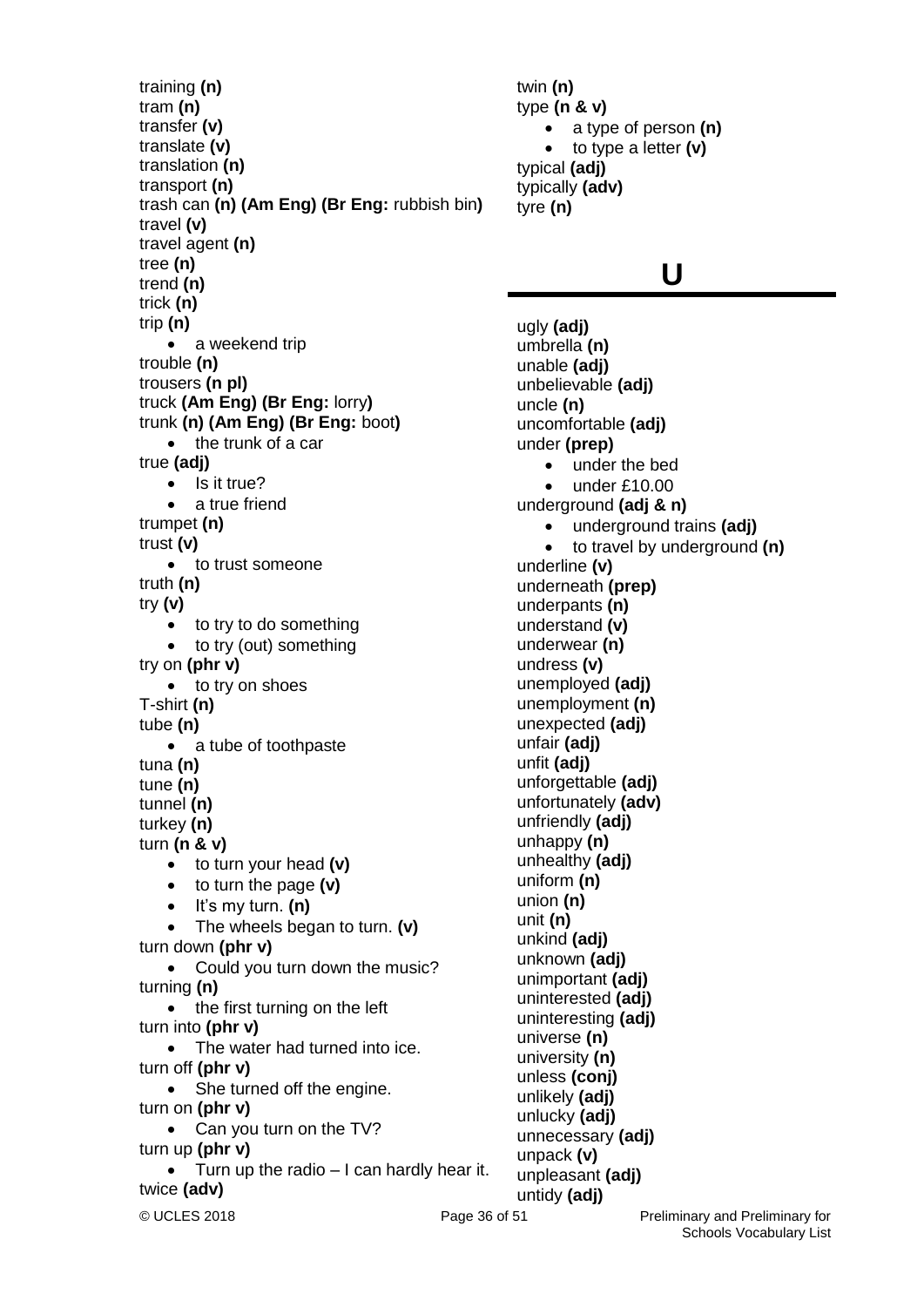until **(prep & conj)** unusual **(adv)** unwell **(adj)** up **(adv & prep)** to walk up the hill **(prep)** Are you up yet? (awake and dressed) **(adv)** Lift your head up. **(adv)** Speak up, please. **(adv)** update **(n & v)** upload **(n & v)** upon **(prep)** once upon a time That depends upon when you finish. upper **(adj)** upset **(adj)** upstairs **(adj & adv)** up to **(prep phr)** up to six people up to date **(prep phr)** urgent **(adj)** urgently **(adv)** us **(pron)** use **(n & v)** Can you use a computer? **(v)** It's for the use of teachers only. **(n)** • Is this any use to you? (n) used to **(v)** • I used to cycle a lot when I was younger. • I'm not used to getting up early. useful **(adj)** user **(n)** usual **(adj)** usually **(adv)**

### **V**

v/versus **(prep)** • Manchester United v Liverpool valley **(n)** valuable **(adj)** value **(n)** van **(n)** vanilla **(n)** variety **(n)** various **(adj)** vase **(n)** vegetable **(n)** vegetarian **(n & adj)** vehicle **(n)** version **(n)** • new/original version very **(adv)** vet **(n)**

via **(prep)** video **(n & v)** video clip **(n)** video game **(n)** view **(n)** • a beautiful view village **(n)** violin **(n)** virus **(n)** • a computer virus visa **(n)** visit **(n & v)** visitor **(n)** vocabulary **(n)** voice **(n)** volleyball **(n)** volume **(n)** volunteer **(n)** vote **(n & v)** vowel **(n)**

### **W**

© UCLES 2018 **Page 37 of 51** Preliminary and Preliminary for Schools Vocabulary List wage(s) **(n)** wait **(n & v)** waiter **(n)** waiting room **(n)** waitress **(n)** wake **(v)** wake up **(phr v)** walk **(n & v)** walking **(n)** wall **(n)** wallet **(n)** want **(v)** war **(n)** wardrobe **(n)** warm **(adj)** warn **(v)** warning **(n)** wash **(n & v)** wash up **(phr v)** washing machine **(n)** washing-up **(n)** • to do the washing-up waste **(adj & v)** watch **(n & v)** My watch keeps good time. **(n)** • I watched TV last night. **(v)** water **(n & v)** waterfall **(n)** wave **(n & v)** waves at sea **(n)** to wave goodbye **(v)** way **(n)**   $\bullet$  Is this the way?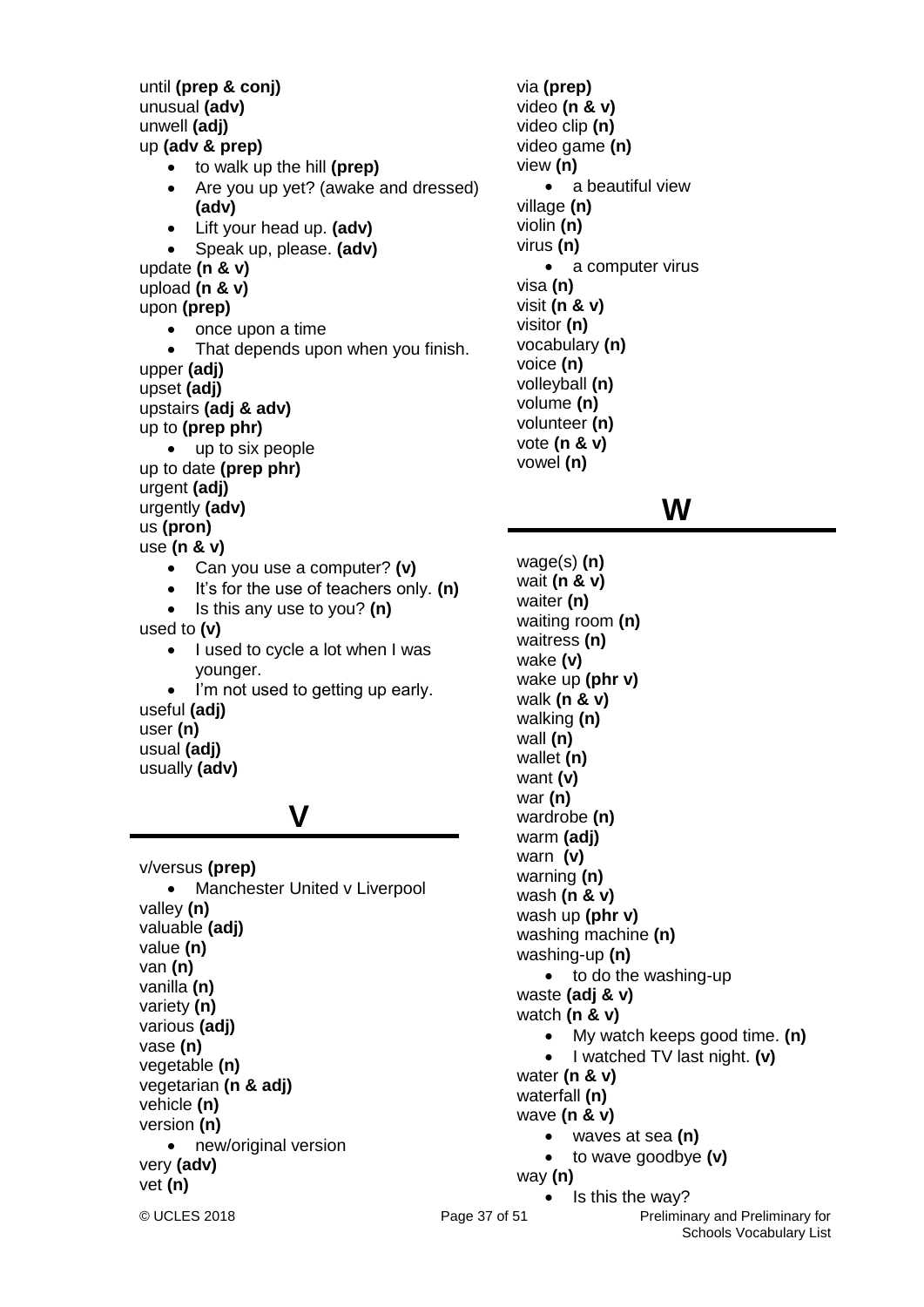© UCLES 2018 **Page 38 of 51** Preliminary and Preliminary for  $\bullet$  the wrong way • a long way to stand in the way • That's the way to do it. • way of life way in, way out we **(pron)** weak **(adj)** to feel weak a weak excuse wear **(v)** • to wear a dress wear out **(phr v & adj)**  You'll wear out those shoes. **(v)** My shoes are worn out. **(adj)** weather **(n)** weather forecast **(n)** web **(n)** webcam **(n)** web page **(n)** website **(n)** wedding **(n)** week **(n)** weekday **(n)** weekend **(n)** weekly **(adj & adv)** a weekly magazine **(adj)** to phone home twice weekly **(adv)** weigh **(v)** weight **(n)** welcome **(n & v)** a warm welcome **(n)** Welcome to London! **(v)** well **(adj, adv & exclam)** I'm very well, thanks. **(adj)** to behave very well **(adv)** Shake the bottle well. **(adv)** Well, here we are. **(exclam)** well done! **(adv)** well-dressed **(adj)** well-known **(adj)** well made / well-made **(adv & adj)** west **(adj, adv & n)** western **(adj)** wet **(adj)** • wet clothes wet weather whale **(n)** what **(det & pron)** whatever **(pron & det)** wheel **(n)** wheelchair **(n)** when **(adv)** whenever **(conj)** where **(adv & conj)** wherever **(conj)**

whether **(conj)** which **(pron & det)** while, whilst **(conj)** white **(adj)** who **(pron)** whole **(adj & n)** whose **(det & pron)** why **(adv)** wide **(adj)** • a wide road wife **(n)** wild **(adj)** wildlife **(n)** will **(mv)** willing **(adj)** win **(v)** wind **(n)**  • A strong wind was blowing. window **(n)** windscreen **(n)** windsurfing **(n)** windy **(n)** wing **(n)** • a bird's wing • the wing of an aeroplane winner **(n)** wise **(adj)** wish **(n & v)** Best wishes. **(n)** Wish me luck. **(v)** • I wish you were here. (v) with **(prep)** within **(prep)** without **(prep)** woman **(n)** wonder **(v)** • I wonder what he said. wonderful **(adj)** wood **(n)** • to be made of wood • in a large wood wooden **(adj)** wool **(n)** word **(n)** words in a sentence • He didn't say a word. work **(n & v)** school work **(n)** to work for a living **(v)** hard work **(n)** to be out of work **(n)** worker **(n)** working **(adj)** workout **(n)**  $\bullet$  I like a good workout at the gym. work out **(phr v)**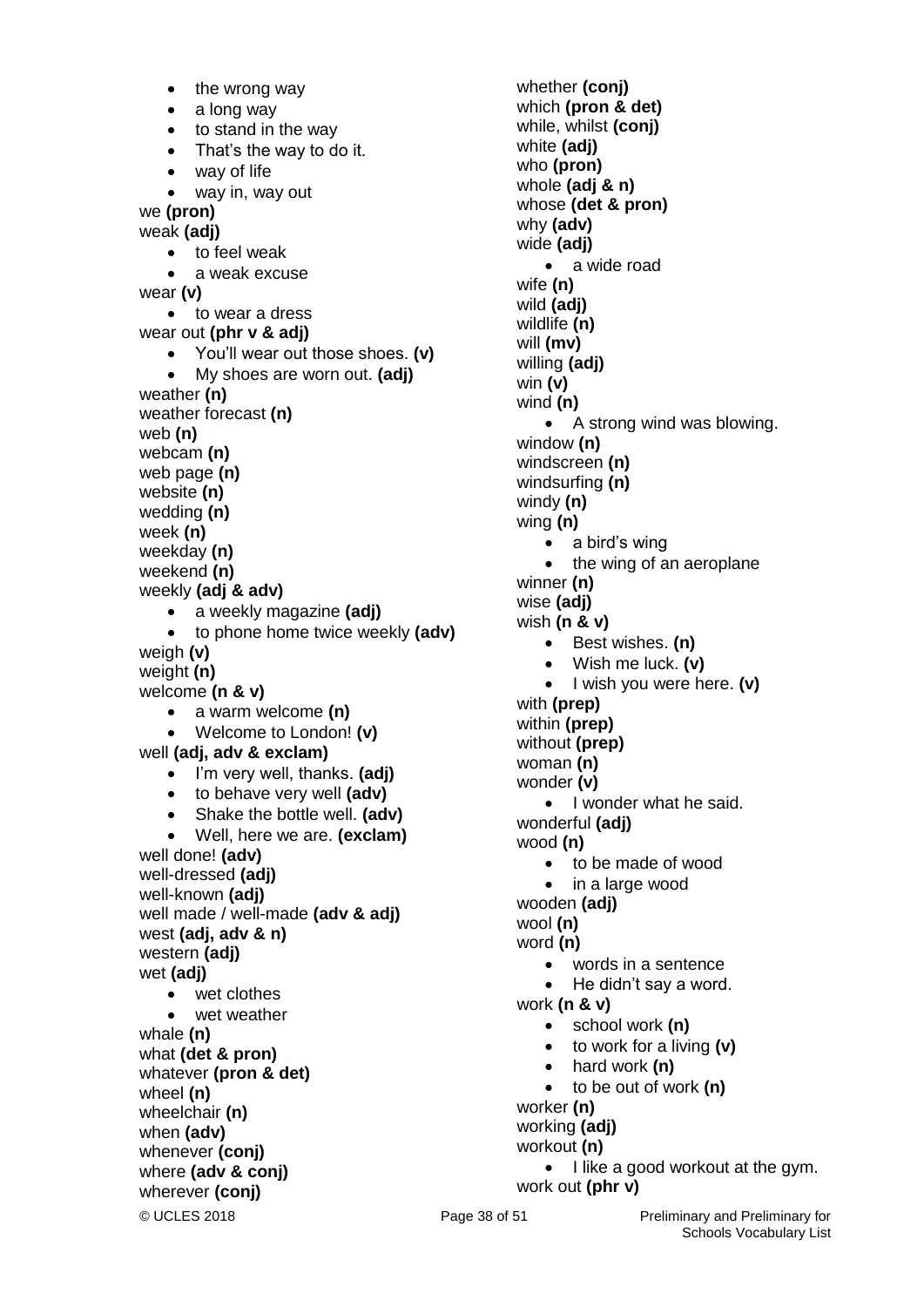• I work out at the gym every day. world **(n)** worried **(adj)** worry **(n & v)** worse **(adj & adv)** worst **(adj & adv)** worth **(adj)** would **(mv)** wow **(exclam)** wrap (up) **(v & phr v)**  $\bullet$  to wrap (up) a parcel write **(v)** write down **(phr v)** write down an address writer **(n)** writing **(n)** written **(adj)** wrong **(adj)**

**Y**

yeah **(exclam)** year **(n)** yellow **(adj)** yes **(adv)** yesterday **(adv)** yet **(adv)** yoga **(n)** yog(h)urt **(n)** you **(pron)** you know **(exclam)** young **(adj)** your **(det)** yours **(pron)** yourself **(pron)** youth **(n)**

### **Z**

zebra zero **(n)** zone **(n)** zoo **(n)**

yard **(n)**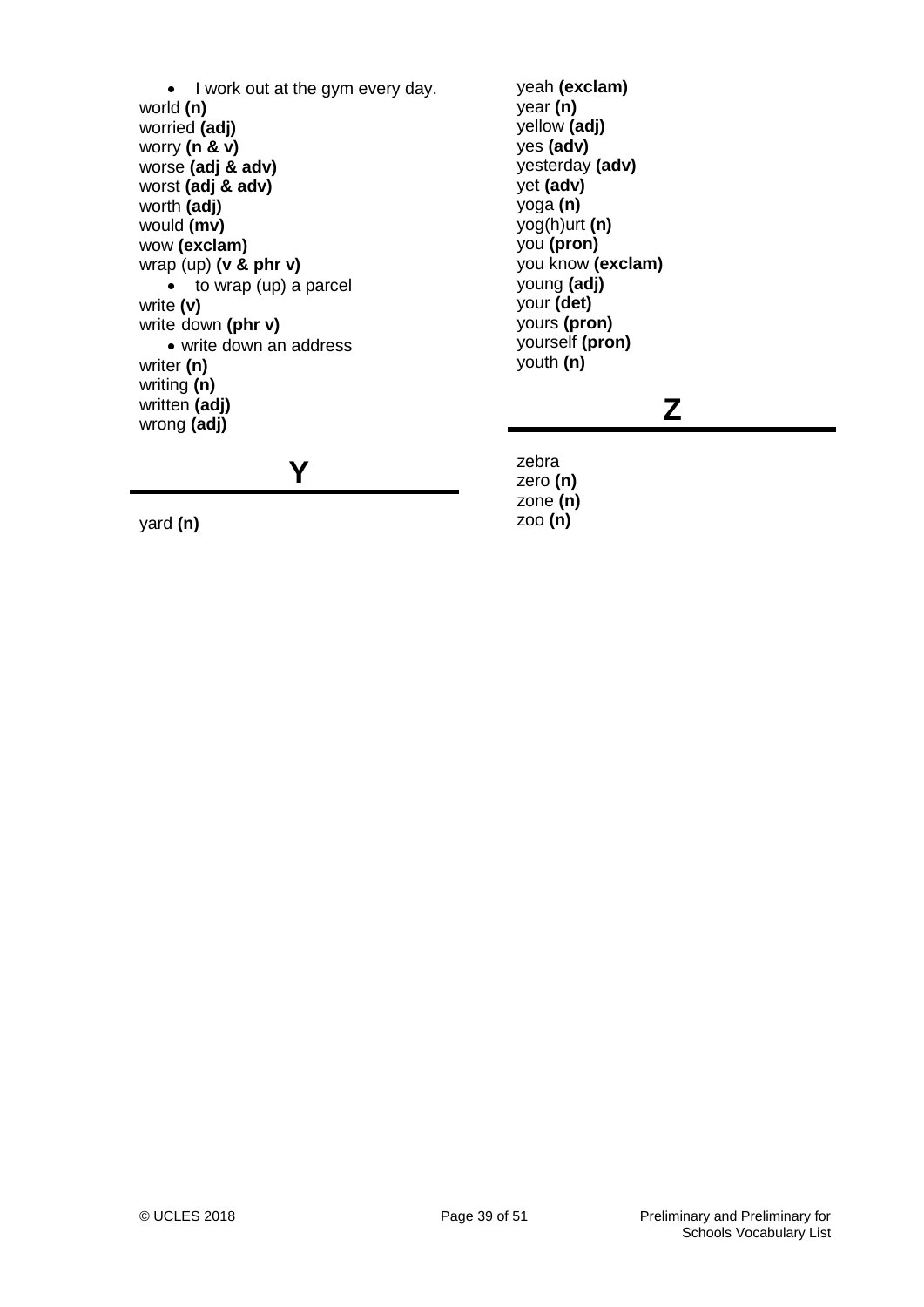### **Appendix 1**

### **Word sets**

In addition to the words in the alphabetical list, Preliminary and Preliminary for Schools candidates are expected to know:

**Cardinal numbers** one, two, three, etc.

**Ordinal numbers** first, second, third, fourth, etc.

**Days of the week** Monday, Tuesday, etc.

**Months of the year** January, February, etc.

### **Seasons of the year**

spring, summer, autumn, winter

### **Countries, languages and nationalities**

Names of countries, nationalities and languages, for example, Brazil/Brazilian, Canada/Canadian, China/Chinese, France/French, Ireland/Irish, India/Indian, Italy/Italian, Spain/Spanish, etc.

### **Continents**

Africa, Antarctica, Asia, Australia, Europe, North America, South America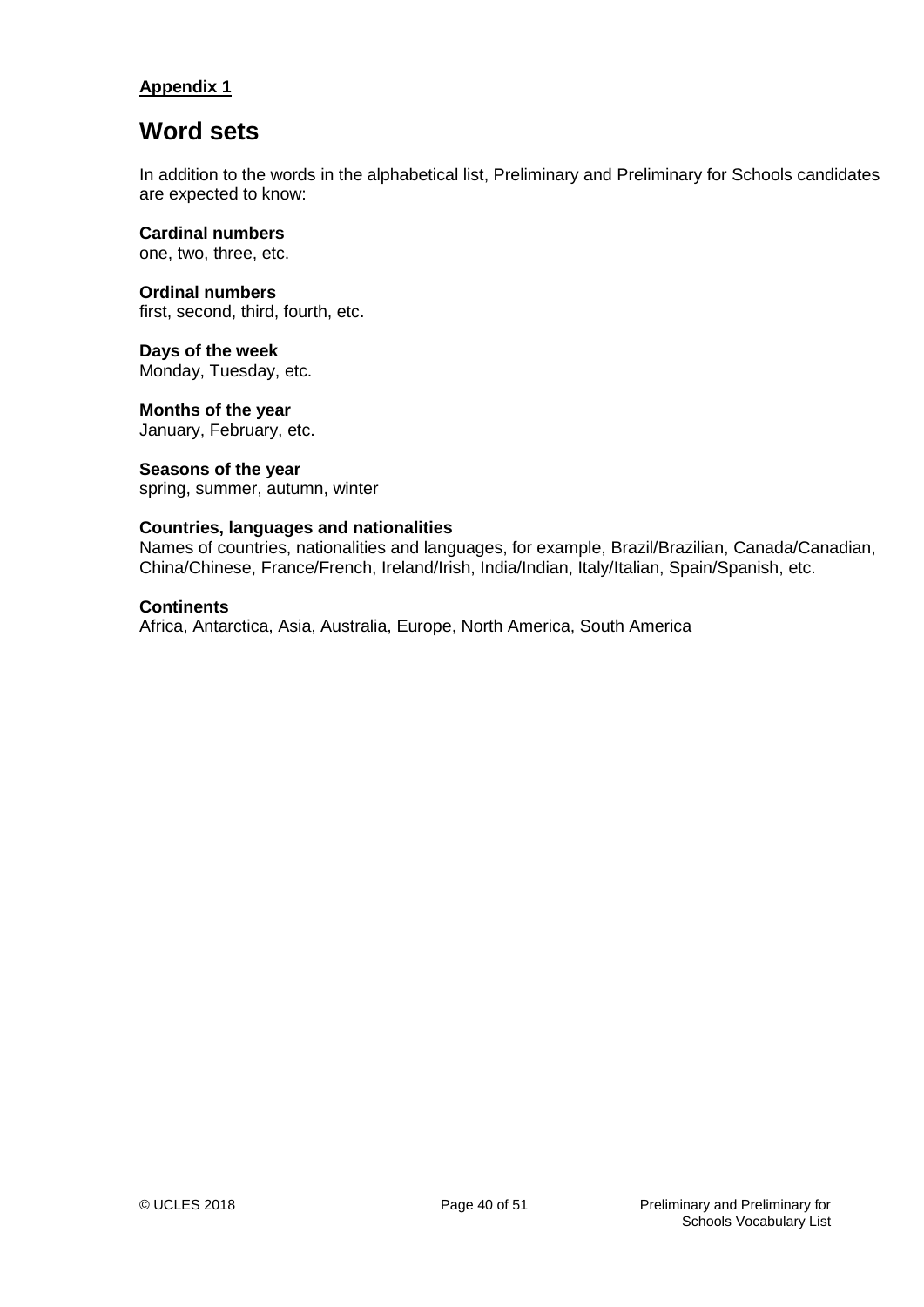### **Appendix 2**

## **Topic Lists**

### **Clothes and Accessories**

| backpack<br>bag<br>belt<br>blouse<br>boot<br>bracelet<br>button<br>cap<br>chain<br>clothes<br>coat<br>collar<br>cotton<br>dress<br>earring<br>fashion<br>fasten<br>fit $(v)$<br>fold $(v)$<br>glasses<br>glove<br>get dressed<br><b>Colours</b> | go (with/together)<br>(phr v)<br>handbag<br>handkerchief<br>hat<br>jacket<br>jeans<br>jewellery / jewelry<br>jumper<br>kit<br>knit<br>label<br>laundry<br>leather<br>make-up<br>match $(v)$<br>material<br>necklace<br>old-fashioned (adj)<br>pants<br>pattern<br>perfume | plastic<br>pocket<br>pullover<br>purse<br>put on<br>raincoat<br>ring<br>scarf<br>shirt<br>shoe<br>shorts<br>silk<br>size<br>skirt<br>sleeve(less)<br>socks<br>stripe<br>suit<br>sunglasses<br>sweater<br>sweatshirt<br>swimming costume | take off<br>tie<br>tights<br>tracksuit<br>trainers<br>trousers<br>T-shirt<br>sandal<br>sweatshirt<br>swimsuit<br>try on<br>umbrella<br>underpants<br>underwear<br>undress<br>uniform<br>wallet<br>watch<br>wear (out)<br>wool(len) |
|-------------------------------------------------------------------------------------------------------------------------------------------------------------------------------------------------------------------------------------------------|---------------------------------------------------------------------------------------------------------------------------------------------------------------------------------------------------------------------------------------------------------------------------|-----------------------------------------------------------------------------------------------------------------------------------------------------------------------------------------------------------------------------------------|------------------------------------------------------------------------------------------------------------------------------------------------------------------------------------------------------------------------------------|
| (dark/light/pale)                                                                                                                                                                                                                               | gold                                                                                                                                                                                                                                                                      | orange                                                                                                                                                                                                                                  | silver                                                                                                                                                                                                                             |
| black                                                                                                                                                                                                                                           | golden                                                                                                                                                                                                                                                                    | pink                                                                                                                                                                                                                                    | white                                                                                                                                                                                                                              |
| blue                                                                                                                                                                                                                                            | green                                                                                                                                                                                                                                                                     | purple                                                                                                                                                                                                                                  | yellow                                                                                                                                                                                                                             |
| brown                                                                                                                                                                                                                                           | grey / gray                                                                                                                                                                                                                                                               | red                                                                                                                                                                                                                                     |                                                                                                                                                                                                                                    |
| <b>Communications and Technology</b>                                                                                                                                                                                                            |                                                                                                                                                                                                                                                                           |                                                                                                                                                                                                                                         |                                                                                                                                                                                                                                    |
| access                                                                                                                                                                                                                                          | delete                                                                                                                                                                                                                                                                    | hardware                                                                                                                                                                                                                                | operator                                                                                                                                                                                                                           |
| address                                                                                                                                                                                                                                         | dial                                                                                                                                                                                                                                                                      | headline                                                                                                                                                                                                                                | parcel                                                                                                                                                                                                                             |
| app                                                                                                                                                                                                                                             | dial up                                                                                                                                                                                                                                                                   | homepage                                                                                                                                                                                                                                | password                                                                                                                                                                                                                           |
| at $/$ $\circledcirc$                                                                                                                                                                                                                           | digital                                                                                                                                                                                                                                                                   | install                                                                                                                                                                                                                                 | PC                                                                                                                                                                                                                                 |
| blog                                                                                                                                                                                                                                            | digital camera                                                                                                                                                                                                                                                            | internet                                                                                                                                                                                                                                | phone                                                                                                                                                                                                                              |
| blogger                                                                                                                                                                                                                                         | disc/disk                                                                                                                                                                                                                                                                 | invent                                                                                                                                                                                                                                  | photograph                                                                                                                                                                                                                         |
| by post                                                                                                                                                                                                                                         | dot                                                                                                                                                                                                                                                                       | invention                                                                                                                                                                                                                               | photography                                                                                                                                                                                                                        |
| calculator                                                                                                                                                                                                                                      | download (n & v)                                                                                                                                                                                                                                                          | IT                                                                                                                                                                                                                                      | podcast                                                                                                                                                                                                                            |
| call (v)                                                                                                                                                                                                                                        | drag                                                                                                                                                                                                                                                                      | keyboard                                                                                                                                                                                                                                | postcard                                                                                                                                                                                                                           |
| call back                                                                                                                                                                                                                                       | DVD (player)                                                                                                                                                                                                                                                              | laptop                                                                                                                                                                                                                                  | print                                                                                                                                                                                                                              |
| CD (player)                                                                                                                                                                                                                                     | electronic(s)                                                                                                                                                                                                                                                             | (computer)                                                                                                                                                                                                                              | printer                                                                                                                                                                                                                            |
| cell phone                                                                                                                                                                                                                                      | email                                                                                                                                                                                                                                                                     | machine                                                                                                                                                                                                                                 | program(me)                                                                                                                                                                                                                        |
| chat                                                                                                                                                                                                                                            | engaged                                                                                                                                                                                                                                                                   | message                                                                                                                                                                                                                                 | reply                                                                                                                                                                                                                              |
| chat room                                                                                                                                                                                                                                       | enter                                                                                                                                                                                                                                                                     | mobile phone                                                                                                                                                                                                                            | ring                                                                                                                                                                                                                               |
| click(y)                                                                                                                                                                                                                                        | envelope                                                                                                                                                                                                                                                                  | mouse                                                                                                                                                                                                                                   | ring up                                                                                                                                                                                                                            |
| computer                                                                                                                                                                                                                                        | equipment                                                                                                                                                                                                                                                                 | mouse mat                                                                                                                                                                                                                               | robot                                                                                                                                                                                                                              |
| connect                                                                                                                                                                                                                                         | fax                                                                                                                                                                                                                                                                       | MP3 player                                                                                                                                                                                                                              | screen                                                                                                                                                                                                                             |
| connection                                                                                                                                                                                                                                      | file                                                                                                                                                                                                                                                                      | net                                                                                                                                                                                                                                     | server                                                                                                                                                                                                                             |
| data                                                                                                                                                                                                                                            | hang up                                                                                                                                                                                                                                                                   | online                                                                                                                                                                                                                                  | sign up $(v)$                                                                                                                                                                                                                      |

© UCLES 2018 **Page 41 of 51** Preliminary and Preliminary for Schools Vocabulary List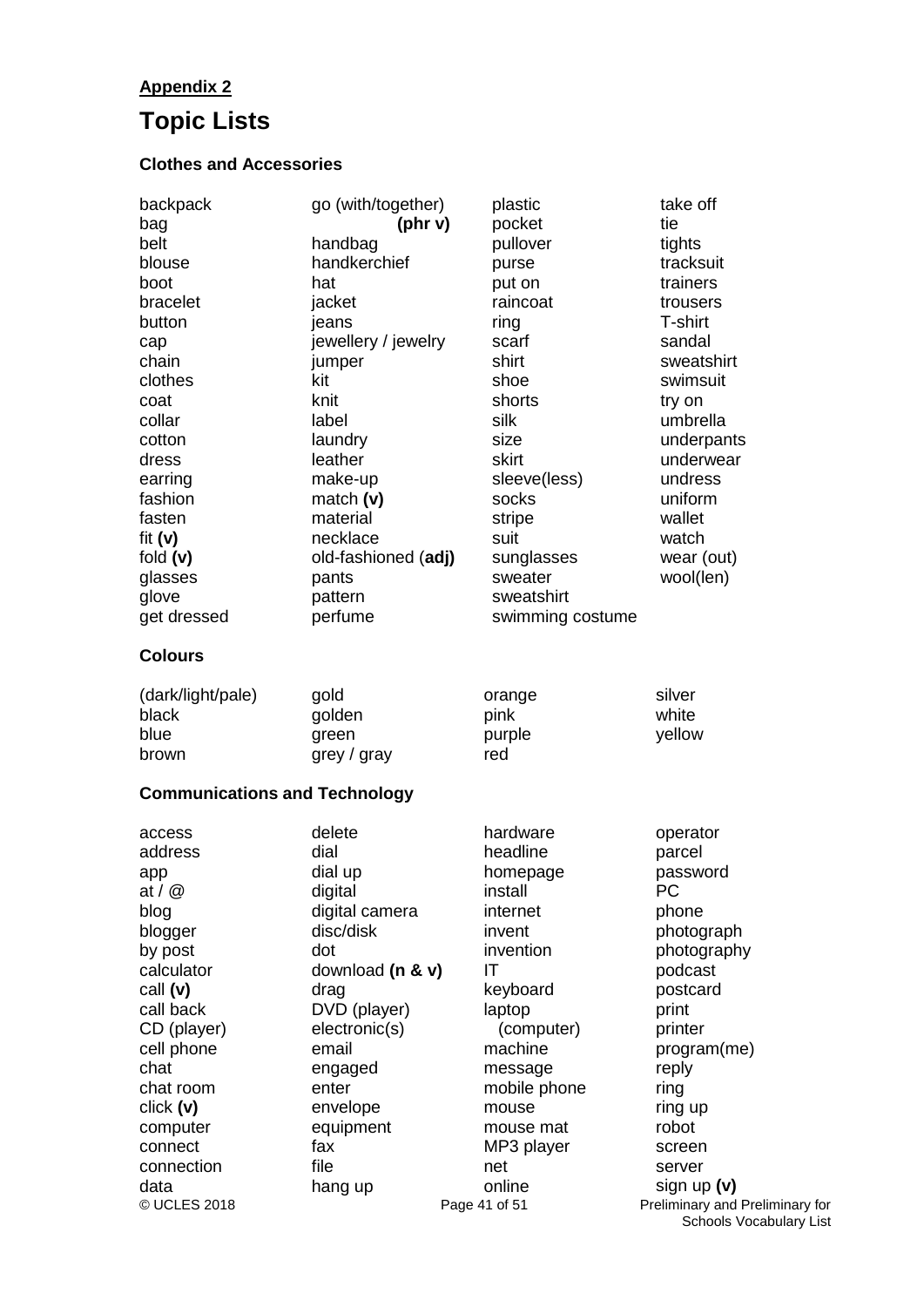smartphone social media software switch off switch on

talk telephone text text message turn off

turn on upload **(n & v)** video clip volume web

webcam web page website

#### **Education**

absent advanced arithmetic art beginner bell biology blackboard board book bookshelf break(time) break up certificate chemistry class classroom clever coach college composition course curriculum degree desk dictionary diploma drama economics elementary essay geography history handwriting homework information instructions instructor intermediate IT know laboratory (lab) language learn lesson level library mark mathematics math(s) music nature studies note notice board pencil case photography physics practice **(n)** practise **(v)** primary school project pupil qualification

read register remember research rubber ruler school science secondary school student studies study **(v)** subject teach teacher technology term test university

#### **Entertainment and Media**

act **(v)** action actor actress ad admission adventure advert advertisement app art article audience ballet band bestseller board game book camera card cartoon celebrity CD (player) channel chat show

chess cinema circus classical music comedy comic competition concert dance dancer disc / disk disco display DJ / disc jockey documentary drama draw drawing DVD (player) entrance exhibition exit festival film film maker

fireworks folk music fun go out group guitar guitarist headline headphones hero heroine hip hop hit song horror instrument interval interview(er) jazz music journalist keyboard laugh listen to look at magazine

film star

© UCLES 2018 **Page 42 of 51** Preliminary and Preliminary for Schools Vocabulary List magic MP3 player museum music musician news newspaper opera orchestra paint painter perform performance performer play podcast poem pop music presenter production programme quiz recording review rock music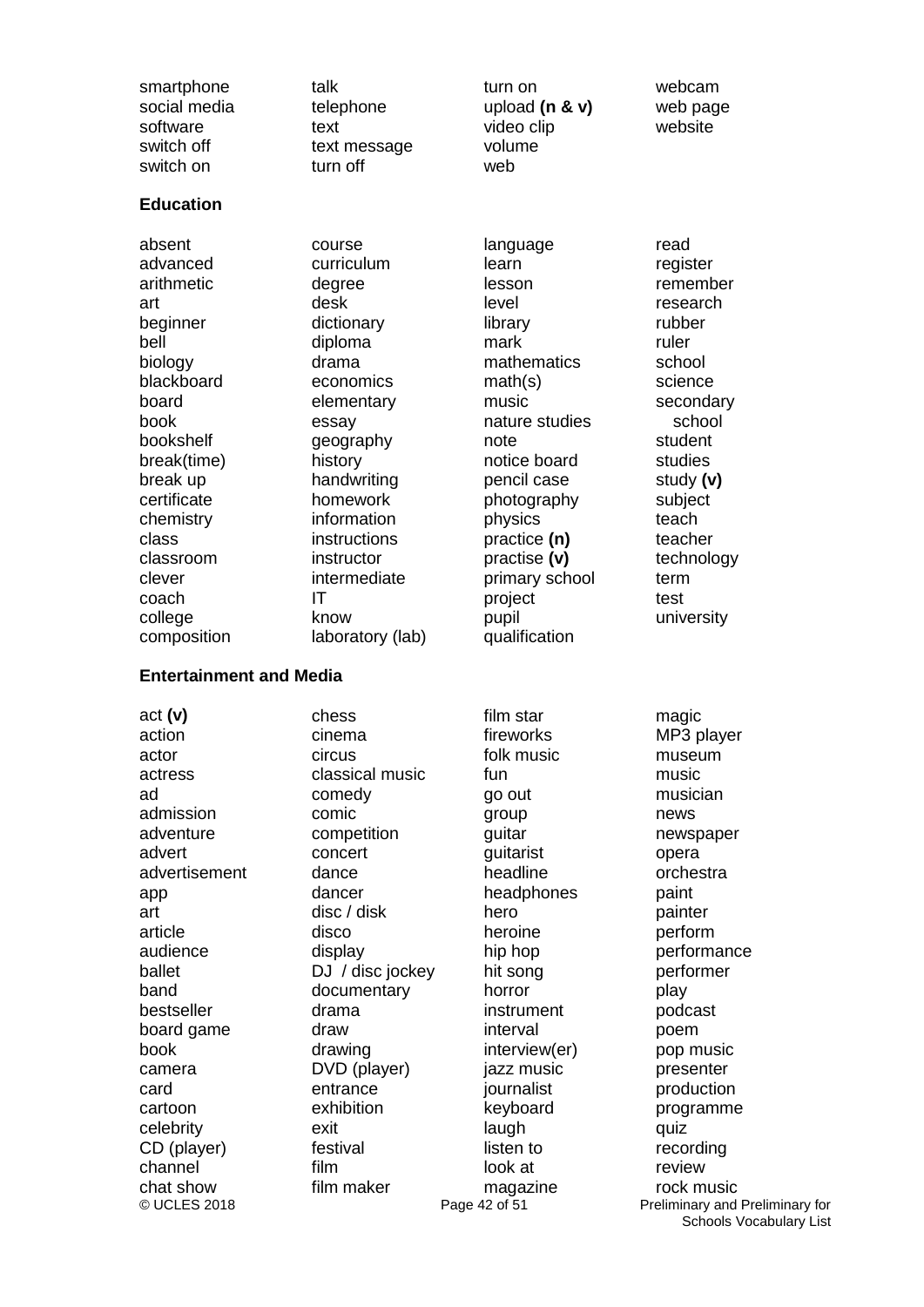| romantic<br>row<br>scene<br>screen                                                                                                                                                                                                                                                                                                                                                                                             | selfie<br>series<br>soap opera<br>soundtrack                                                                                                                                                                                                                                                                                                                                | stage<br>star<br>studio<br>talk show                                                                                                                                                                                                                                                                                                                                                       | television<br>thriller<br>video                                                                                                                                                                                                                                                                                                                                                                                    |
|--------------------------------------------------------------------------------------------------------------------------------------------------------------------------------------------------------------------------------------------------------------------------------------------------------------------------------------------------------------------------------------------------------------------------------|-----------------------------------------------------------------------------------------------------------------------------------------------------------------------------------------------------------------------------------------------------------------------------------------------------------------------------------------------------------------------------|--------------------------------------------------------------------------------------------------------------------------------------------------------------------------------------------------------------------------------------------------------------------------------------------------------------------------------------------------------------------------------------------|--------------------------------------------------------------------------------------------------------------------------------------------------------------------------------------------------------------------------------------------------------------------------------------------------------------------------------------------------------------------------------------------------------------------|
| <b>Environment</b>                                                                                                                                                                                                                                                                                                                                                                                                             |                                                                                                                                                                                                                                                                                                                                                                             |                                                                                                                                                                                                                                                                                                                                                                                            |                                                                                                                                                                                                                                                                                                                                                                                                                    |
| bottle bank<br>climate change<br>gas (Am Eng)<br>litter                                                                                                                                                                                                                                                                                                                                                                        | petrol (Br Eng)<br>pollution<br>prohibited<br>public transport                                                                                                                                                                                                                                                                                                              | recycle<br>recycled<br>recycling<br>rubbish (bin)                                                                                                                                                                                                                                                                                                                                          | traffic (jam)<br>volunteer (n)                                                                                                                                                                                                                                                                                                                                                                                     |
| <b>Food and Drink</b>                                                                                                                                                                                                                                                                                                                                                                                                          |                                                                                                                                                                                                                                                                                                                                                                             |                                                                                                                                                                                                                                                                                                                                                                                            |                                                                                                                                                                                                                                                                                                                                                                                                                    |
| apple<br>bake (v)<br>banana<br>barbecue $(n & v)$<br>bean<br>biscuit<br>bitter (adj)<br>boil (v)<br>boiled<br>bottle<br>bowl<br>box<br>bread<br>break<br>breakfast<br>broccoli<br>bunch (of<br>bananas)<br>burger<br>butter<br>cabbage<br>café / cafe<br>cafeteria<br>cake<br>can (of beans)<br>candy<br>canteen<br>carrot<br>cereal<br>cheese<br>chef<br>chicken<br>chilli<br>chips<br>chocolate<br>coconut<br>coffee<br>cola | cookie<br>corn<br>cream<br>cucumber<br>cup<br>curry<br>cut<br>delicious<br>dessert<br>diet<br>dinner<br>dish<br>drink<br>duck<br>eat<br>egg<br>fish<br>flavour<br>flour<br>food<br>fork<br>French fries<br>fresh<br>fridge<br>fried<br>fruit<br>fruit juice<br>fry<br>frying pan<br>garlic<br>glass<br>grape<br>grill (n & v)<br>grilled<br>herbs<br>honey<br>hot<br>hungry | ingredients<br>jam<br>jug<br>juice<br>kitchen<br>knife<br>lamb<br>lemon<br>lemonade<br>lettuce<br>lunch<br>main course<br>meal<br>meat<br>melon<br>menu<br>microwave (n)<br>milk<br>mineral water<br>mushroom<br>oil<br>omelette<br>onion<br>orange<br>pan<br>pasta<br>pea<br>peach<br>peanut<br>pear<br>pepper<br>picnic<br>pie<br>piece of cake<br>pineapple<br>pizza<br>plate<br>potato | rice<br>roast (v & adj)<br>roll<br>salad<br>salmon<br>salt<br>sandwich<br>sauce<br>saucepan<br>saucer<br>sausage<br>slice (n)<br>snack<br>soft drink<br>soup<br>sour<br>spicy<br>spinach<br>spoon<br>steak<br>strawberry<br>sugar<br>sweet (adj & n)<br>takeaway<br>taste<br>tasty<br>tea<br>thirsty<br>toast<br>tomato<br>tuna<br>turkey<br>vegetable<br>vegetarian<br>waiter<br>waitress<br>wash up<br>yog(h)urt |
| $\cosh(n \& v)$<br>cooker                                                                                                                                                                                                                                                                                                                                                                                                      | ice<br>ice cream                                                                                                                                                                                                                                                                                                                                                            | recipe<br>refreshments                                                                                                                                                                                                                                                                                                                                                                     |                                                                                                                                                                                                                                                                                                                                                                                                                    |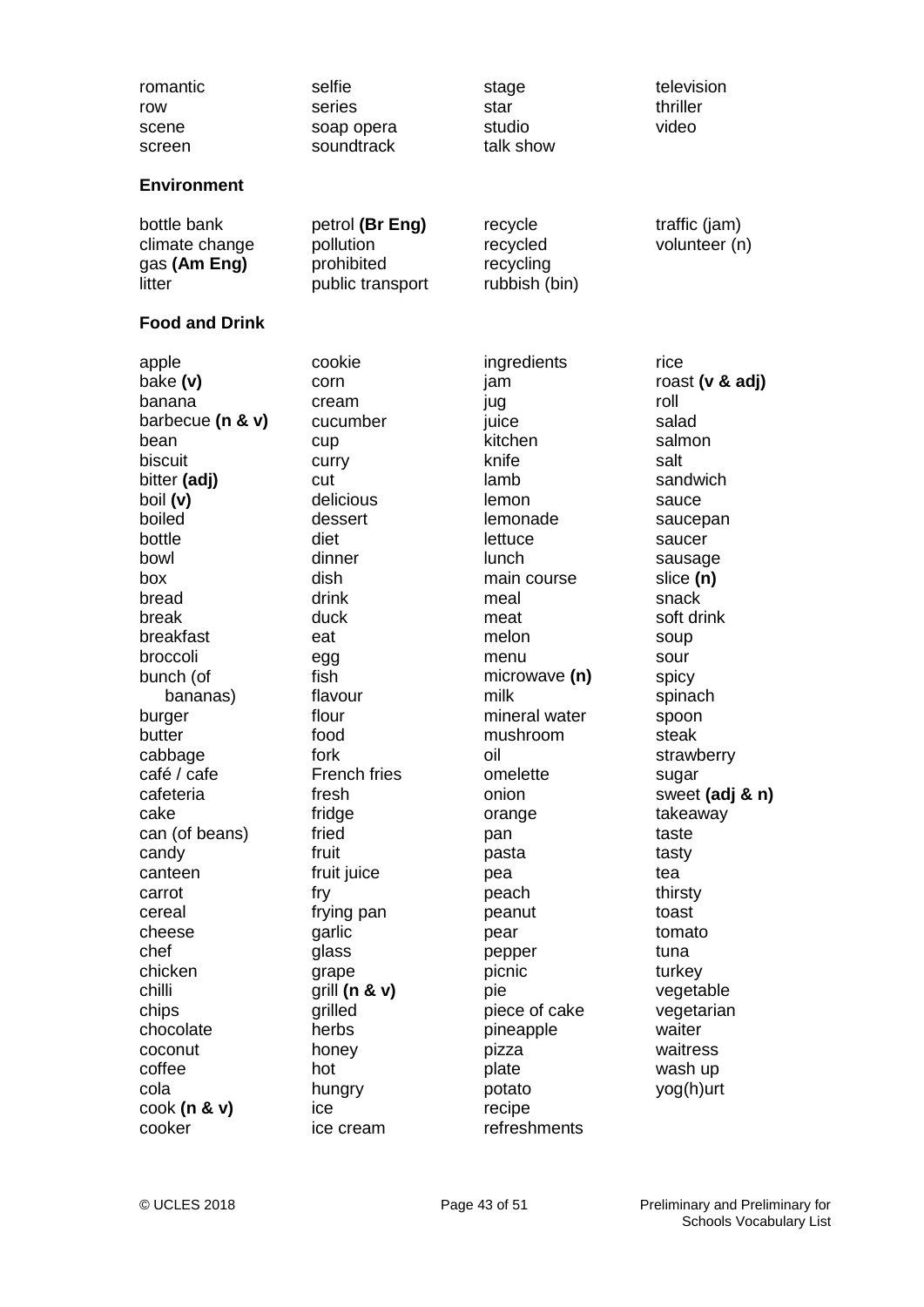### **Health, Medicine and Exercise**

| accident<br>ache<br>ambulance<br>ankle<br>appointment<br>arm<br>aspirin<br>baby<br>bandage<br>bleed (v) | danger<br>dangerous<br>dead<br>dentist<br>die<br>diet<br>doctor<br>ear<br>earache<br>emergency | head<br>headache<br>health<br>hear $(v)$<br>heart<br>heel<br>hospital<br>hurt<br>ill<br>illness | problem<br>recover<br>rest ( $n$ & $v$ )<br>run<br>shoulder<br>sick<br>skin<br>soap<br>sore throat<br>stomach |
|---------------------------------------------------------------------------------------------------------|------------------------------------------------------------------------------------------------|-------------------------------------------------------------------------------------------------|---------------------------------------------------------------------------------------------------------------|
| blood(n)                                                                                                | exercise                                                                                       | injure                                                                                          | stomach ache                                                                                                  |
| body<br>bone                                                                                            | eye<br>face                                                                                    | keep fit<br>knee                                                                                | stress<br>swim                                                                                                |
| brain                                                                                                   | fall                                                                                           | leg                                                                                             | tablet                                                                                                        |
| break                                                                                                   | feel better/ill/sick                                                                           | lie down                                                                                        | take exercise                                                                                                 |
| breath                                                                                                  | fever                                                                                          | medicine                                                                                        | temperature                                                                                                   |
| breathe                                                                                                 | finger                                                                                         | nose                                                                                            | thumb                                                                                                         |
| check<br>chemist                                                                                        | fit<br>flu                                                                                     | nurse<br>operate                                                                                | tired<br>toes                                                                                                 |
| chin                                                                                                    | foot                                                                                           | operation                                                                                       | tooth                                                                                                         |
| clean                                                                                                   | get better/worse                                                                               | pain                                                                                            | toothache                                                                                                     |
| cold (n)                                                                                                | go jogging                                                                                     | painful                                                                                         | toothbrush                                                                                                    |
| comb                                                                                                    | gym                                                                                            | patient (n)                                                                                     | walk                                                                                                          |
| cough $(n & v)$                                                                                         | gymnastics                                                                                     | pharmacy                                                                                        | well (adj)                                                                                                    |
| cut<br>damage                                                                                           | hair<br>hand                                                                                   | pill<br>prescription                                                                            |                                                                                                               |
|                                                                                                         |                                                                                                |                                                                                                 |                                                                                                               |
| <b>Hobbies and Leisure</b>                                                                              |                                                                                                |                                                                                                 |                                                                                                               |
| barbecue                                                                                                | dancing                                                                                        | hobby                                                                                           | painting                                                                                                      |
| beach                                                                                                   | doll                                                                                           | holidays                                                                                        | park                                                                                                          |
| bicycle                                                                                                 | draw                                                                                           | ice skates                                                                                      | party                                                                                                         |
| bike                                                                                                    | drawing                                                                                        | jogging                                                                                         | photograph                                                                                                    |
| camera                                                                                                  | DVD (player)                                                                                   | join in                                                                                         | picnic                                                                                                        |
| camp<br>camping                                                                                         | facilities<br>fan                                                                              | keen on<br>keep fit                                                                             | playground<br>quiz                                                                                            |
| campsite                                                                                                | festival                                                                                       | magazine                                                                                        | rope                                                                                                          |
| CD (player)                                                                                             | fiction                                                                                        | member(ship)                                                                                    | sculpture                                                                                                     |
| chess                                                                                                   | gallery                                                                                        | model                                                                                           | sightseeing                                                                                                   |
| club                                                                                                    | go out                                                                                         | museum                                                                                          | slide                                                                                                         |
| collect(or)                                                                                             | go shopping                                                                                    | music                                                                                           | sunbathe                                                                                                      |
| collection                                                                                              |                                                                                                |                                                                                                 |                                                                                                               |
|                                                                                                         | guitar                                                                                         | musician                                                                                        | tent                                                                                                          |
| computer<br>cruise                                                                                      | hang out<br>hire                                                                               | nightlife<br>opening hours                                                                      | torch                                                                                                         |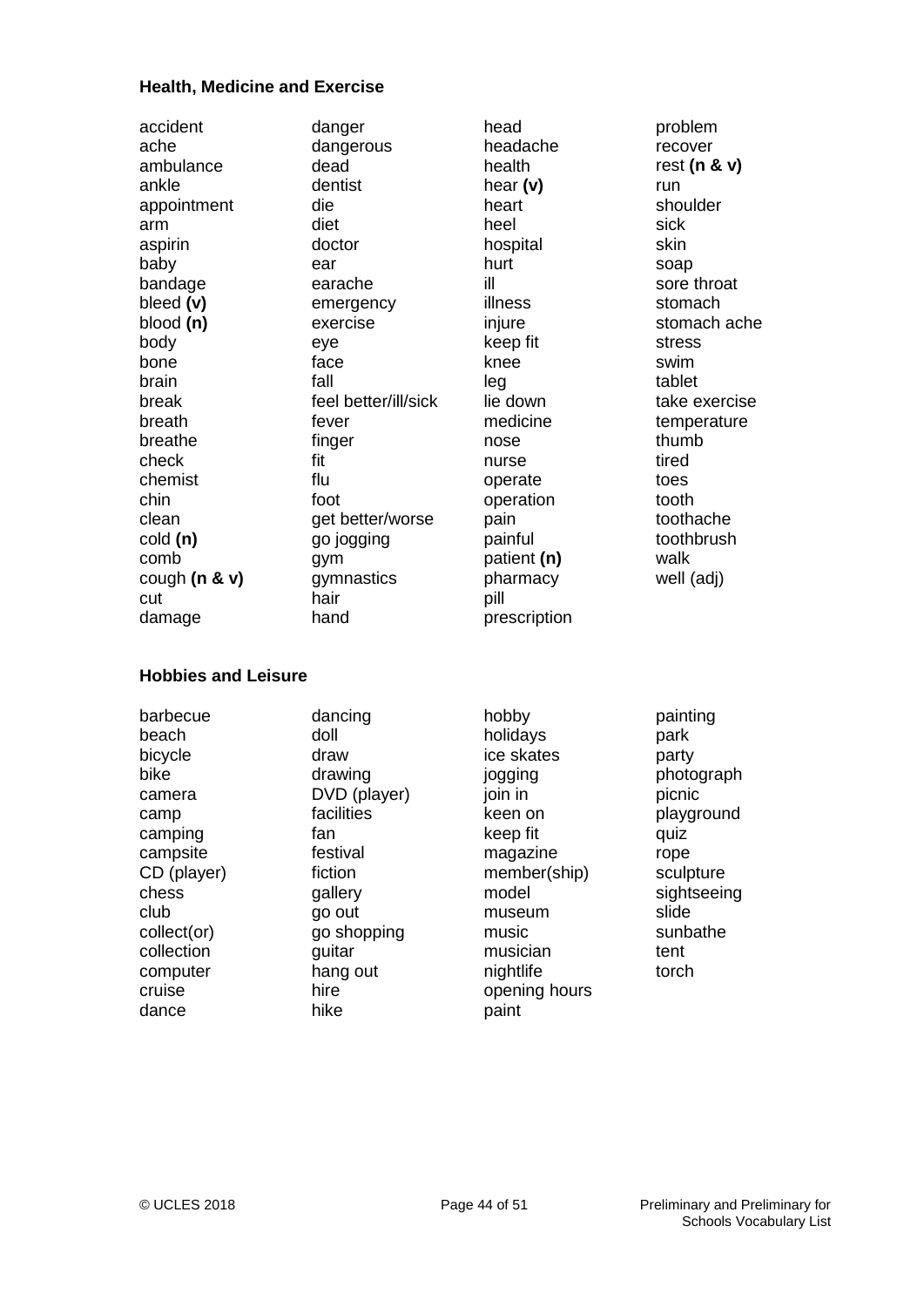#### **House and Home**

accommodation address air conditioning alarm (fire/car) alarm clock antique apartment armchair balcony basin bath(tub) bathroom bed bedroom bell bin blanket blind block (notice) board bookcase bookshelf bowl box brush bucket bulb candle carpet ceiling cellar central heating chair channel (with TV) chest of drawers clock

computer cooker cottage cupboard curtain cushion desk digital **(adj)** dining room dish dishwasher door downstairs drawer dustbin duvet DVD (player) electric(al) entrance fan flat flatmate floor freezer fridge frying pan furniture garage garden gas gate grill ground (floor) hall handle heat **(v)** heater

heating hi-fi home house housewife housework iron jug kettle key kitchen ladder lamp laptop (computer) lift light (clothes) line living-room lock microwave **(n)** mirror mug neighbour oil oven pan path pillow pipe plant plug plug in property radio refrigerator remote control

rent repair roof room roommate rubbish safe **(adj)** seat sheet shelf shower sink sitting room sofa stairs stay **(v)** step surround switch table tap telephone television toilet towel tower toy TV (screen/set) upstairs **(adv)** vase video wall washing machine window

### **Language**

advanced answer argue ask beginner chat communicate communication

elementary email grammar intermediate joke **letter** mean meaning

mention message pronounce pronunciation question say sentence shout

speak talk tell translate translation vocabulary word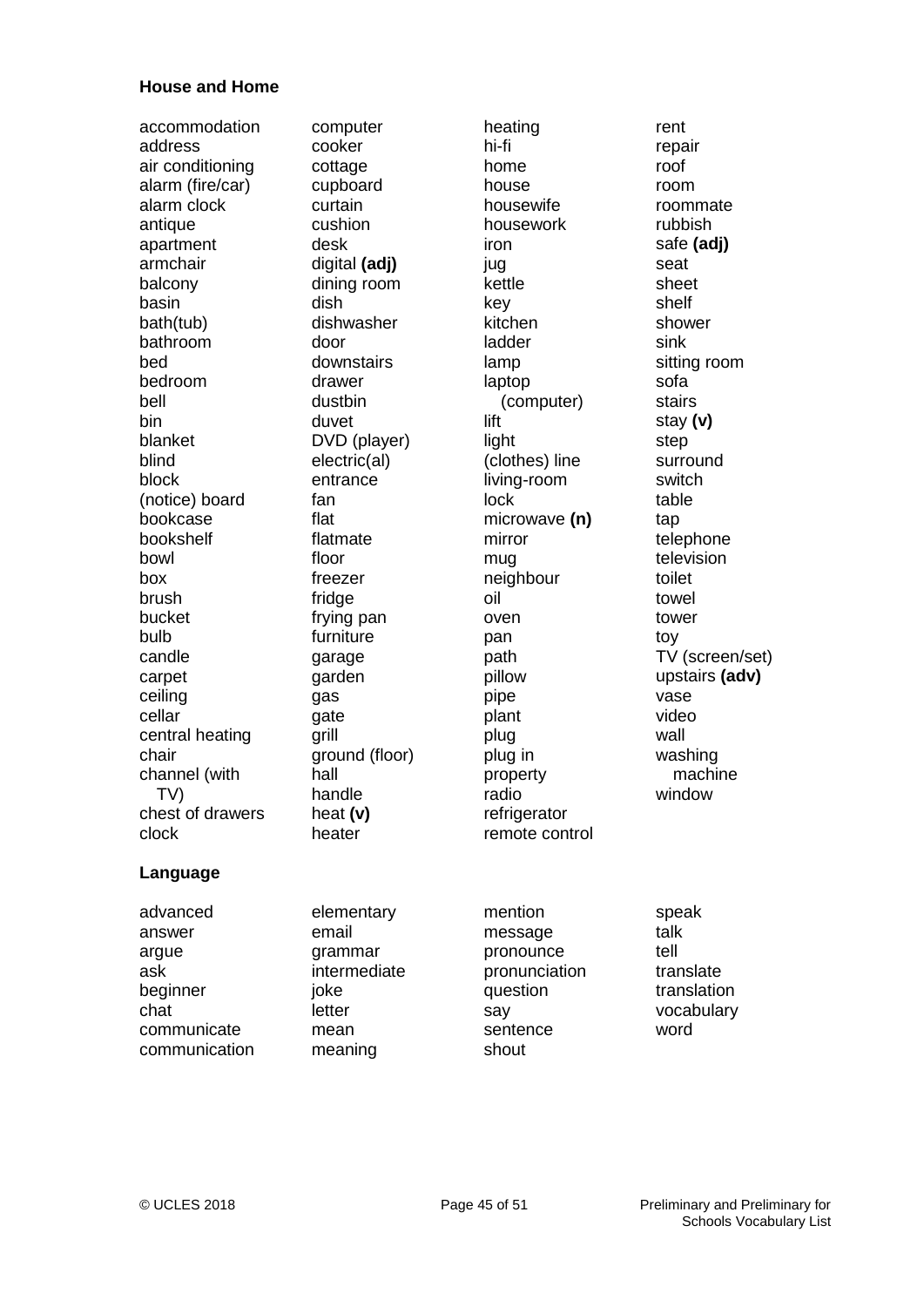#### **Personal Feelings, Opinions and Experiences (Adjectives)**

| able             |
|------------------|
| afraid           |
| alone            |
| amazed           |
| amazing          |
| amusing          |
| angry            |
| annoyed          |
| anxious          |
| ashamed          |
| awesome          |
| awful            |
| bad              |
| beautiful        |
| better           |
| bored            |
| boring           |
| bossy            |
| brave            |
| brilliant        |
| busy             |
| calm             |
| careful          |
| challenging      |
| charming         |
| cheerful         |
| clear            |
| clever           |
| confident        |
| confused         |
| confusing        |
| cool             |
| crazy            |
| cruel<br>curious |
| cute             |
|                  |
|                  |

delighted depressed different difficult disappointed disappointing easy embarrassed embarrassing enjoyable excellent excited exciting famous fantastic favourite fine fit fond free frightened frightening friendly funny generous gentle glad good great guilty happy hard healthy heavy high hungry

important impressed intelligent interested interesting jealous keen kind lazy lovely lucky mad married miserable modern negative nervous nice noisy normal old old-fashioned ordinary original patient personal pleasant poor positive pretty quick quiet ready real realistic reasonable

relaxed reliable relieved rich right rude sad satisfied serious slim slow small smart sorry soft special strange strong stupid sure surprised sweet tall terrible tired true typical unable unhappy unusual useful well wonderful worried wrong young

#### **Places: Buildings**

apartment block / apartment building bank bookshop bookstore building cafe / café cafeteria castle cinema clinic club college

cottage department store disco elevator entrance exit factory flat gallery garage grocery store guest-house hospital

hotel house library lift mall (shopping) museum office palace police station post office prison railway station ruin school

#### shop sports centre stadium supermarket swimming pool theatre tourist information centre tower university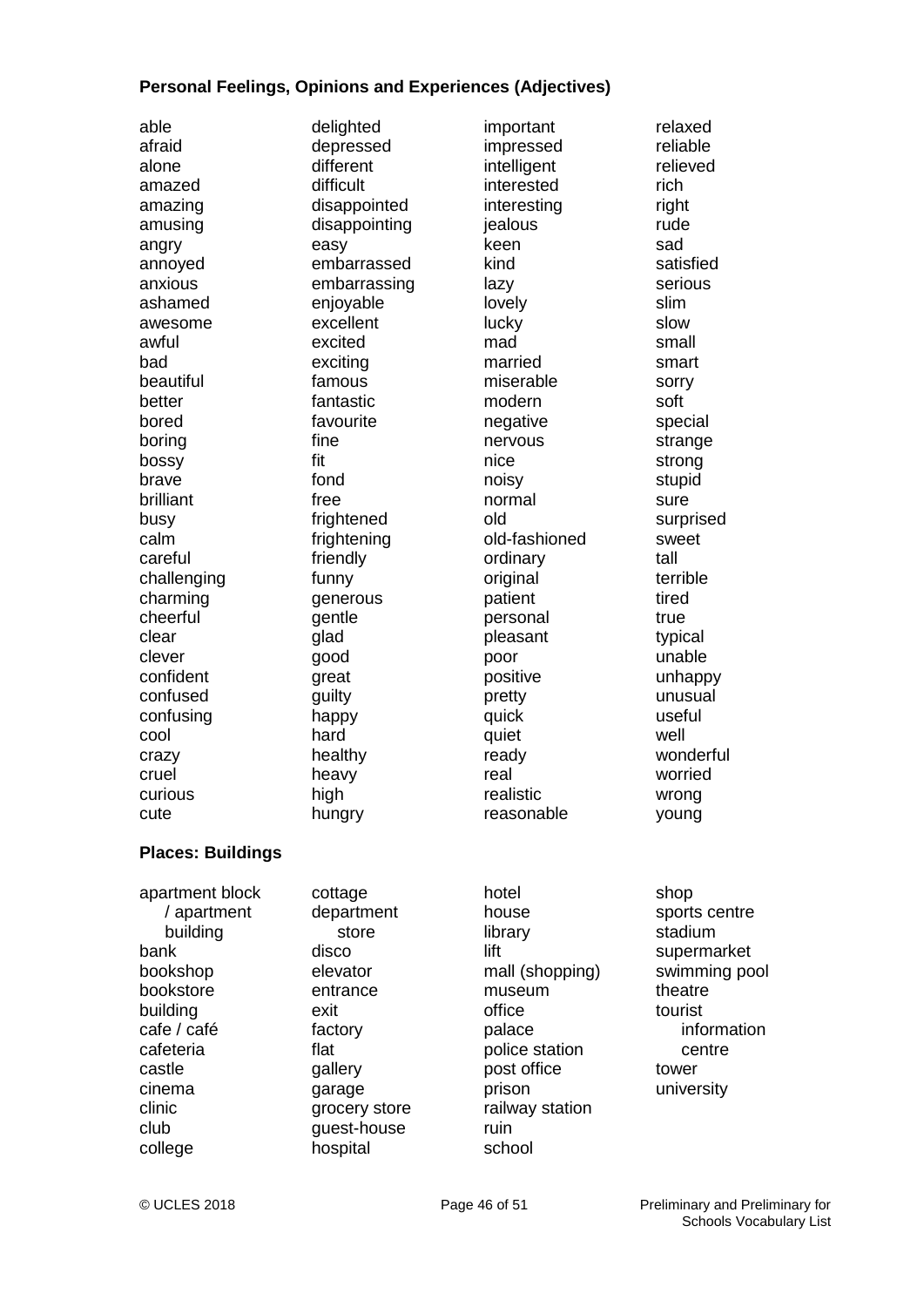### **Places: Countryside**

| area<br>bay<br>beach<br>campsite<br>canal<br>cliff<br>desert<br>earth<br>farm                                                                                | field<br>forest<br>harbour<br>hill<br>island<br>lake<br>land<br>mountain<br>ocean                                                                                                   | path<br>port<br>railway<br>rainforest<br>region<br>river<br>rock<br>sand<br>scenery                                                                                | sea<br>seaside<br>sky<br>stream<br>valley<br>village<br>waterfall<br>wood                                                                              |
|--------------------------------------------------------------------------------------------------------------------------------------------------------------|-------------------------------------------------------------------------------------------------------------------------------------------------------------------------------------|--------------------------------------------------------------------------------------------------------------------------------------------------------------------|--------------------------------------------------------------------------------------------------------------------------------------------------------|
| <b>Places: Town and City</b>                                                                                                                                 |                                                                                                                                                                                     |                                                                                                                                                                    |                                                                                                                                                        |
| apartment<br>building<br>airport<br>booking office<br>bridge<br>bus station<br>bus stop<br>car park<br>cash machine<br>cashpoint                             | city centre<br>corner<br>crossing<br>crossroads<br>fountain<br>market<br>motorway<br>monument<br>park<br>pavement                                                                   | petrol station<br>playground<br>road<br>roundabout<br>route<br>shopping centre<br>(shopping) mall<br>signpost<br>square<br>station                                 | street<br>subway<br>town<br>tunnel<br>turning<br>underground<br>Z <sub>O</sub> O                                                                       |
| <b>Services</b>                                                                                                                                              |                                                                                                                                                                                     |                                                                                                                                                                    |                                                                                                                                                        |
| bank<br>café / café<br>cafeteria<br>cinema<br>dentist                                                                                                        | doctor<br>gallery<br>garage<br>hairdresser<br>hotel                                                                                                                                 | library<br>museum<br>post office<br>restaurant<br>sports centre                                                                                                    | swimming pool<br>theatre<br>tourist information                                                                                                        |
| <b>Shopping</b>                                                                                                                                              |                                                                                                                                                                                     |                                                                                                                                                                    |                                                                                                                                                        |
| ad<br>advert<br>advertise<br>advertisement<br>assistant<br>bargain<br>bill<br>book<br>buy<br>cash<br>cent<br>change<br>cheap<br>cheque<br>choose<br>close(v) | closed<br>collect<br>complain<br>cost(n & v)<br>credit card<br>customer<br>damaged<br>dear<br>department<br>store<br>deposit<br>dollar<br>euro<br>exchange<br>expensive<br>for sale | go shopping<br>hire<br>inexpensive<br>label<br>logo<br>luxury<br>mall<br>money<br>order<br>pay (for)<br>penny<br>pound<br>price<br>reasonable<br>receipt<br>reduce | reduced<br>rent<br>reserve<br>return<br>save<br>second-hand<br>sell<br>shop<br>shop assistant<br>shopper<br>shopping<br>spend<br>supermarket<br>try on |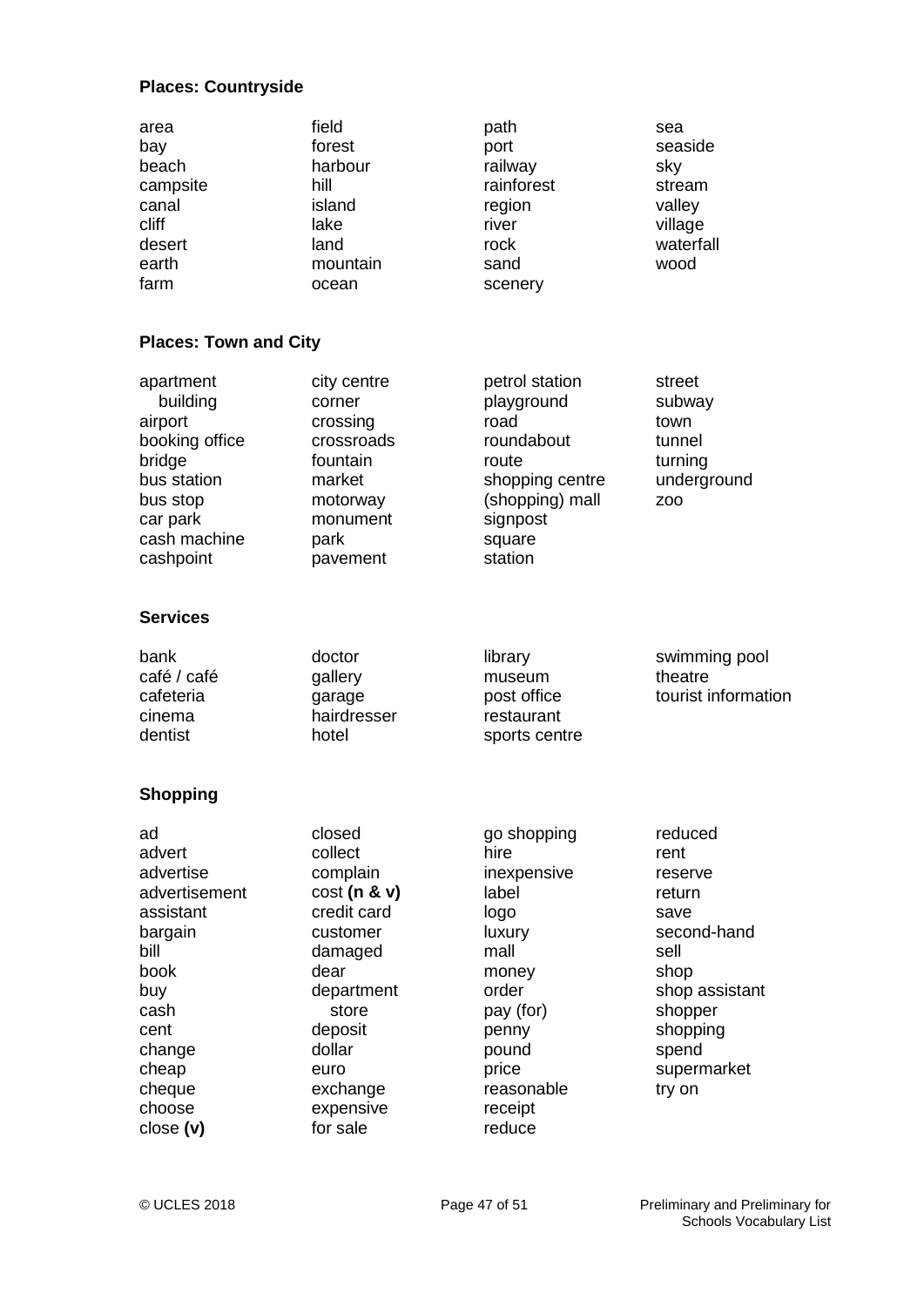### **Sport**

athlete athletics badminton ball baseball basketball bat bathing suit beach bicycle bike boat boxing catch **(v)** champion championship changing room climb **(v)** climbing club coach **(n)** compete competition competitor contest court cricket cycling cyclist dancing diving enter (a competition)

**The Natural World**

air animal autumn beach bee bird branch bush butterfly cave cliff climate coast continent country countryside desert dolphin donkey

extreme sports (sports) facilities fishing fitness football football player game goal goalkeeper golf gym gymnastics helmet high jump hit **(v)** hockey horse-riding ice hockey ice skates ice skating instructor jogging join in kick **(v)** kit league locker (room) long jump luck match member motor-racing net

duck earth east elephant environment environmental explore(r) fall **(Am Eng)** farmland field fire fish flood flower forest freeze frog fur giraffe

pitch **(n)** play **(v)** point(s) practice **(n)** practise **(v)** prize race race track racing racket reserve **(n)** rest **(n & v)** ride **(n & v)** rider riding rugby run **(n & v)** running sail **(n & v)** sailing score sea season shoot(ing) shorts skateboard skating skiing snowboard snowboarding soccer sport(s) sports centre

grass grow hill hot ice island jungle kangaroo lake land leaf lion monkey moon mosquito mountain mouse/mice nature north

squash stadium surf surfboard surfboarding surfing swim swimming swimming costume swimming pool swimsuit table tennis take part team tennis tennis player throw **(v)** ticket tired track tracksuit trainer(s) train(ing) versus / v volleyball walk **(v)** watch **(v)**  water skiing win workout yoga parrot penguin planet plant pollution rabbit rainforest range river rock sand scenery sea shark sky

south space species spring

#### © UCLES 2018 **Page 48 of 51** Preliminary and Preliminary for Schools Vocabulary List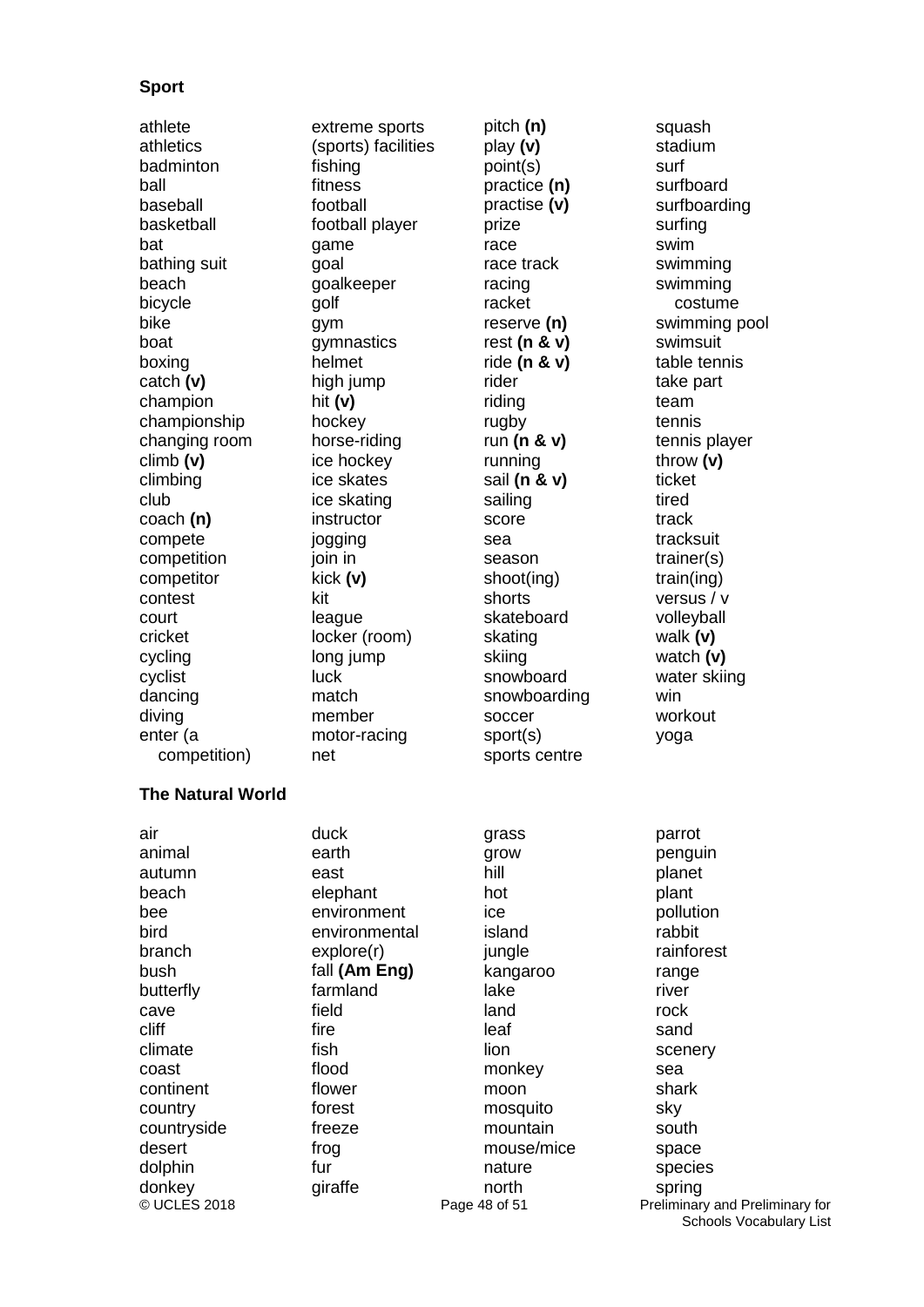| star    | sunshine  | waves    | wool  |
|---------|-----------|----------|-------|
| stone   | tiger     | west     | world |
| summer  | tree      | wild     | zebra |
| sun     | valley    | wildlife |       |
| sunrise | water     | winter   |       |
| sunset  | waterfall | wood     |       |

### **Time**

| afternoon       | evening            | night                 | weekday       |
|-----------------|--------------------|-----------------------|---------------|
| a.m. / p.m.     | half (past)        | noon                  | weekend       |
| ages (for ages) | holidays           | o'clock               | weekly        |
| appointment     | hour               | past                  | winter        |
| approximately   | January - December | quarter (past $/$ to) | working hours |
| autumn          | meeting            | second                | year          |
| birthday        | midnight           | spring                | yesterday     |
| century         | minute             | summer                |               |
| clock           | moment             | time                  |               |
| daily           | Monday - Sunday    | today                 |               |
| date            | month              | tomorrow              |               |
| day             | monthly            | tonight               |               |
| diary           | morning            | week                  |               |

### **Travel and Transport**

| abroad              | by road         | departure         | guidebook   |
|---------------------|-----------------|-------------------|-------------|
| accommodation       | by sea          | destination       | handlebars  |
| (aero) / (air)plane | cab             | direction         | harbour     |
| airline             | cabin           | document(s)       | helicopter  |
| airport             | canal           | dollar            | hitchhike   |
| ambulance           | capital city    | double room       | hotel       |
| announcement        | car             | drive             | immigration |
| arrival             | car alarm       | driver            | jet         |
| arrive              | car park        | driving/driver's  | journey     |
| astronaut           | case            | licence           | land (v)    |
| at sea              | catch $(v)$     | due               | leave       |
| backpack            | change $(v)$    | duty-free         | left        |
| backpacker          | charter         | embassy           | light       |
| backpacking         | check in $(v)$  | euro              | lorry       |
| bag                 | check-in $(n)$  | exchange rate     | luggage     |
| baggage             | check out (v)   | facilities        | machine     |
| bicycle / bike      | coach           | far               | map         |
| board (v)           | confirm         | fare              | mechanic    |
| boarding pass       | country         | ferry             | mirror      |
| boat                | crossing        | flight            | miss        |
| border              | crossroads      | fly               | motorbike   |
| bridge              | currency        | foreign           | motorway    |
| brochure            | customs         | fuel              | move        |
| bus                 | cycle $(n & v)$ | garage            | nationality |
| bus station         | cyclist         | gas / gas station | on board    |
| bus stop            | delay           | (Am Eng)          | on business |
| by air              | delayed         | gate              | on foot     |
| by land             | deliver         | guest             | on holiday  |
| by rail             | depart          | guide             | on time     |

© UCLES 2018 **Page 49 of 51** Preliminary and Preliminary for Schools Vocabulary List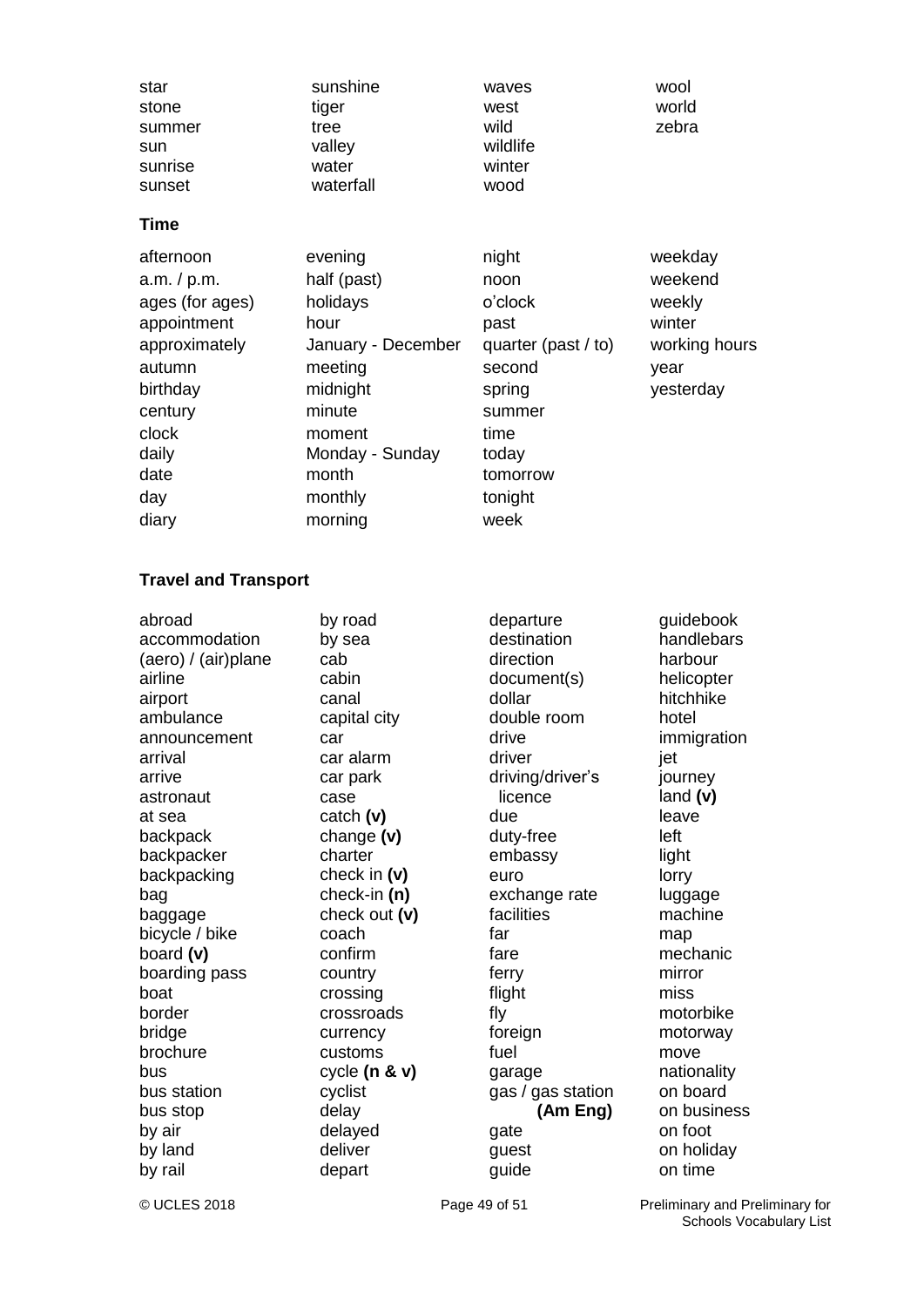| on vacation                                                                                   | reception                                                                            | spaceship                                                                               | translate                                                                            |
|-----------------------------------------------------------------------------------------------|--------------------------------------------------------------------------------------|-----------------------------------------------------------------------------------------|--------------------------------------------------------------------------------------|
| oil                                                                                           | repair $(v)$                                                                         | speed                                                                                   | translation                                                                          |
| operator                                                                                      | reservation                                                                          | subway                                                                                  | travel                                                                               |
| overnight                                                                                     | reserve                                                                              | suitcase                                                                                | trip                                                                                 |
| park (v)                                                                                      | return ( $n$ & $v$ )                                                                 | take off                                                                                | tunnel                                                                               |
| parking lot                                                                                   | ride                                                                                 | taxi                                                                                    | tyre/tire                                                                            |
| parking space                                                                                 | road sign                                                                            | tour ( $n \& v$ )                                                                       | underground                                                                          |
| passenger                                                                                     | rocket                                                                               | tour guide                                                                              | underground                                                                          |
| passport                                                                                      | roundabout                                                                           | tourist                                                                                 | train                                                                                |
| path                                                                                          | route                                                                                | tourist                                                                                 | vehicle                                                                              |
| petrol                                                                                        | sail (v)                                                                             | information                                                                             | visa                                                                                 |
| petrol station                                                                                | scooter                                                                              | centre                                                                                  | $visit($ or $)$                                                                      |
| pilot                                                                                         | (bus) service                                                                        | traffic                                                                                 | waiting room                                                                         |
| platform                                                                                      | ship                                                                                 | traffic jam                                                                             | way                                                                                  |
| public transport                                                                              | sightseeing                                                                          | traffic lights                                                                          | wheel                                                                                |
| rail(road)                                                                                    | signpost                                                                             | train                                                                                   | window                                                                               |
| railway                                                                                       | single room                                                                          | tram                                                                                    | windscreen                                                                           |
| Weather                                                                                       |                                                                                      |                                                                                         |                                                                                      |
| blow<br>breeze<br>centigrade<br>cloud<br>cloudy<br>cold<br>cool<br>degrees<br>dry<br>forecast | fog<br>foggy<br>freezing<br>frozen<br>gale<br>get wet<br>heat<br>hot<br>humid<br>ice | icy<br>lightning<br>mild<br>rain<br>shower<br>snow<br>snowfall<br>storm<br>sun<br>sunny | sunshine<br>temperature<br>thunder(storm)<br>warm<br>weather<br>wet<br>wind<br>windy |
| <b>Work and Jobs</b>                                                                          |                                                                                      |                                                                                         |                                                                                      |
| actress                                                                                       | cleaner                                                                              | employee                                                                                | judge                                                                                |
| application                                                                                   | colleague                                                                            | employer                                                                                | king                                                                                 |
| apply                                                                                         | company                                                                              | employment                                                                              | laboratory                                                                           |
| architect                                                                                     | computer                                                                             | engineer                                                                                | lawyer                                                                               |
| army                                                                                          | conference                                                                           | explorer                                                                                | lecturer                                                                             |
| artist                                                                                        | contract                                                                             | factory                                                                                 | letter                                                                               |
| assistant                                                                                     | cook                                                                                 | farm                                                                                    | librarian                                                                            |
| astronaut                                                                                     | crew                                                                                 | farmer                                                                                  | manager                                                                              |
| athlete                                                                                       | customs officer                                                                      | film star                                                                               | mechanic                                                                             |
| babysitter                                                                                    | <b>CV</b>                                                                            | firefighter                                                                             | meeting                                                                              |
| banker                                                                                        | dancer                                                                               | football player/                                                                        | message                                                                              |
| barber                                                                                        | dentist                                                                              | footballer                                                                              | model                                                                                |
| boss                                                                                          | department                                                                           | full time                                                                               | musician                                                                             |
| break $(n)$                                                                                   | designer                                                                             | goalkeeper                                                                              | novelist                                                                             |
| businessman                                                                                   | desk                                                                                 | guard                                                                                   | nurse                                                                                |
| businesswoman                                                                                 | detective                                                                            | guest                                                                                   | occupation                                                                           |
| butcher                                                                                       | diary                                                                                | guide                                                                                   | office                                                                               |
| cameraman                                                                                     | diploma                                                                              | hairdresser                                                                             | officer (e.g.                                                                        |
| candidate                                                                                     | director                                                                             | housewife                                                                               | prison/police)                                                                       |
| canteen                                                                                       | diver                                                                                | housework                                                                               | out of work                                                                          |
| captain                                                                                       | doctor                                                                               | instructions                                                                            | owner                                                                                |
| career                                                                                        | earn                                                                                 | instructor                                                                              | painter                                                                              |
| chef                                                                                          | email                                                                                | job                                                                                     | part time                                                                            |